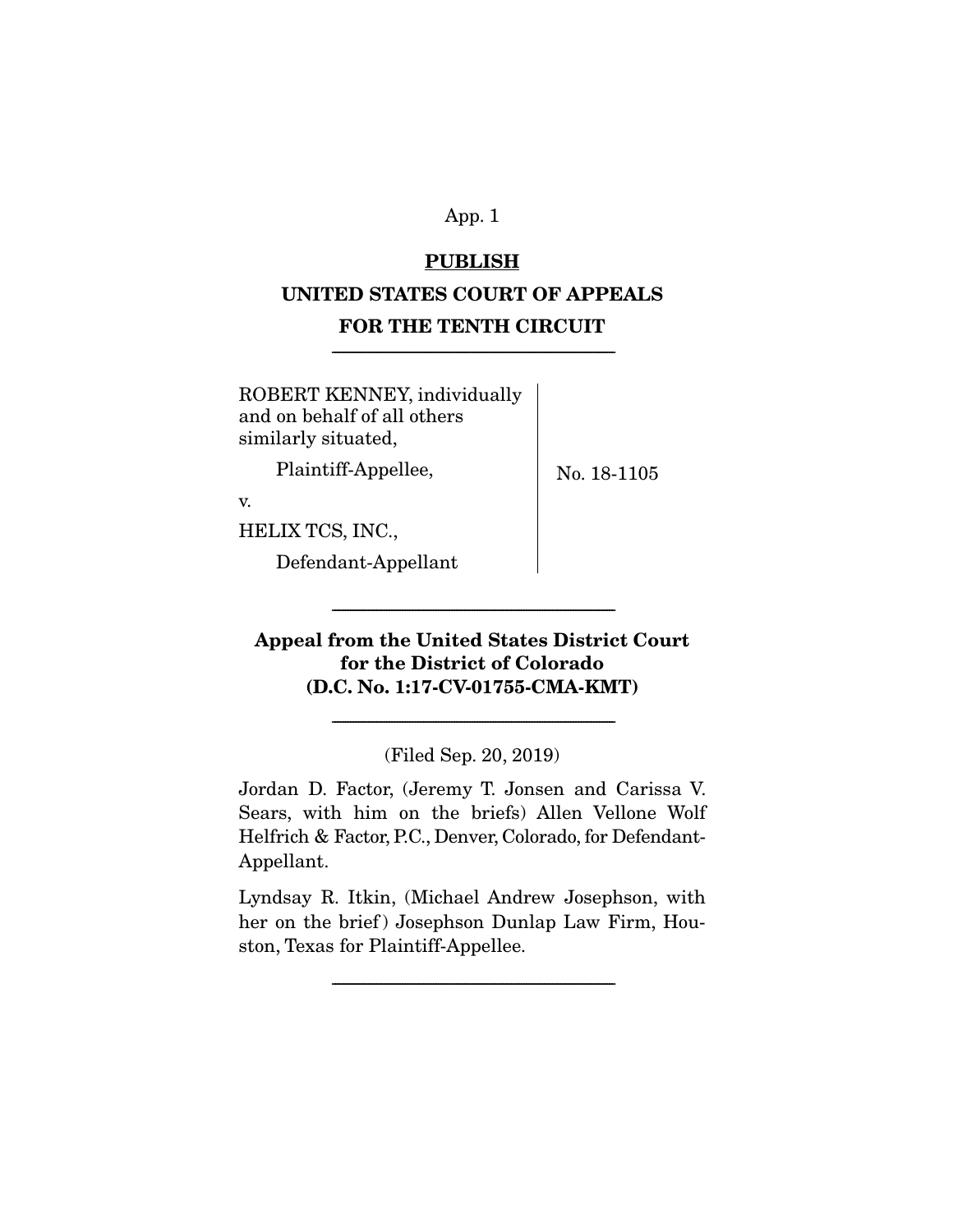#### Before **HARTZ**, **SEYMOUR**, and **EID**, Circuit Judges.

-------------------------------------------------------------------------------------------------------------

-------------------------------------------------------------------------------------------------------------

**SEYMOUR**, Circuit Judge.

 Plaintiff Robert Kenney is a former employee of Defendant Helix TCS, Inc. ("Helix"), which provides security services for businesses in Colorado's statesanctioned marijuana industry. Mr. Kenney filed this lawsuit against Helix under the Fair Labor Standards Act ("FLSA"), 29 U.S.C. §§ 201–219, alleging that Helix misclassified him and similarly situated workers as exempt from the FLSA's overtime obligations. Helix moved to dismiss Mr. Kenney's claim based on the Controlled Substance Act ("CSA"), 21 U.S.C. §801, et seq, arguing that Mr. Kenney's employment activities are in violation of the CSA and are thus not entitled to FLSA protections. The district court denied Helix's motion to dismiss. We affirm.

I.

 Between approximately February 2016 and April 2017, Mr. Kenney worked as a security guard for Helix. Mr. Kenney alleges that he and other similarly situated security guards regularly worked more than forty hours per week. Nevertheless, Helix classified these workers as exempt employees under the FLSA and paid them a salary instead of overtime. Mr. Kenney initiated this action against Helix under the collective action provisions of the FLSA, see 29 U.S.C. § 216(b),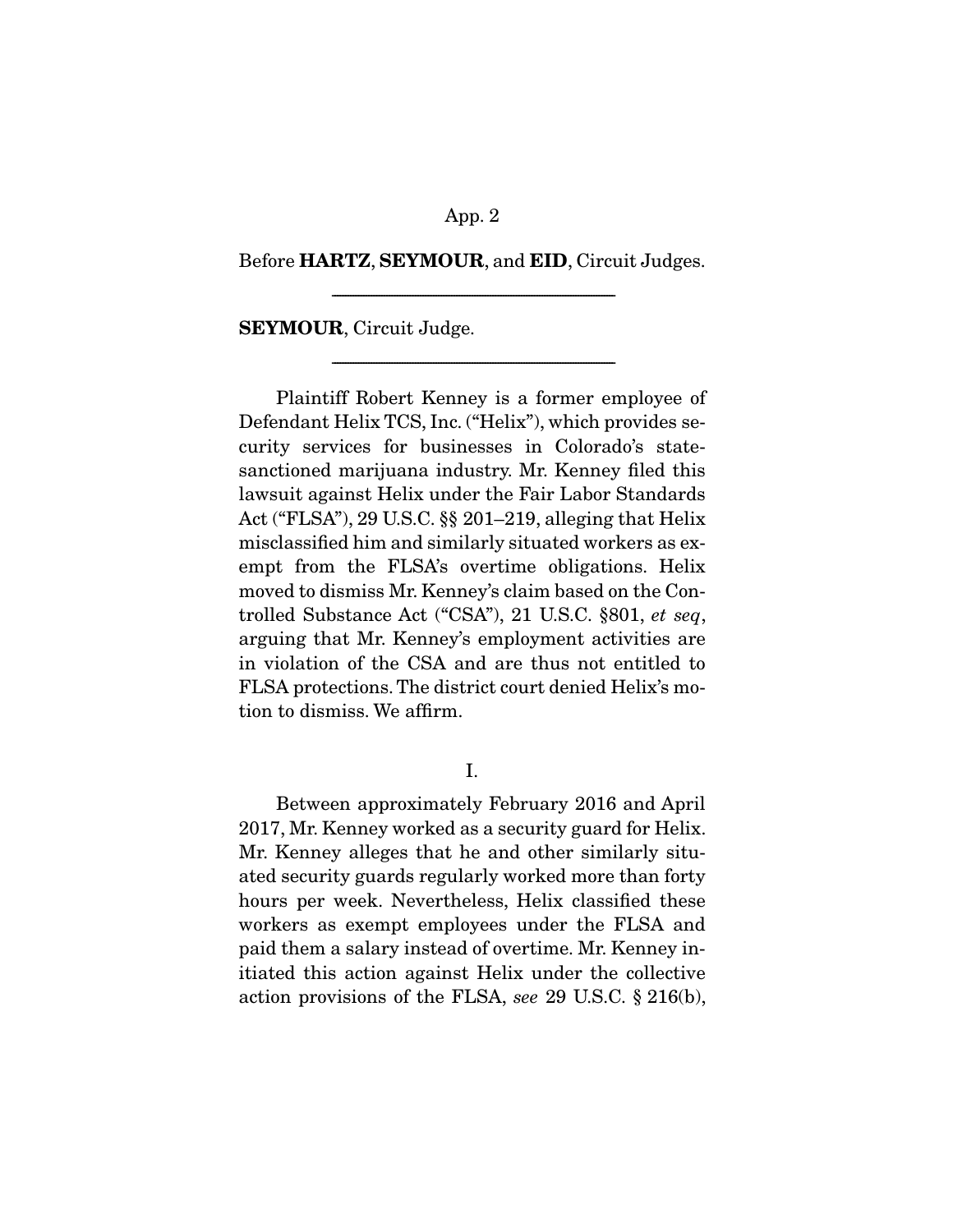contending that Helix misclassified the security guards as exempt employees even though they frequently performed non-exempt job duties. He claims Helix is in violation of 29 U.S.C.  $\S 207(a)$  by willfully failing to pay overtime.

 Helix provides security, inventory control, and compliance services to the marijuana industry in Colorado. Kenney v. Helix TCS, Inc., 284 F. Supp. 3d 1186, 1188 (D. Colo. 2018). Mr. Kenney's job duties at Helix included monitoring security cameras, patrolling assigned locations, investigating and documenting all facility-related incidents, and enforcing client, local, state, and federal policies and regulations. Id. Helix asserts that the FLSA does not apply to workers such as Mr. Kenney because Colorado's recreational marijuana industry is in violation of the Controlled Substances Act. It therefore moved to dismiss Mr. Kenney's FLSA claim for want of jurisdiction under Rule 12(b)(1) of the Federal Rules of Civil Procedure or, alternatively, under Rule 12(b)(6) for failure to state a claim.

 The district court denied Helix's motion to dismiss and then certified Helix's interlocutory appeal of its order. Exercising jurisdiction pursuant to 28 U.S.C. § 1292(b), we affirm.

#### II.

 Both parties agree that we review de novo the district court's denial of Helix's motions to dismiss. A Rule 12(b)(1) motion to dismiss only requires the court to determine whether it has authority to adjudicate the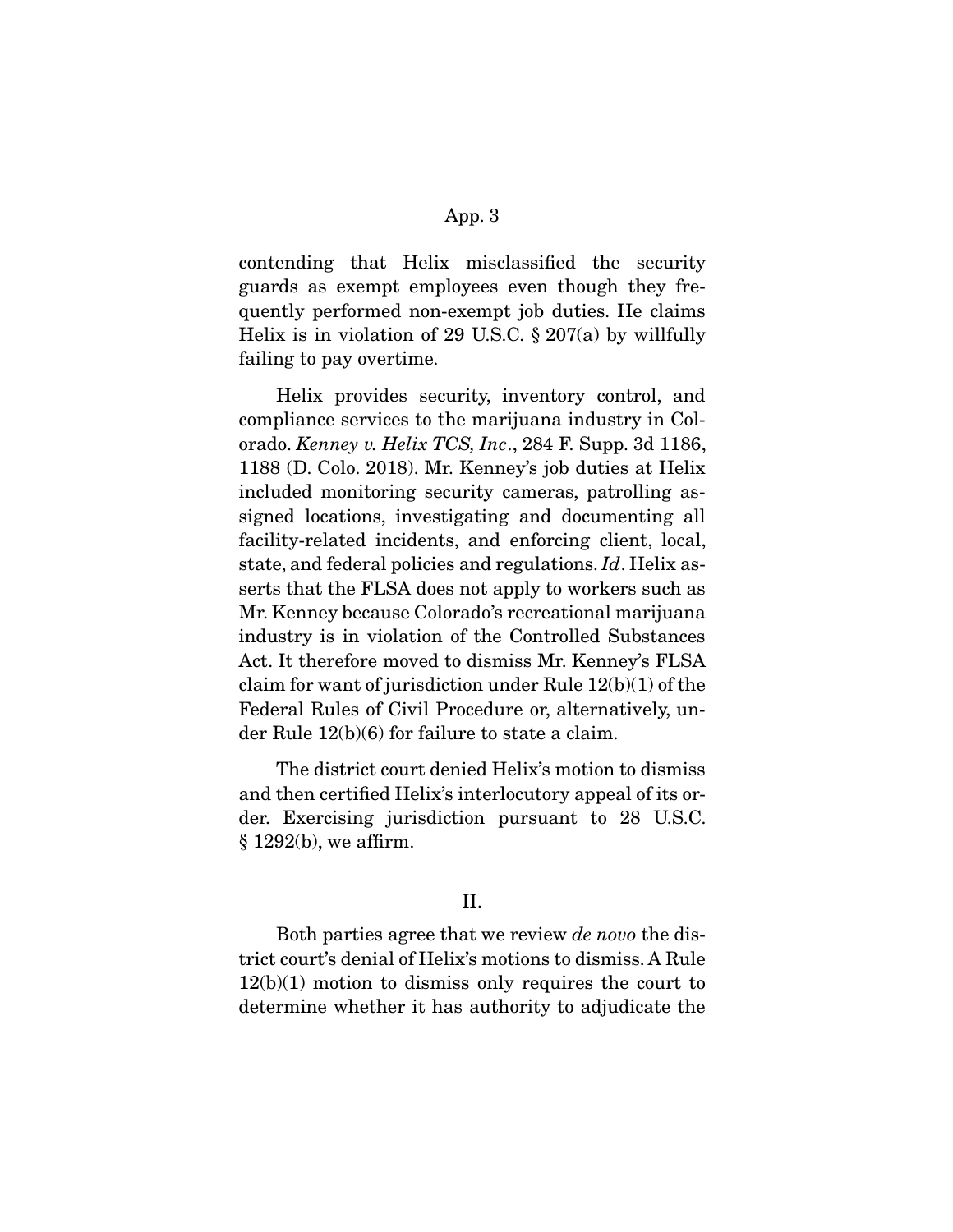matter. Helix argued below that the district court lacked subject matter jurisdiction because there is no federal interest at stake. The district court correctly rejected this argument, identifying it as a challenge to the legal sufficiency of Mr. Kenney's claims rather than the jurisdiction of the federal courts. Kenney, 284 F. Supp. 3d at  $1189$  (citing Arbaugh v. Y & H Corp., 546) U.S. 500, 516 (2006) (holding statute's definitional requirement of who qualifies as employer "is an element of a plaintiff 's claim for relief, not a jurisdictional issue")). Helix only cursorily mentioned this argument in its opening brief and dropped the issue entirely in its reply brief.

 A Rule 12(b)(6) motion to dismiss requires the court to evaluate the sufficiency of the plaintiff 's allegations. "At this stage in the litigation, we accept as true the well pleaded factual allegations and then determine if the plaintiff has provided enough facts to state a claim to relief that is plausible on its face." Hogan v. Winder, 762 F.3d 1096, 1104 (10th Cir. 2014) (internal citation and quotation marks omitted). "A claim has facial plausibility when the plaintiff pleads factual content that allows the court to draw the reasonable inference that the defendant is liable for the misconduct alleged." Ashcroft v. Iqbal, 556 U.S. 662, 678 (2009).

#### III.

Whether  $\S 207(a)$  of the FLSA applies to Mr. Kenney is an issue of statutory interpretation, which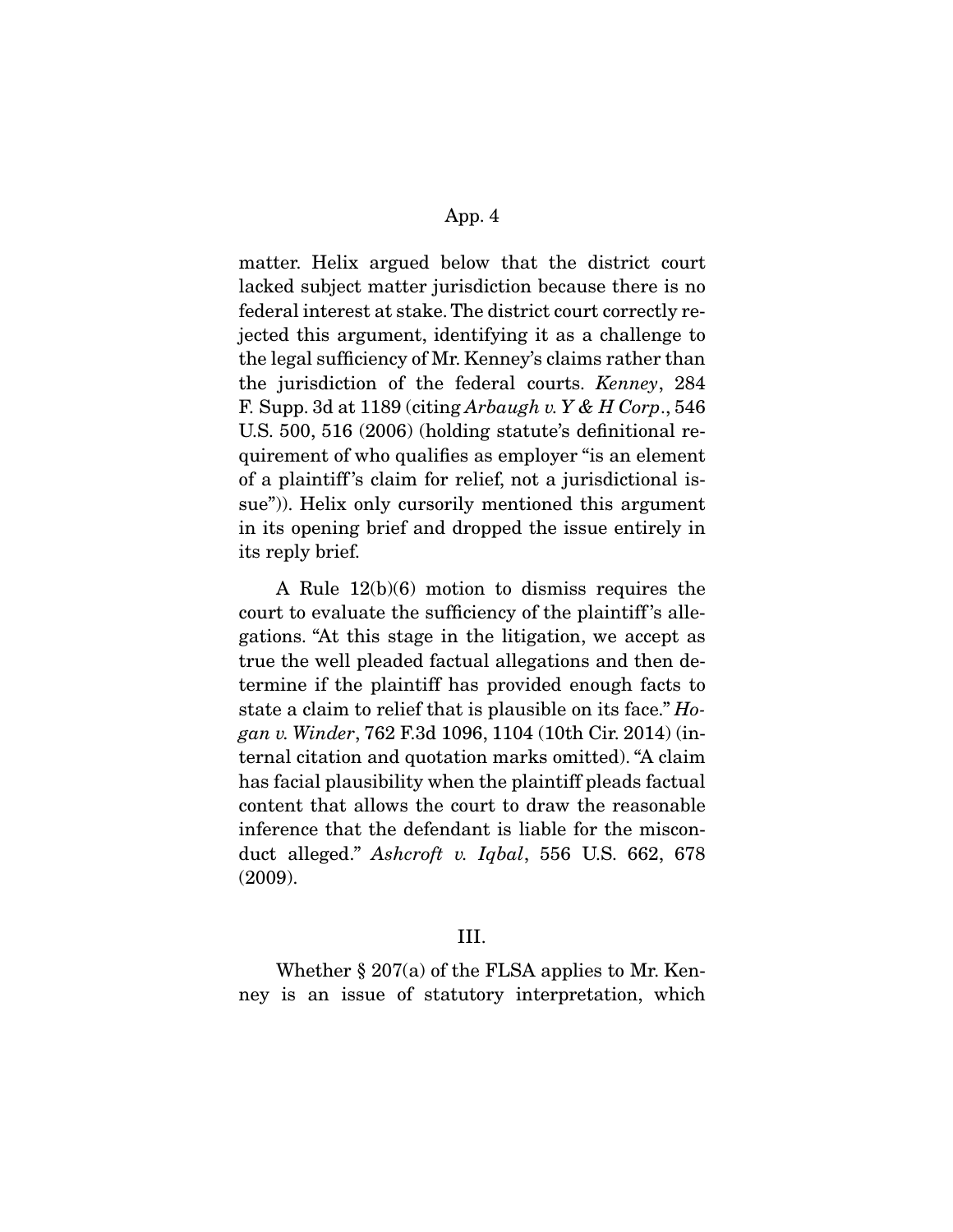always begins with the plain language of the statute. See, e.g., Artis v. D.C., 138 S. Ct. 594, 603 (2018). To state a claim for a violation of this FLSA provision, a plaintiff merely must show that he is an employee who (a) worked more than forty hours per week, and (b) is either "engaged in commerce or in the production of goods for commerce" or "employed in an enterprise engaged in commerce or in the production of goods for commerce." 29 U.S.C.  $\S 207(a)(1)$ . The statute then enumerates certain categories of employees that are explicitly exempted from FLSA protections, regardless of whether they meet these requirements. The employer bears the burden to prove that an exemption under the FLSA applies to the plaintiff. See, e.g., Lederman v. Frontier Fire Protection Inc., 685 F. 3d 1151, 1157–58 (10th Cir. 2012). Our case law confirms that FLSA protections apply unless an establishment fits "plainly and unmistakably within the terms and the spirit of the exemption invoked." Schoenhals v. Cockrum, 647 F.2d 1080, 1081 (10th Cir. 1981).

 Helix does not dispute the fact that Mr. Kenney is an employee who worked more than forty hours per week, and Mr. Kenney has clearly alleged that he is covered by the plain language of the FLSA.1 Nor does

<sup>&</sup>lt;sup>1</sup> Helix does contest the allegation that it engages in commerce within the meaning of the FLSA, see generally 29 U.S.C. § 203(b) (" 'Commerce' means trade, commerce, transportation, transmission, or communication among the several States or between any State and any place outside thereof."), arguing for the first time on appeal that Colorado's marijuana industry is only authorized within the state's borders. But Helix has waived this argument by raising it for the first time on appeal. See Hormel v.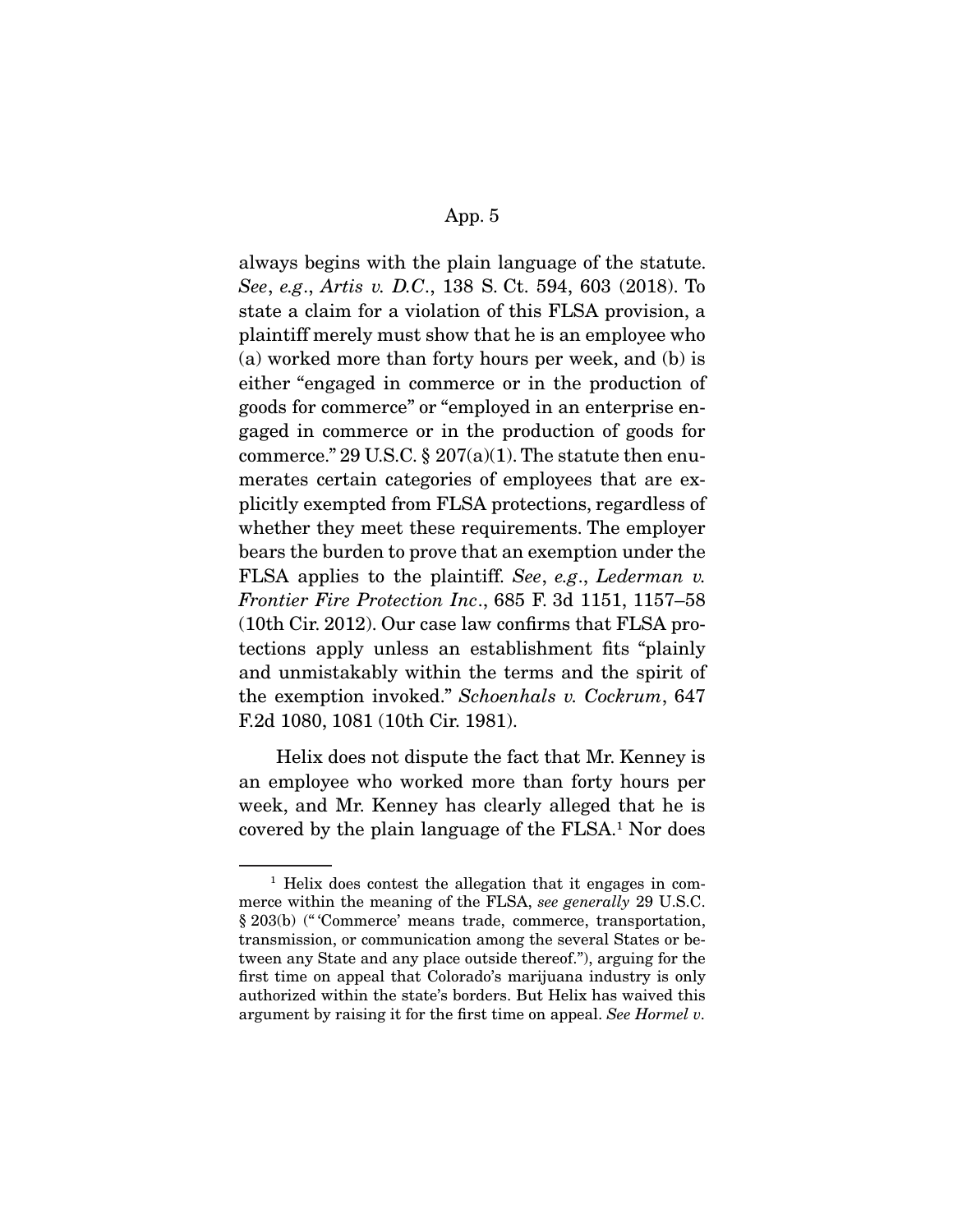Helix argue that Mr. Kenney fits into one of the FLSA's enumerated categories of excluded employees. As the Supreme Court has long emphasized, where the statute's language is plain the sole function of the courts is to enforce it according to its terms. Lucas v. Jerusalem Café, LLC., 721 F.3d 927, 934 (8th Cir. 2013) (citing United States v. Ron Pair Enters., Inc., 489 U.S. 235, 241 (1989)). So Helix's challenge "must fail unless [it] can point to a different statutory basis for limiting 'the broadest definition that has ever been included in any one act.' " Lucas, 721 F.3d at 934 (quoting 81 Cong. Rec. 7656–57 (1937) (statement of Sen. Black)).2

 Although Helix sidesteps the disfavored phrase "implied repeal" and claims to merely be reading the statutes in harmony with each other, in effect it proposes that we interpret the CSA as implicitly repealing the FLSA's overtime mandate for employers in the marijuana industry. See Epic Systems Corp v. Lewis, 138 S. Ct. 1612, 1623–24 (2018). Construing this as Helix's true argument is particularly accurate in light of

Helvering, 312 U.S. 552, 556 (1941); Tele-Communications, Inc. v. Commissioner of Internal Revenue, 12 F.3d 1005, 1007 (10th Cir. 1993).

<sup>2</sup> Helix develops several lines of argument that do not bear on the resolution of this appeal. Helix frames the issue as one of preemption by setting state-sanctioned marijuana use in opposition to the CSA, lengthily addresses federal enforcement of the CSA with respect to marijuana offenses, and examines state court treatment of employment protections in the context of marijuana use. None of these arguments pertain to the present case, which concerns not the federal legality of marijuana but the interaction between two federal laws and the resultant application of the FLSA to the plaintiffs here.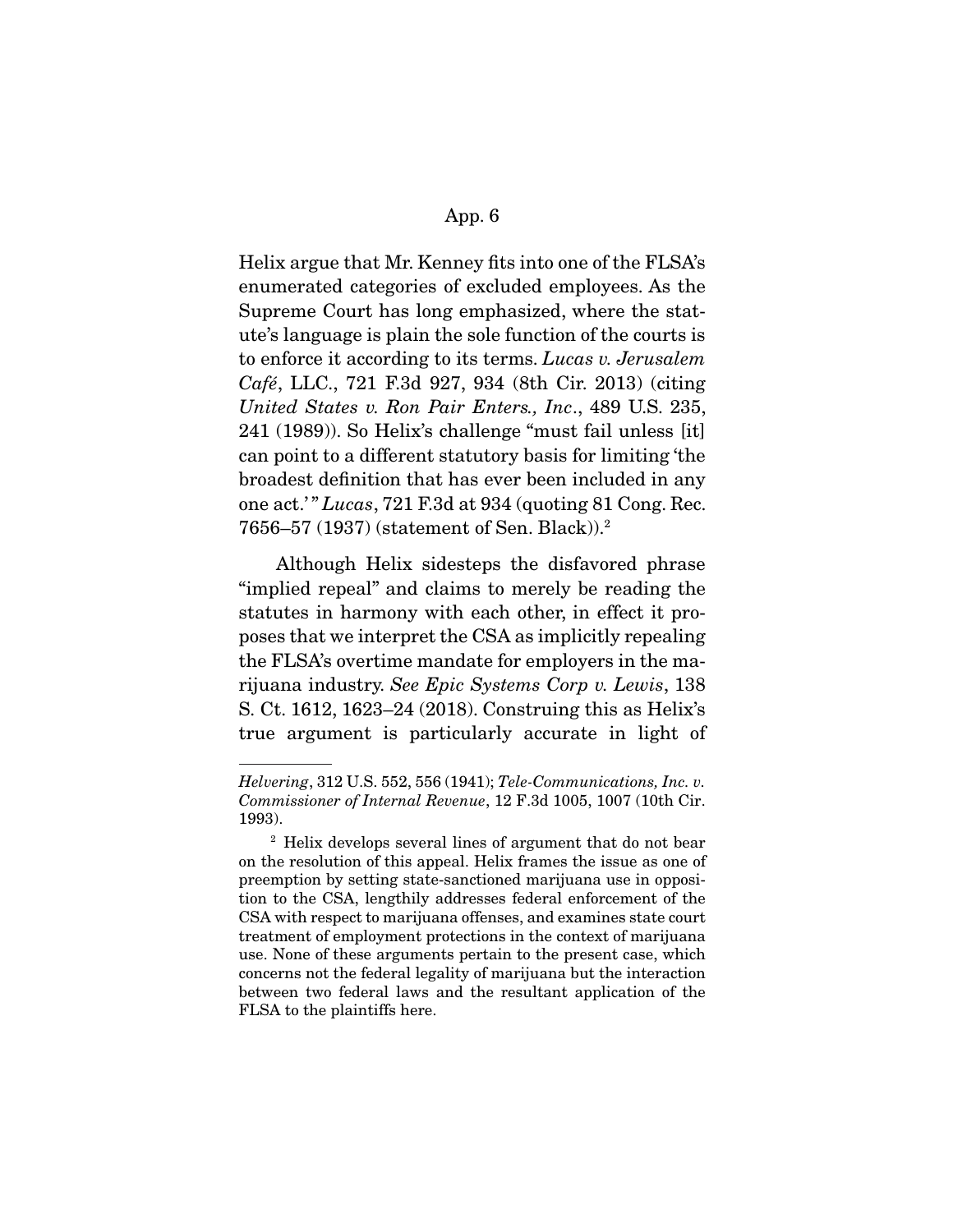marijuana's history as a legal industry. See, e.g., Marihuana Tax Act, 50 Stat. 551 (repealed 1970) (regulating all persons dealing with marijuana, including companies and corporations); see also Raich, 545 U.S. at 11 (explaining history of marijuana regulation). Prior to enactment of the CSA in 1970, the FLSA unquestionably covered these workers. The Supreme Court recently reiterated that an implied repeal argument "faces a stout uphill climb." Epic Systems, 138 S. Ct. at 1624. We approach these arguments with a "strong presumption that repeals by implication are disfavored and that Congress will specifically address preexisting law when it wishes to suspend its normal operations in a later statute." Id. (citation, quotation marks, and brackets omitted). And, as Helix itself declares, Congress is presumed to know the law when legislating. Aplt. Br. at 19; see also In re Harline, 950 F.2d 669, 675 (10th Cir. 1991).

 Helix argues that inclusion of Mr. Kenney under the FLSA is an overly technical reading of the statute, and that legislative intent with respect to this issue must be inferred from the distinctive purposes of the FLSA and the CSA as the two statutes in question. Helix contrasts the purpose of the FLSA, which it identifies as ensuring "the free flow of goods in commerce" and "the orderly and fair marketing of goods in commerce," Aplt. Br. at 20 (citing 29 U.S.C. § 202), from the purpose of the later-enacted CSA, which it describes as "eliminat[ing] commercial transactions of marijuana in the interstate market in their entirety." Id. (citing Raich, 545 U.S. at 20) (brackets omitted). Helix then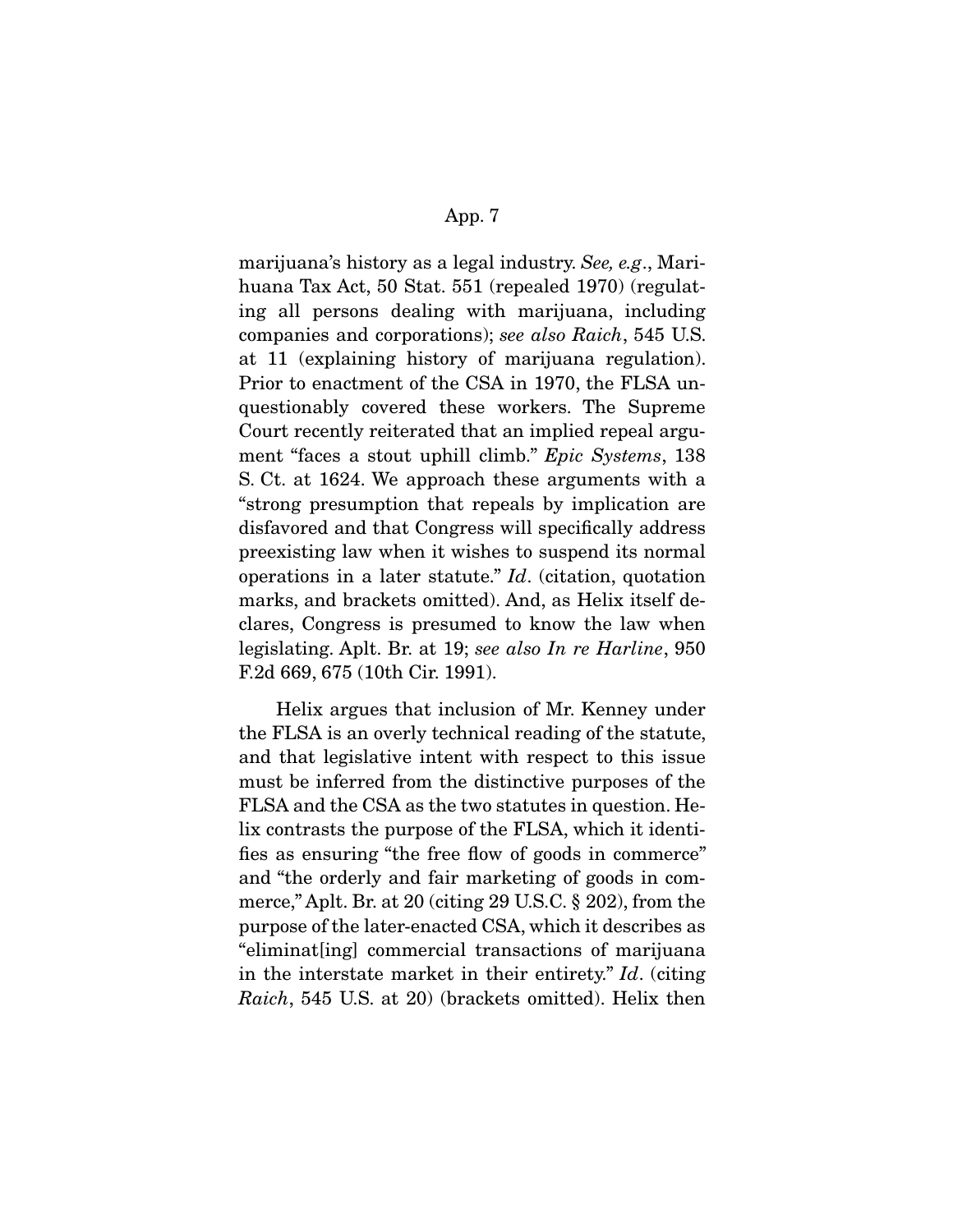asserts that Mr. Kenney's interpretation of the FLSA would "create a clear repugnancy" between it and the CSA and impermissibly render the two laws mutually inconsistent. Aplt. Br. at 21. "Extending overtime benefits in this case would require the Court to find that Congress intended to both forbid (under the CSA) and reward (under the FLSA) the same conduct: drug trafficking."  $Id$ .

 As outlined below, however, "case law is clear that employers are not excused from complying with federal laws" because of their other federal violations. Kenney, 284 F. Supp. 3d at 1190; accord United States v. Sullivan, 274 U.S. 259 (1927) (holding there was no reason "why the fact that a business is unlawful should exempt it from paying the taxes that if lawful it would have to pay"); Lucas, 721 F.3d at 934 ("The employers' argument to the contrary rests on a legal theory as flawed today as it was in 1931 when jurors convicted Al Capone of failing to pay taxes on illicit income."). Contrary to Helix's claims, recognizing Mr. Kenney as covered by the FLSA is in line with both the plain reading and the overall purposes of that statute, and doing so does not require disavowal of the CSA.

As we recognized in Baker v. Flint Engineering & Const. Co., 137 F.3d 1436, 1440 (10th Cir. 1998), the Supreme Court has emphasized the "striking breadth" of the FLSA's definition of employee, which is purposefully expansive to maximize the full reach of the Act, see United States v. Rosenwasser, 323 U.S. 360, 363 (1945). Congress has shown that it knows how to limit this broad definition of employee when it intends to do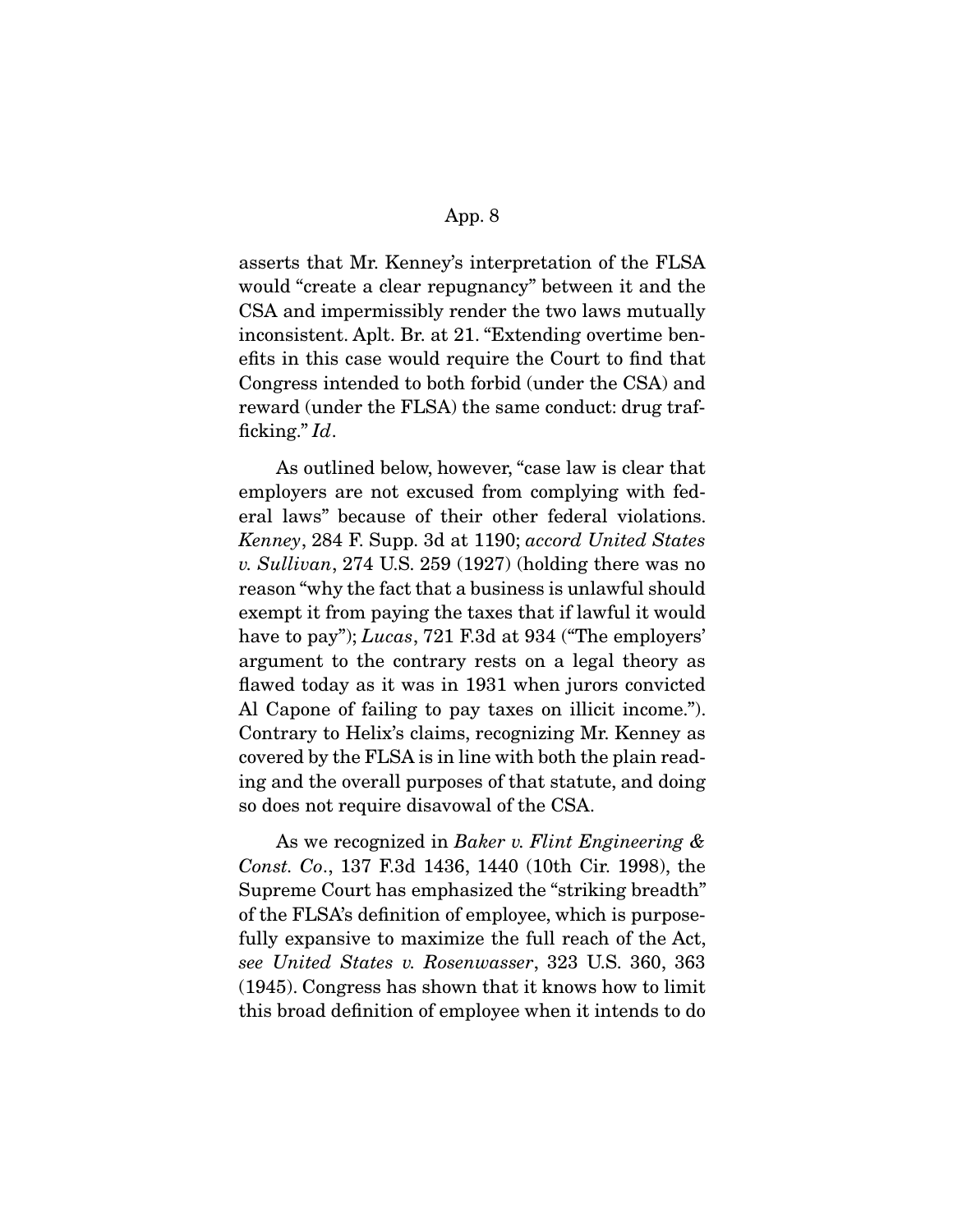so, and it did not do so here. See 29 U.S.C. § 203(e); see also Lucas, 721 F.3d at 934 (applying FLSA to unauthorized immigrants). Congress has actually amended the FLSA many times since the enactment of the CSA without excluding employees working in the marijuana industry, despite specifically exempting other categories of workers. See 29 U.S.C. § 213. The Supreme Court has held that the FLSA's "specificity in stating exemptions strengthens the implication that employees not thus exempted . . . remain within the Act." Powell v. United States Cartridge Co., 339 U.S. 497, 516–17 (1950); accord Citicorp Indus. Credit, Inc. v. Brock, 483 U.S. 27, 35 (1987) ("[W]here the FLSA provides exemptions 'in detail and with particularity,' we have found this to preclude 'enlargement by implication.'")  $De$ herrera v. Decker Truck Line, Inc., 820 F.3d 1147, 1154 (10th Cir. 2016) ("Because FLSA exemptions are narrowly construed against . . . employers, in considering an FLSA exemption, a court must find that the claimed exemption falls plainly and unmistakably within the terms of the statute.") (internal citations and quotation marks omitted).

 Moreover, the purposes of the FLSA do not conflict with the CSA quite as directly as Helix implies. Helix cherry-picks among the enumerated purposes of the FLSA, citing only those most favorable to its arguments. But the FLSA was also enacted to promote "the health, efficiency, and general well-being of workers" and to prevent unfair competition. 29 U.S.C. § 202; see also Brock, 483 U.S. at 36–37 (clarifying that FLSA contains more than one goal, including "Congress'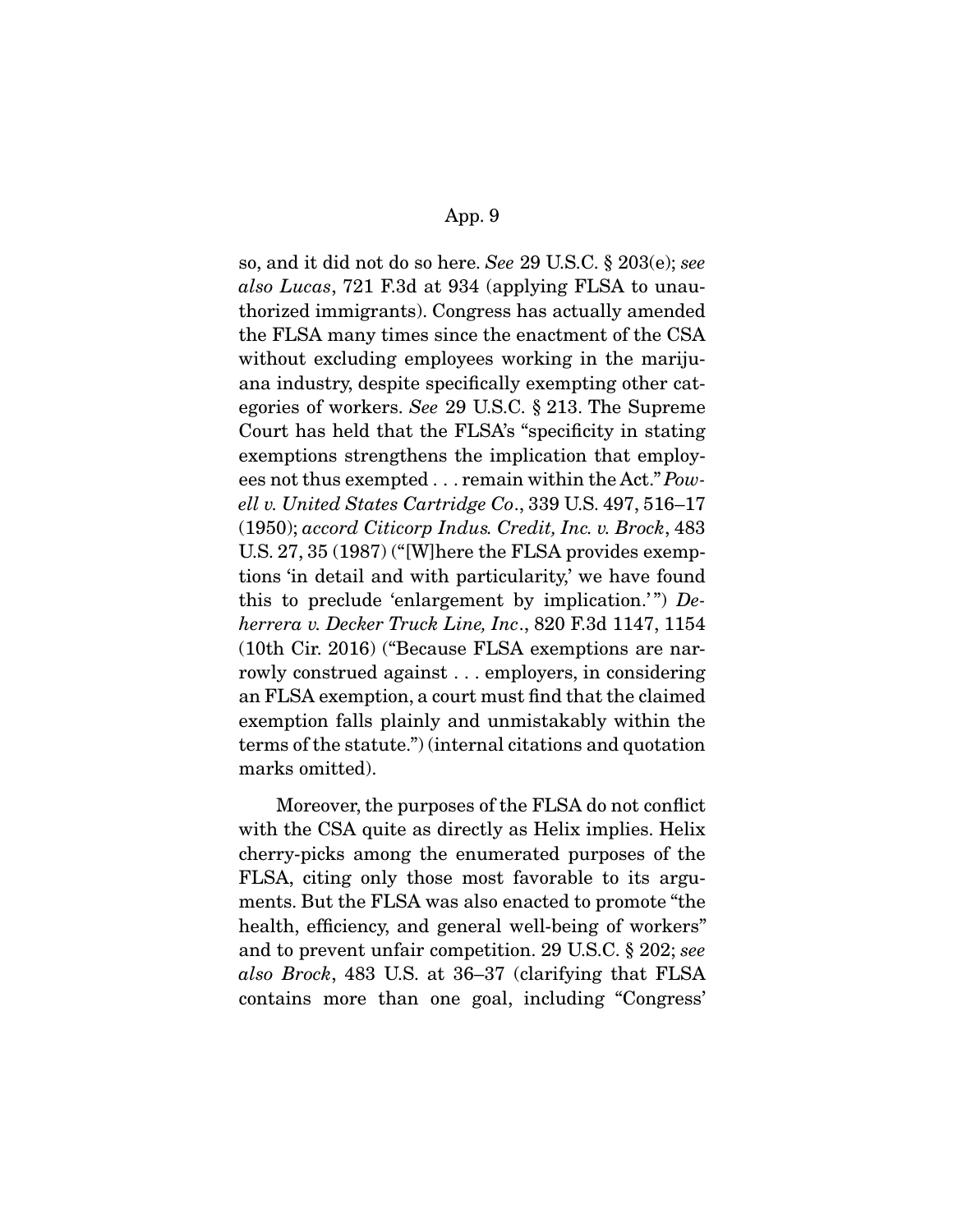desire to eliminate the competitive advantage enjoyed by goods produced under substandard conditions"). The FLSA is a remedial scheme for the benefit of all workers. Anderson v. Mt. Clemens Pottery Co., 328 U.S. 680, 687 (1946); see also Lamon v. City of Shawnee, Kan., 972 F.2d 1145, 1149 (10th Cir. 1992). Applying the FLSA to workers such as Mr. Kenney does not conflict with these enumerated FLSA purposes.

 Helix counters that "Congress did not seek to level the same playing field that it tried to demolish." Aplt. Reply Br. at 5. But adhering to the plain language of the statute here does not level the playing field within the illicit marijuana market but rather beyond it, preventing these unlawful businesses from procuring an unfair advantage over all other legitimate employers who are required to comply with federal overtime laws. Indeed, applying FLSA protections to workers such as Mr. Kenney will not grant these individuals any surplus benefit that they cannot easily obtain elsewhere, but the reverse would excuse Helix from FLSA costs and obligations and thereby allow it to reap additional benefit from its CSA violations. Denying FLSA protection to workers in the marijuana industry would consequently encourage employers to engage in illegal markets where they are subject to fewer requirements. But together the FLSA and CSA discourage businesses from participating in the marijuana industry by alternatively subjecting them to federal labor obligations and imposing criminal sanctions.3 Accordingly,

<sup>&</sup>lt;sup>3</sup> Helix's opening brief cites a variety of jurisprudential arenas as supporting the contention that federal courts "consistently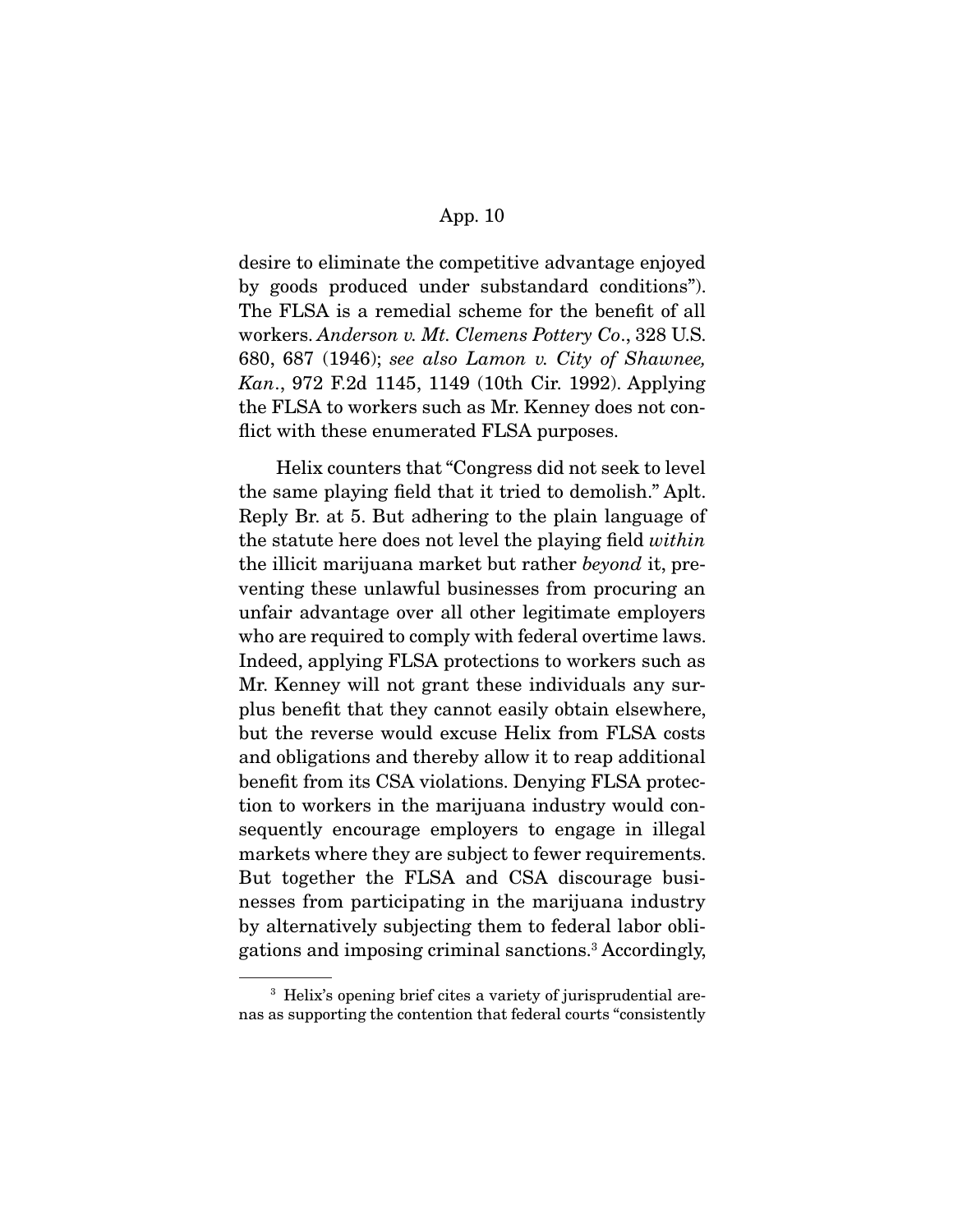accepting the plain language interpretation that Mr. Kenney and similarly situated employees are covered by the FLSA promotes the legislature's intent in enacting the statute. See Brock, 483 U.S. at 35–36 ("Petitioner urges us to look beyond the plain language of the statute. . . . However, we conclude that the legislative intent fully supports the result achieved by application of the plain language.").

 The district court correctly reasoned and case law has repeatedly confirmed that employers are not excused from complying with federal laws just because

decline to reward participation in the marijuana industry." Aplt. Br. at 10. The only context Helix continued to argue through oral argument is the Trademark Act. Beyond noting that Mr. Kinney convincingly distinguishes each of the contexts and relevant authorities that Helix cites, we will similarly restrict our analysis. A trademark qualifies for registration and its associated benefits if the trademark owner has "used [the mark] in commerce" or has a bona fide intent to do so, 15 U.S.C. § 105, and courts have long held that the commerce must be "lawful" for it to satisfy the "use in commerce" requirement. See, e.g., United Phosphorus, Ltd. v. Midland Fumigant, Inc., 205 F.3d 1219, 1225 (10th Cir. 2000). Helix urges us to adopt a similar interpretation for the FLSA. Although the Trademark Act and FLSA both regulate interstate commerce, however, they function in fundamentally different ways. The Trademark Act confers a benefit on owners who register their marks, securing a registrant's right to benefit from a good reputation and thus protecting him from unfair competition. See Matal v. Tam, 137 S. Ct. 1744, 1752–53 (2017). The FLSA, in contrast, prevents unfair competition, not by conferring a benefit on certain actors but by imposing obligations across the labor market. Reading "lawful" into the threshold commerce requirement here would not further the statute's purposes by denying illegal businesses a benefit, as in the trademark context, but would thwart the FLSA's goals by exempting illicit markets from costs imposed on lawful employers.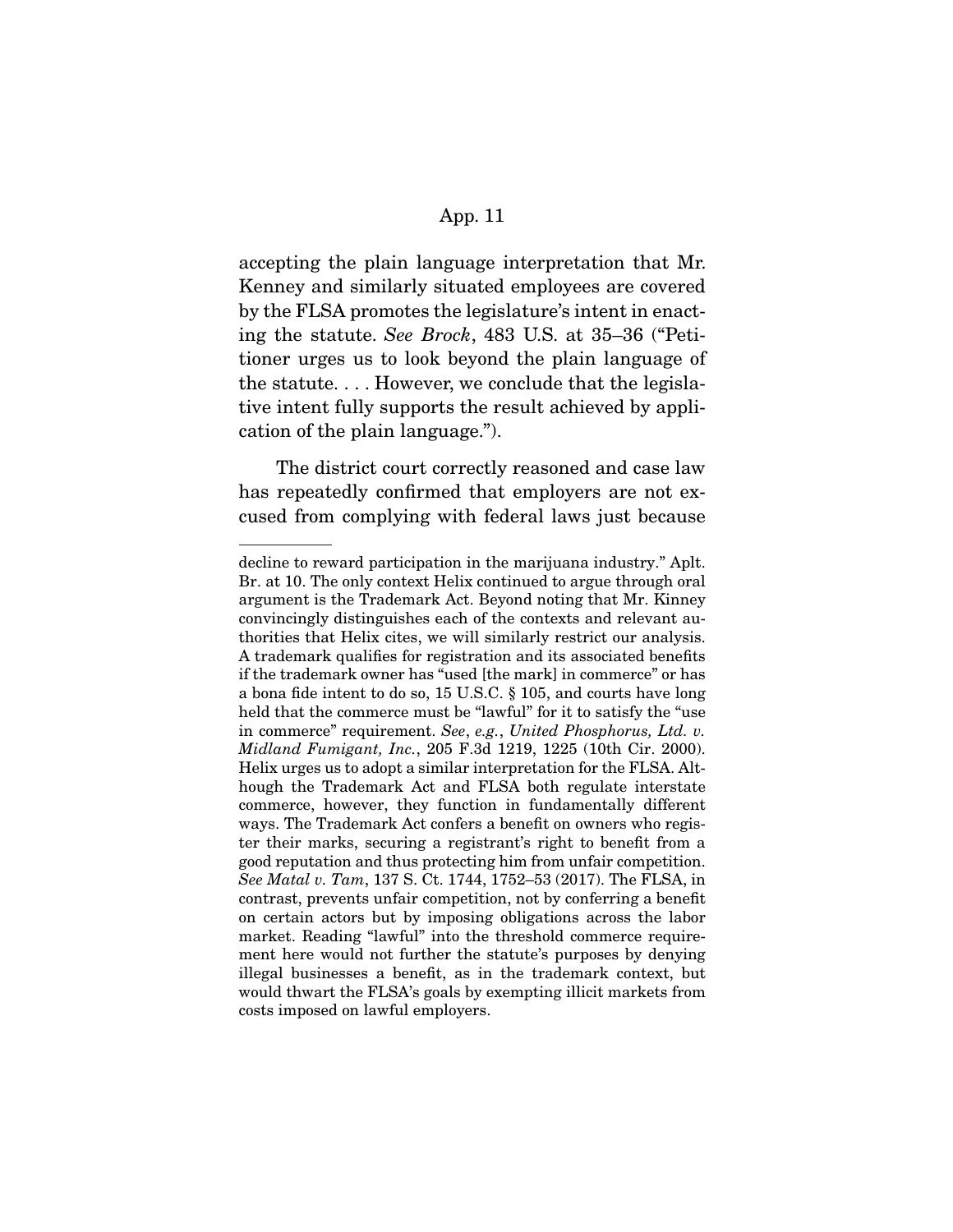their business practices are federally prohibited. See, e.g., Sullivan, 274 U.S. at 263; see also Greenwood v. Green Leaf Lab LLC, 2017 WL 3391671 at \*3 (D. Or. July 13, 2017), adopted by district court, 2017 WL 3391671 (D. Or. Aug. 7, 2017) ("[J]ust because an Employer is violating one federal law, does not give it license to violate another.") (internal citation omitted). This has been true with respect to the FLSA in multiple contexts, strengthening the conclusion that it remains true in this novel context of the marijuana industry. See Donovan v. Burgett Greenhouses, Inc., 759 F.2d 1483, 1485 (10th Cir. 1985); Bustamente, 2018 WL 2349507 at \*1 (workers in an illegal gambling operation).4 Persuasive case law endorses the concept that the FLSA is focused on regulating the activity of businesses, in part on behalf of the individual workers' wellbeing, rather than regulating the legality of individual workers' activities. See, e.g., Haro v. City of Los Angeles, 745 F.3d 1249, 1256 (9th Cir. 2014). ("The FLSA is to be construed liberally in favor of employees; exemptions are narrowly construed against employers.").

<sup>4</sup> Helix attempts to distinguish these cases on the basis that those employees were engaging in entirely lawful commercial activities, whereas the employees here are engaged in activities that violate the CSA. This argument is not convincing. The illegal nature of the gambling activity in Bustamente was directly acknowledged by the court in a footnote, and the innocuous nature of the work being performed by undocumented immigrants in the other cases discussed does not offset their active violations of federal law in obtaining work.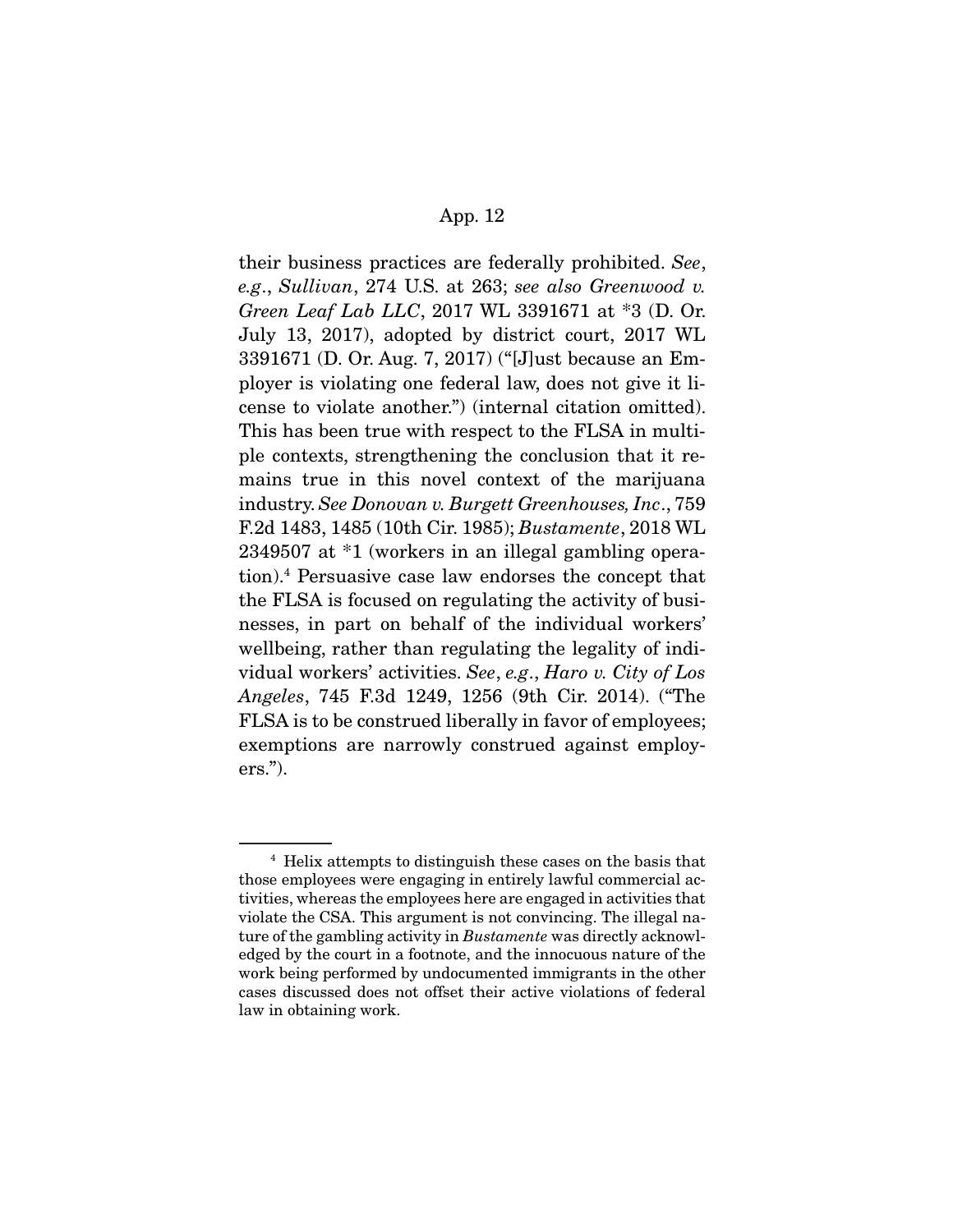Notably, Helix failed entirely to address the Oregon district court case that was cited here by both the district court and Mr. Kenney and is directly on-point. Greenwood, 2017 WL 3391671. The district court in Greenwood relied on a legal advice memo written for the National Labor Relations Board to conclude that any possible violations of the CSA are not relevant to whether the FLSA's protections apply to workers in the marijuana industry. Id. at  $*2-3$ . Considering arguments nearly identical to those made by Helix here, the court in Greenwood denied defendant's motion to dismiss. See, e.g., id. at \*3 ("I conclude that any possible violations of the Controlled Substances Act are not relevant to whether the FLSA's protections apply to Plaintiff. . . . There is no inherent conflict between the FLSA's requirements and the Controlled Substances Act's prohibition of marijuana.").

 Like the district court in Greenwood, we are not drawing any conclusions about the merits of Mr. Kenney's FLSA claims. We hold only that Mr. Kenney and similarly situated individuals are not categorically excluded from FLSA protections. Accordingly, we AF-FIRM the district court's denial of Helix's motion to dismiss.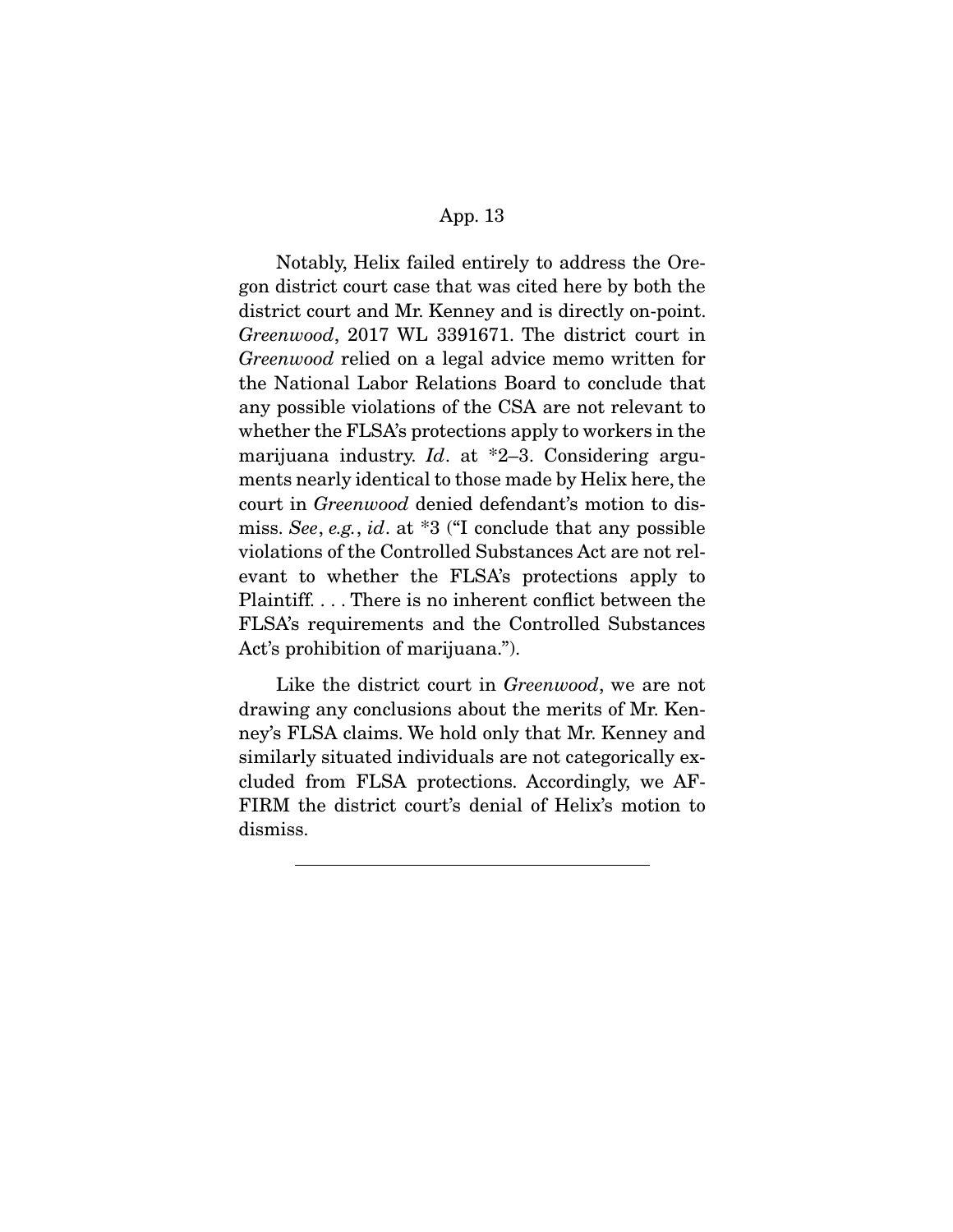# **UNITED STATES COURT OF APPEALS FOR THE TENTH CIRCUIT**

-------------------------------------------------------------------------------------------------------------

HELIX TCS, INC.,

Petitioner,

v.

ROBERT KENNEY, individually and on behalf of all others similarly situated,

No. 18-701 (D.C. No. 1:17-CV-01755- CMA-KMT) (D. Colo.)

Respondent.

# ------------------------------------------------------------------------------------------------------------- **ORDER**

------------------------------------------------------------------------------------------------------------- (Filed Mar. 12, 2018)

Before **BRISCOE**, **HOLMES**, and **MCHUGH**, Circuit Judges.

-------------------------------------------------------------------------------------------------------------

 This matter is before us on Helix TCS, Inc.'s Petition for Permission to Appeal Pursuant to 28 U.S.C. § 1292(b) and Rule 5 of the Federal Rules of Appellate Procedure ("Petition"). We also have a response from plaintiff/respondent, Robert Kenney. Upon careful consideration of the Petition, the response, and the relevant district court orders, the Petition is GRANTED.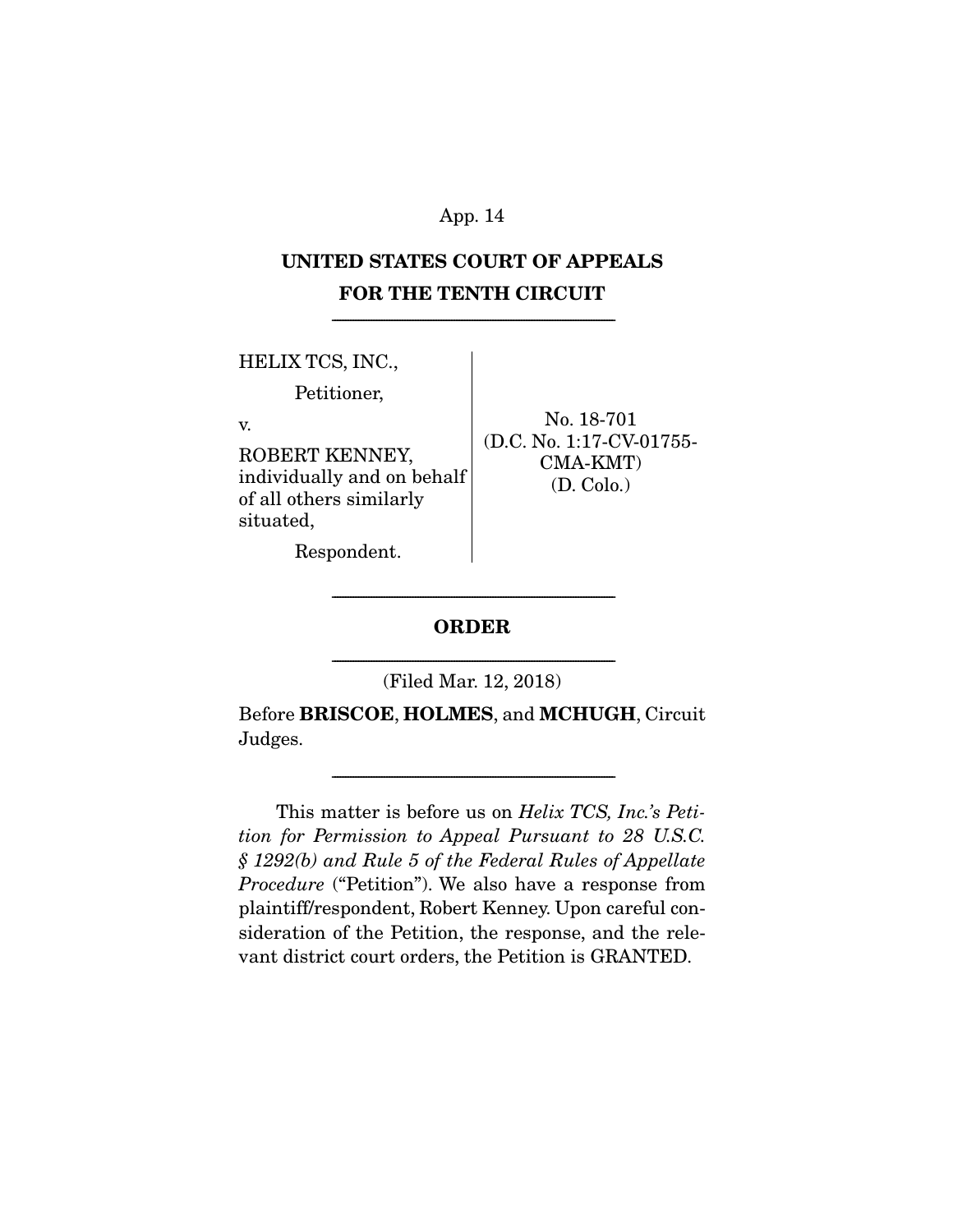Within 14 days of the date of this order, Helix TCS, Inc. shall pay the \$505 filing and docketing fees to the Clerk of the U.S. District Court for District of Colorado. See Fed. R. App. P.  $5(d)(1)(A)$ . A notice of appeal is not required; the date of this order shall serve as the date of the notice of appeal.  $Id$ . at  $5(d)(2)$ . The Clerk of this court shall open a new appeal once the district court Clerk notifies this court that the fees have been paid. Id. at  $5(d)(3)$ .

Entered for the Court,

ELISABETH A. SHUMAKER, Clerk

/s/ [Illegible] by: Chris Wolpert Chief Deputy Clerk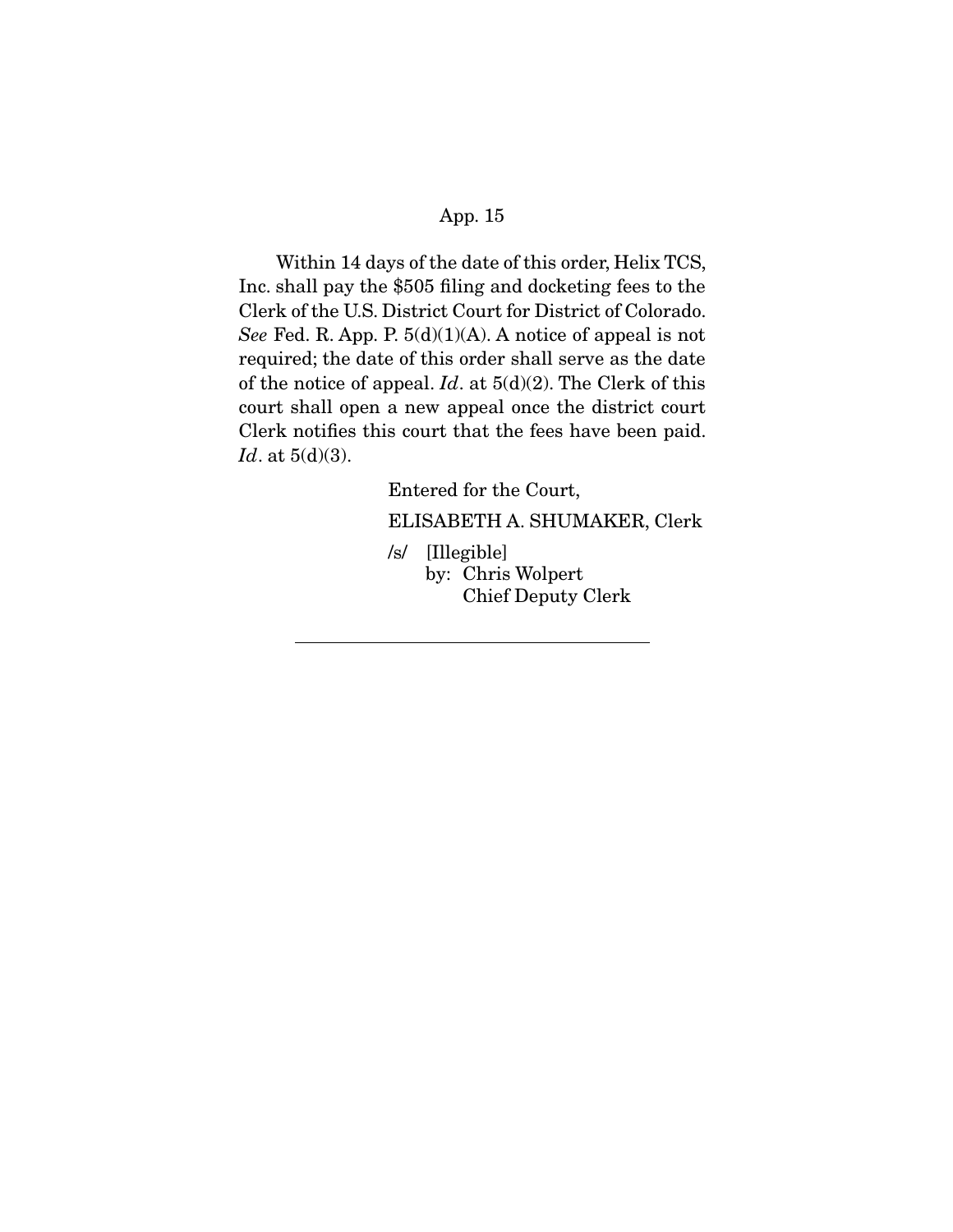# **IN THE UNITED STATES DISTRICT COURT FOR THE DISTRICT OF COLORADO Judge Christine M. Arguello**

Civil Action No. 17-cv-01755-CMA-KMT

ROBERT KENNEY, individually and on behalf of all others similarly situated,

Plaintiff,

v.

 $\overline{a}$ 

HELIX TCS, INC.,

Defendant.

# **ORDER GRANTING DEFENDANT'S MOTION FOR CERTIFICATION OF APPEAL OF THE COURT'S ORDER DENYING DEFENDANT'S MOTION TO DISMISS**

(Filed Jan. 23, 2018)

This matter is before the Court on Defendant Helix TCS, Inc.'s Motion for Certification of Appeal of the Court's Previous Order Denying Defendant's Motion to Dismiss (Doc. # 39). (Doc. # 43.)

#### **I. BACKGROUND**

Defendant is in the business of providing security and compliance services to the marijuana industry in Colorado. (Doc. # 13 at 2.) Plaintiff Robert Kenney alleges that Defendant willfully failed to pay overtime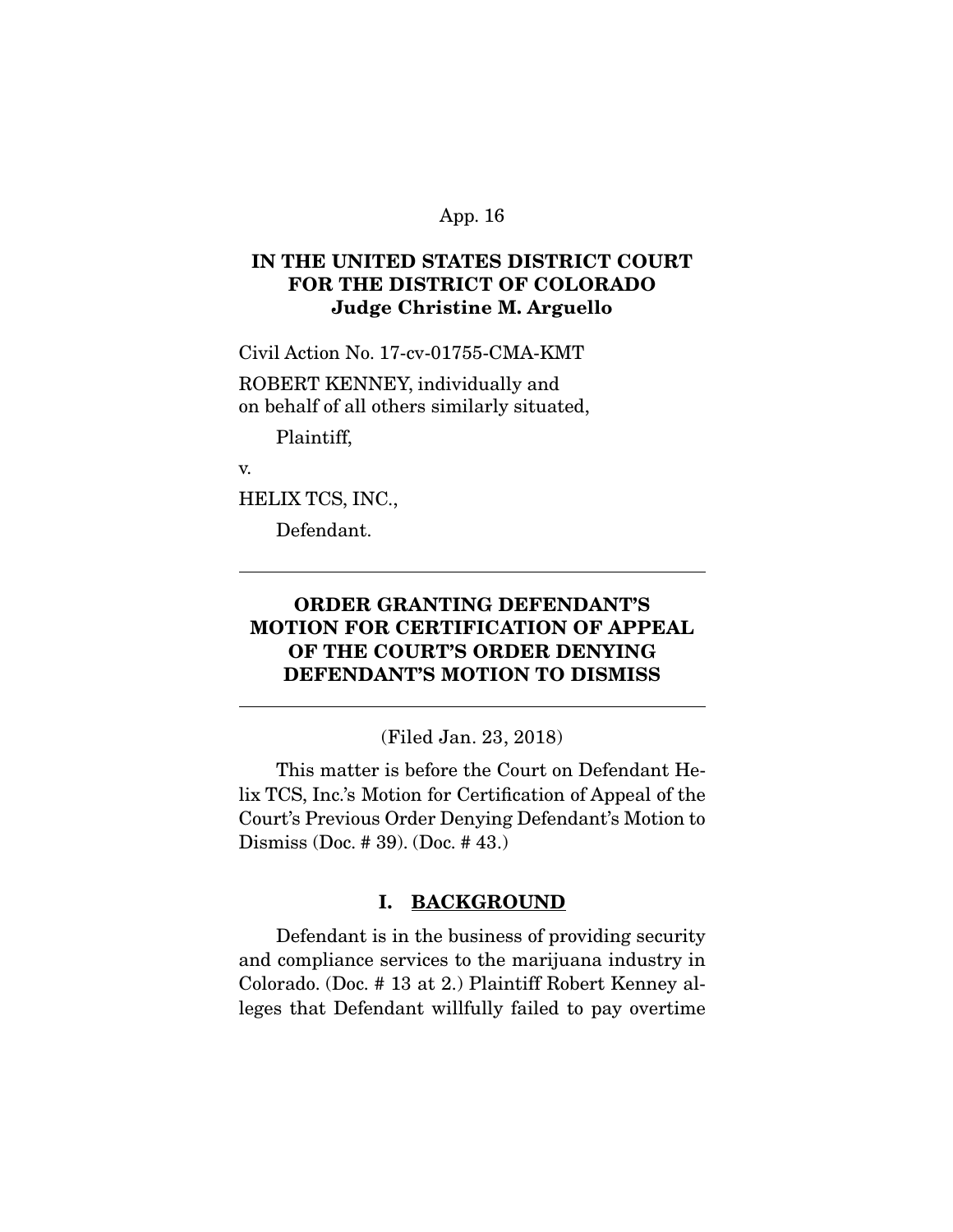wages to him and other security guards employed by Defendant, and therefore brings a claim against Defendant under the Fair Labor Standards Act (the "FLSA"), 29 U.S.C. §§ 201-19. (Doc. # 1.) The Court's Previous Order provides a detailed recitation of the factual and procedural background of this case and is incorporated herein. See (Doc. # 39.)

 Defendant filed a Motion to Dismiss on September 13, 2017, asserting that the case must be dismissed for want of jurisdiction pursuant to Federal Rule of Civil Procedure 12(b)(1), or alternatively, for failing to state a claim pursuant to Federal Rule of Civil Procedure 12(b)(6). (Doc. # 13.) Relevant here, Defendant argued that the Court does not have jurisdiction over Plaintiff 's FLSA claim because Plaintiff works in an industry wholly prohibited by federal law—the recreational marijuana industry—and thus is not entitled to the FLSA's protections. (Id.)

This Court rejected Defendant's argument and denied its Motion to Dismiss on January 5, 2018. (Doc. # 39.) The Court cited ample authority expressly rejecting Defendant's theory of jurisdiction and concluded that case law is clear that employers are not excused from compliance with federal laws, including the FLSA, solely because their business violates federal law.  $(Id.)$ 

On January 15, 2018, Defendant filed the Motion for Certification of Appeal of the Court's Previous Order Denying Defendant's Motion to Dismiss now before the Court. (Doc. # 43.) Defendant requests that the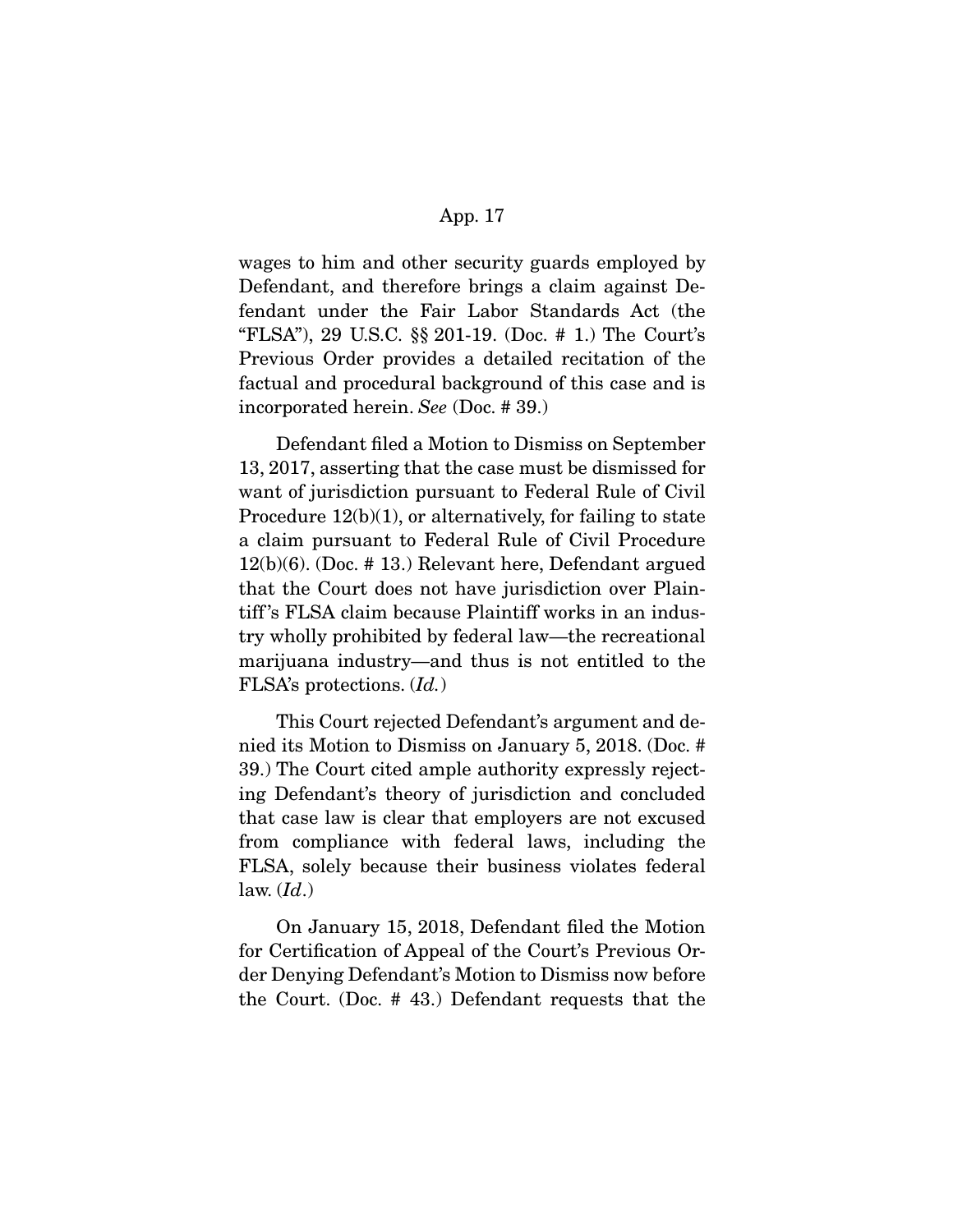Court certify its previous Order Denying Defendant's Motion to Dismiss (Doc. # 39) for interlocutory review pursuant to 28 U.S.C. § 1292(b) and proposes the following question: "Is Plaintiff, an employee working in Colorado's recreational marijuana industry, entitled to the protections of the FLSA, notwithstanding that his employment activities constitute federally criminal conduct?". (Id.)

 On January 19, 2018, Defendant answered Plaintiff 's Complaint and filed a Third Party Complaint against Third Party Defendant HRBenefix CO, LLC. (Doc. # 45.) This third party complaint does not bear on the motion presently before the Court.

#### **II. ANALYSIS**

 An interlocutory order, generally not appealable, may be appealed where the district court is "of the opinion that such order involves a controlling question of law as to which there is substantial ground for difference of opinion and that an immediate appeal from the order may materially advance the ultimate termination of the litigation." 28 U.S.C. § 1292(b). Where the district court believes these three conditions are satisfied,<sup>1</sup> the court may certify "in writing" an order

<sup>&</sup>lt;sup>1</sup> "To certify an interlocutory appeal under  $\S$  1292(b) the district court must make an order, and must state three things in the order: that it is 'of the opinion' that the order (1) 'involves a controlling question of law,  $(2)$  as to which there is substantial ground for difference of opinion,' and (3) 'that an immediate appeal may materially advance the ultimate termination of the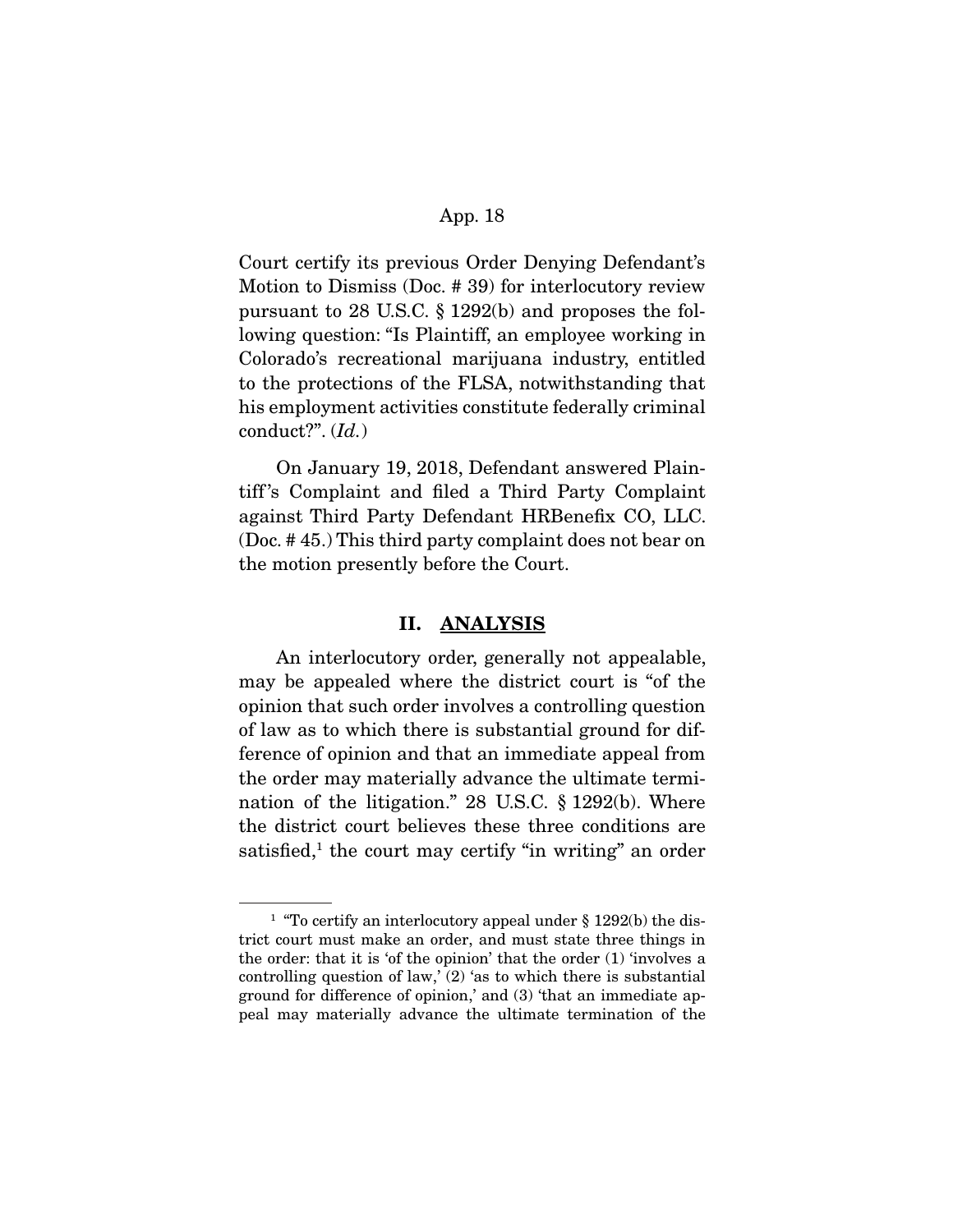for interlocutory appeal. Id. Section 1292(b) is to be used "only in exceptional cases where an intermediate appeal may avoid protracted and expensive litigation." Milbert v. Bison Lab., Inc., 260 F.2d 431, 433 (3rd Cir. 1958). Accordingly, the Court strictly construes and applies the three conditions precedent to the granting of permission to appeal. Id. at 435; see 16 Charles Alan Wright, et al., Federal Practice & Procedure § 3930 (3d ed. 2017).

 The Court is persuaded that the three conditions precedent are satisfied with regard to the issue presented for appeal by Defendant. First, the Court's conclusion that it has subject matter jurisdiction because Plaintiff enjoys protections of the FLSA, despite working in the recreational marijuana industry, see (Doc. # 39 at 6), "involves a controlling question of law," see 28 U.S.C. § 1292(b). A question of law is "controlling" "if its resolution is quite likely to affect the further course of the litigation, even if not certain to do so." Sokaogon Gaming Enter. Corp. v. Tushie-Montgomery Assoc., Inc., 86 F.3d 656, 659 (7th Cir. 1996). The issue Defendant intends to appeal is certainly controlling: whether an employee is entitled to protections of the FLSA if he or she is engaged in a business illegal under federal law determines if Plaintiff has stated a claim sufficient to survive Defendant's Motion to Dismiss. See Klinghoffer v. S.N.C. Achille Lauro Ed Altri-Gestione Motonave Achille Lauro in Amministrazione Straordinaria, 921 F.2d 21, 24 (2d Cir. 1990) (where an appeal concerned

litigation.'" 16 Charles Alan Wright, et al., Federal Practice & Procedure § 3930 (3d ed. 2017).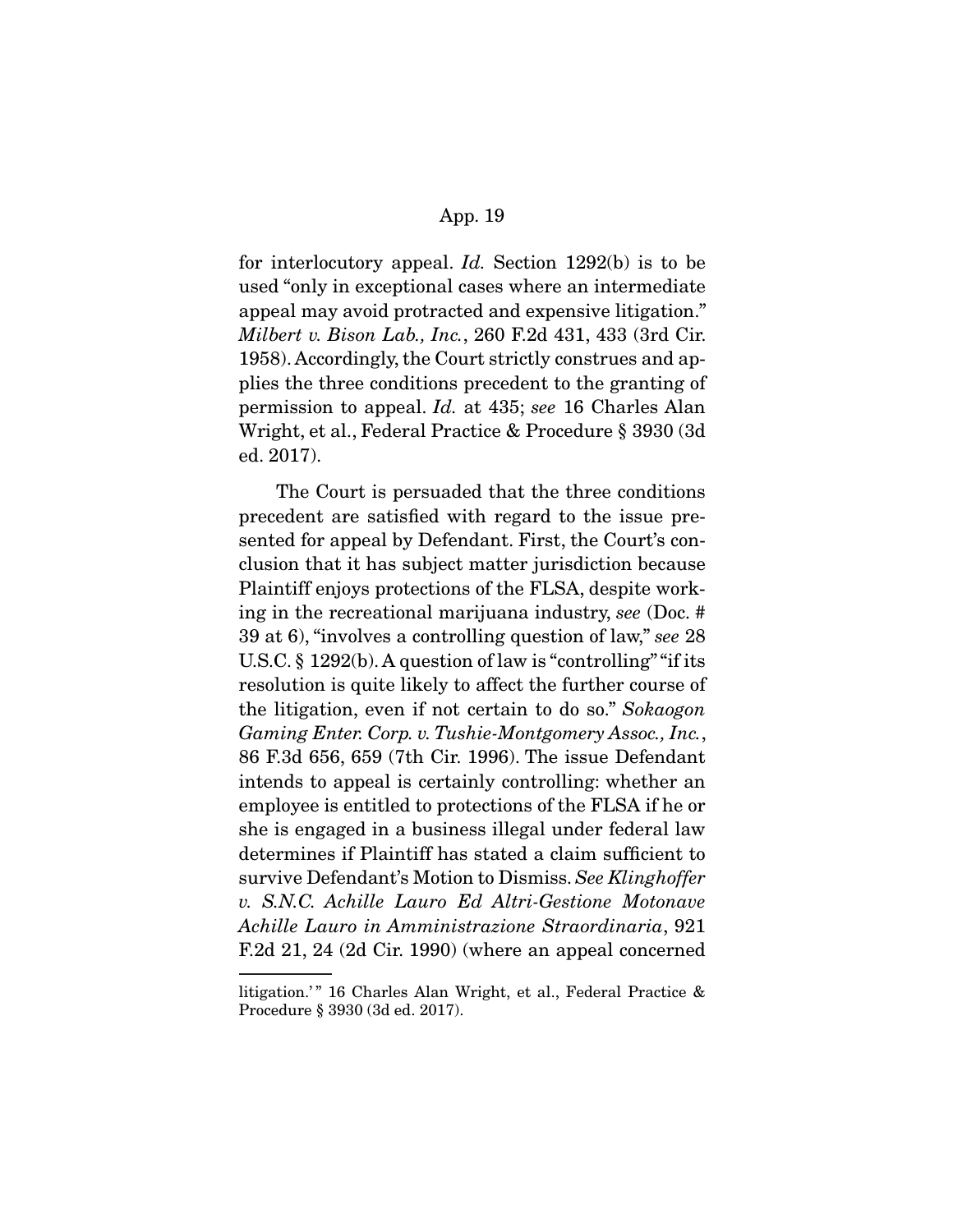the district court's denial of a party's motion to dismiss for lack of subject matter jurisdiction, it was "apparent that the . . . appeal [did[ involve a 'controlling question of law").

 Second, the Court is persuaded that there is "substantial ground for difference of opinion" as to its earlier conclusion that Plaintiff enjoys protections of the FLSA. See 28 U.S.C. § 1292(b). Defendant correctly observes that no circuit court has addressed the applicability of the FLSA to the recreational marijuana industry. See (Doc. # 43 at 4.) Defendant also cites district courts that have declined to extend various federal protections or benefits to parties in the recreational marijuana industry. See (id. at 4-5) (citing, e.g., In re Rent-Rite Super Kegs West Ltd., 484 B.R. 799, 809 (Bankr. D. Colo. 2012) (a party in violation of the Controlled Substances Act as a result of participating in the recreational marijuana industry is not entitled to federal bankruptcy protections)). In light of such case law and the tension between state and federal marijuana policy, the Court believes there may be substantial reason to question its ruling of law in its Order Denying Defendant's Motion to Dismiss, though it nonetheless stands by its ruling therein.

 Third, "an immediate appeal may materially advance the ultimate termination of the litigation." See 28 U.S.C. § 1292(b). Should the Tenth Circuit accept Defendant's appeal and reverse this Court's Order Denying Defendant's Motion to Dismiss, Plaintiff 's sole claim against Defendant would be dismissed. "That is sufficient to advance materially the litigation, and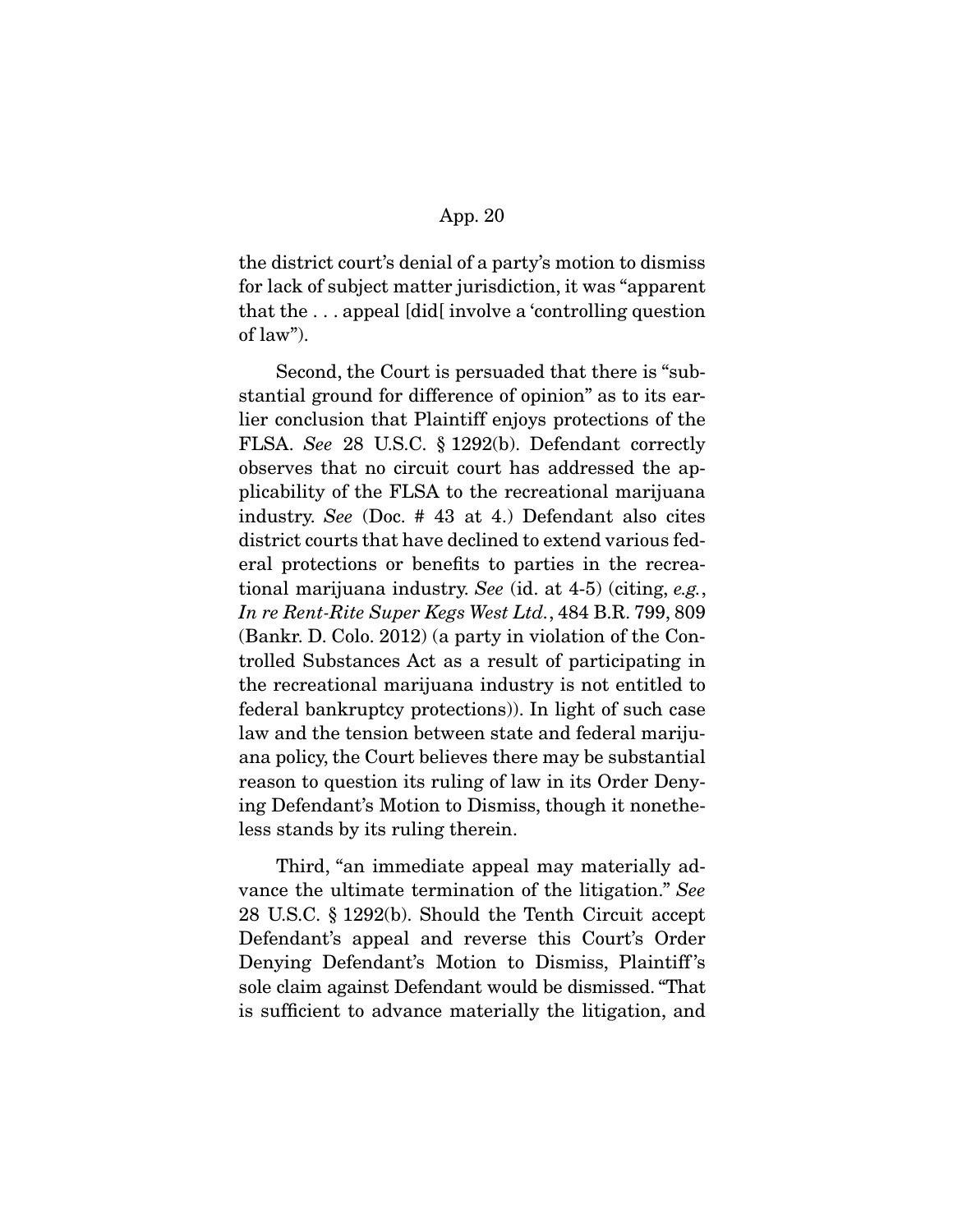therefore certification of the interlocutory appeal [is] permissible." See Reese v. BP Exploration (Alaska) Inc., 643 F.3d 681, 688 (9th Cir. 2011).

 Having satisfied the three conditions precedent of 28 U.S.C. § 1292(b), Defendant is entitled to a certification of appeal.

## **III. CONCLUSION**

 For the foregoing reasons, it is ORDERED that Defendant's Motion for Certification for Appeal (Doc. # 43) is GRANTED.

DATED: January 23, 2018 BY THE COURT:

/s/ Christine M. Arguello CHRISTINE M. ARGUELLO United States District Judge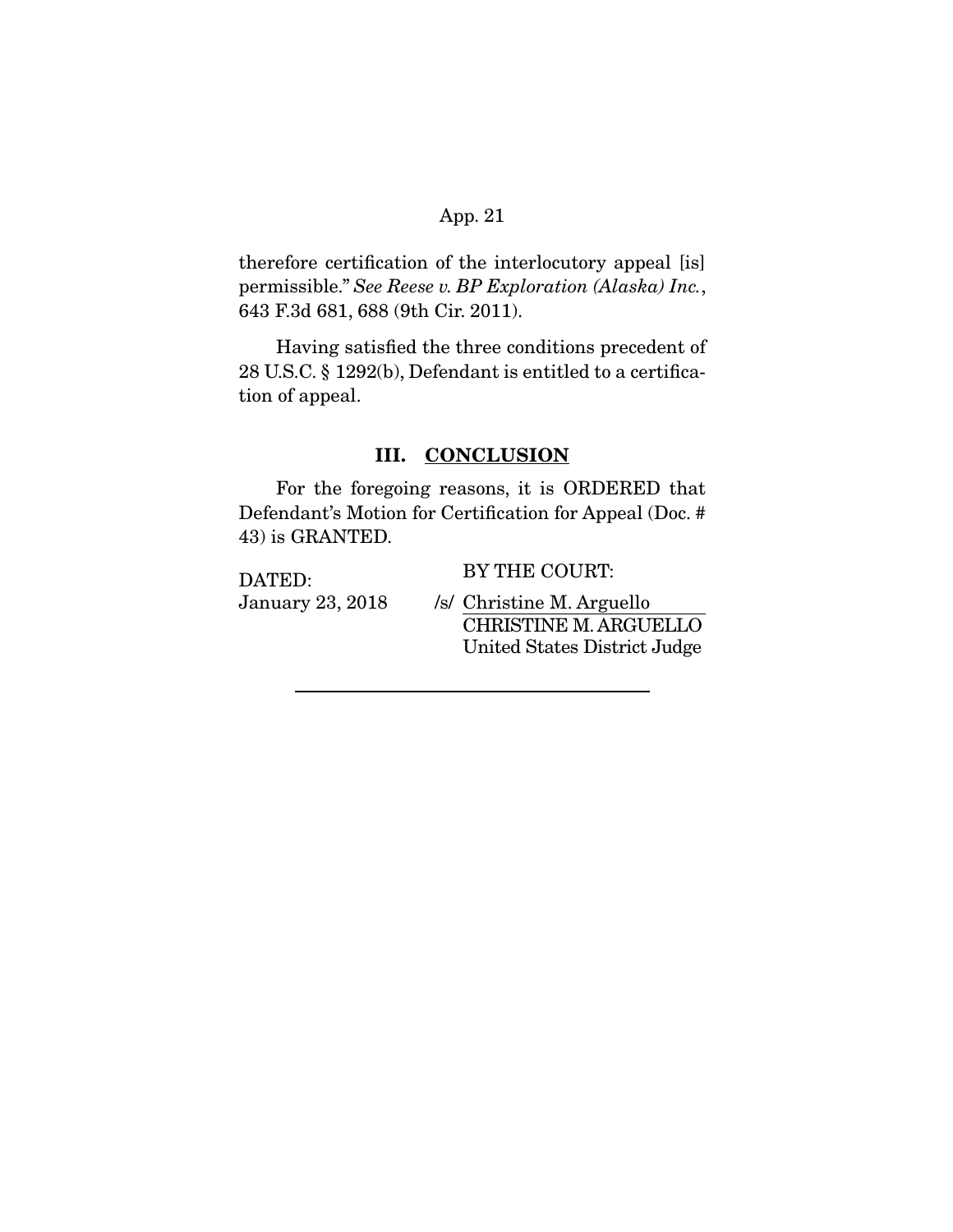# **IN THE UNITED STATES DISTRICT COURT FOR THE DISTRICT OF COLORADO Judge Christine M. Arguello**

Civil Action No. 17-cv-01755-CMA-KMT

ROBERT KENNEY, individually and on behalf of all others similarly situated,

Plaintiff,

v.

 $\overline{a}$ 

HELIX TCS, INC.,

Defendant.

# **ORDER DENYING DEFENDANT'S MOTION TO DISMISS**

(Filed Jan. 5, 2018)

 This matter is before the Court on Defendant Helix TCS, Inc.'s Motion to Dismiss. (Doc. # 13.) Defendant argues that Plaintiff Robert Kenney's claim against it must be dismissed for want of jurisdiction pursuant to Federal Rule of Civil Procedure 12(b)(1), or alternatively, for failing to state claim pursuant to Federal Rule of Civil Procedure 12(b)(6). (Id. at 1–2.) For the reasons stated below, Defendant's Motion to Dismiss is denied.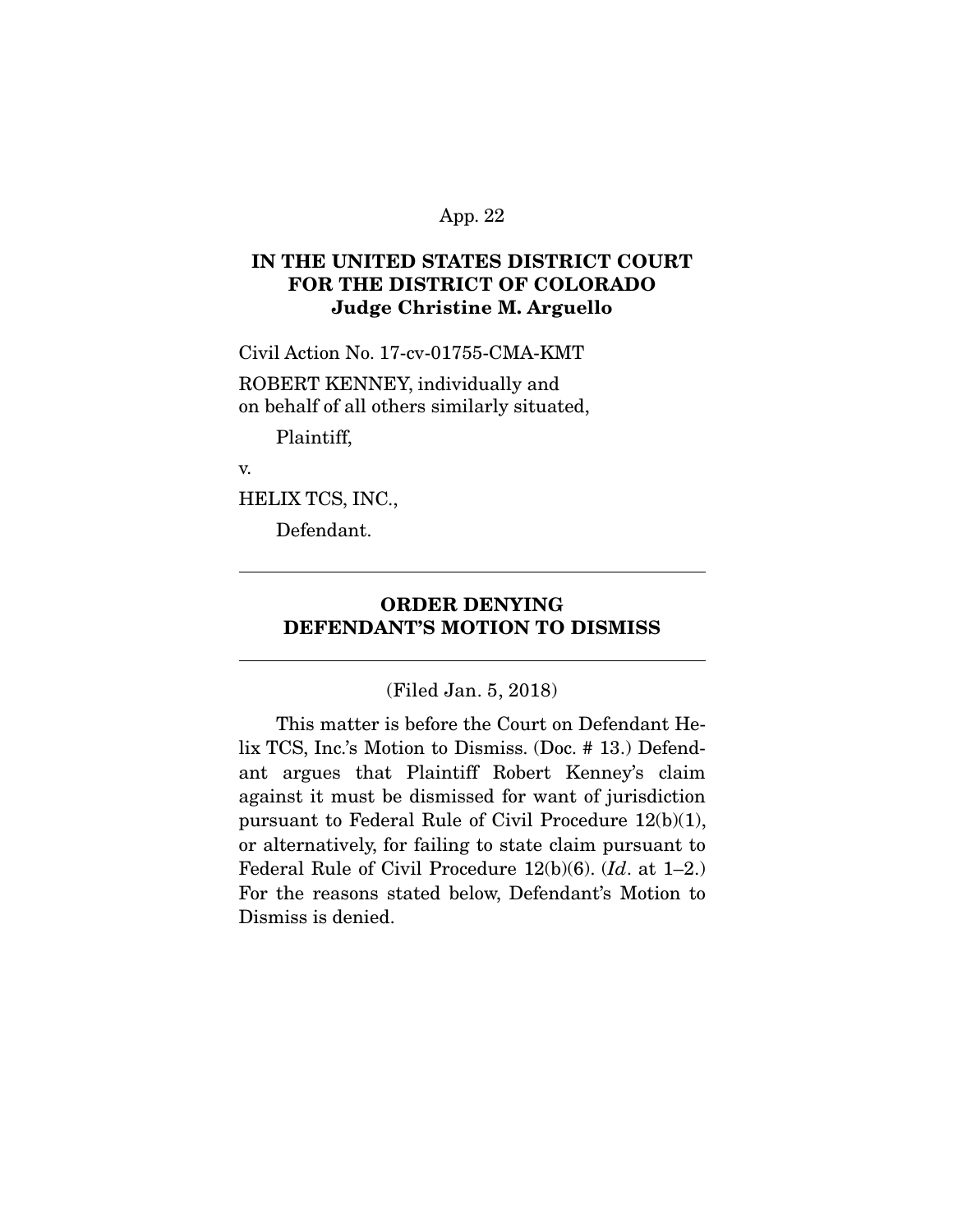# **I. FACTUAL BACKGROUND AND PROCEDURAL HISTORY**

 Defendant's sole business purpose is to "provid[e] security, inventory control, and compliance services to the marijuana industry in Colorado." (Doc. # 13 at 2.) Between approximately February 2016 and April 2017, Plaintiff worked for Defendant as a security guard, alternatively referred to by Defendant as a "site supervisor."1 (Doc. # 1 at 2.) Plaintiff's job duties included "monitoring security cameras, patrolling assigned locations, investigating and documenting all facilityrelated incidents, and enforcing client, local, state, and federal policies and regulations." (Id. at 3.) Defendant classified Plaintiff as an exempt employee under the Fair Labor Standards Act (the "FLSA"), 29 U.S.C. §§ 201–19, and paid him a salary.  $(Id.)$ 

 Plaintiff alleges that he and other similarly-situated security guards frequently performed non-exempt job duties that were "routine" and "predetermined" by Defendant or its clients and regularly worked in excess of 40 hours per week.  $(Id.)$  Plaintiff contends that he was not an exempt employee under any applicable exemption of the FLSA and is thus owed overtime compensation under 29 U.S.C.  $\S 207(a)$ .  $(Id.)$ 

 On July 20, 2017, Plaintiff initiated this action against Defendant on behalf of himself and all others

 $1$  In reviewing a motion to dismiss, the Court is bound to take the well-pleaded factual allegations in the Complaint as true and view them in the light most favorable to the nonmoving party. Papasan v. Allain, 478 U.S. 265, 283 (1986).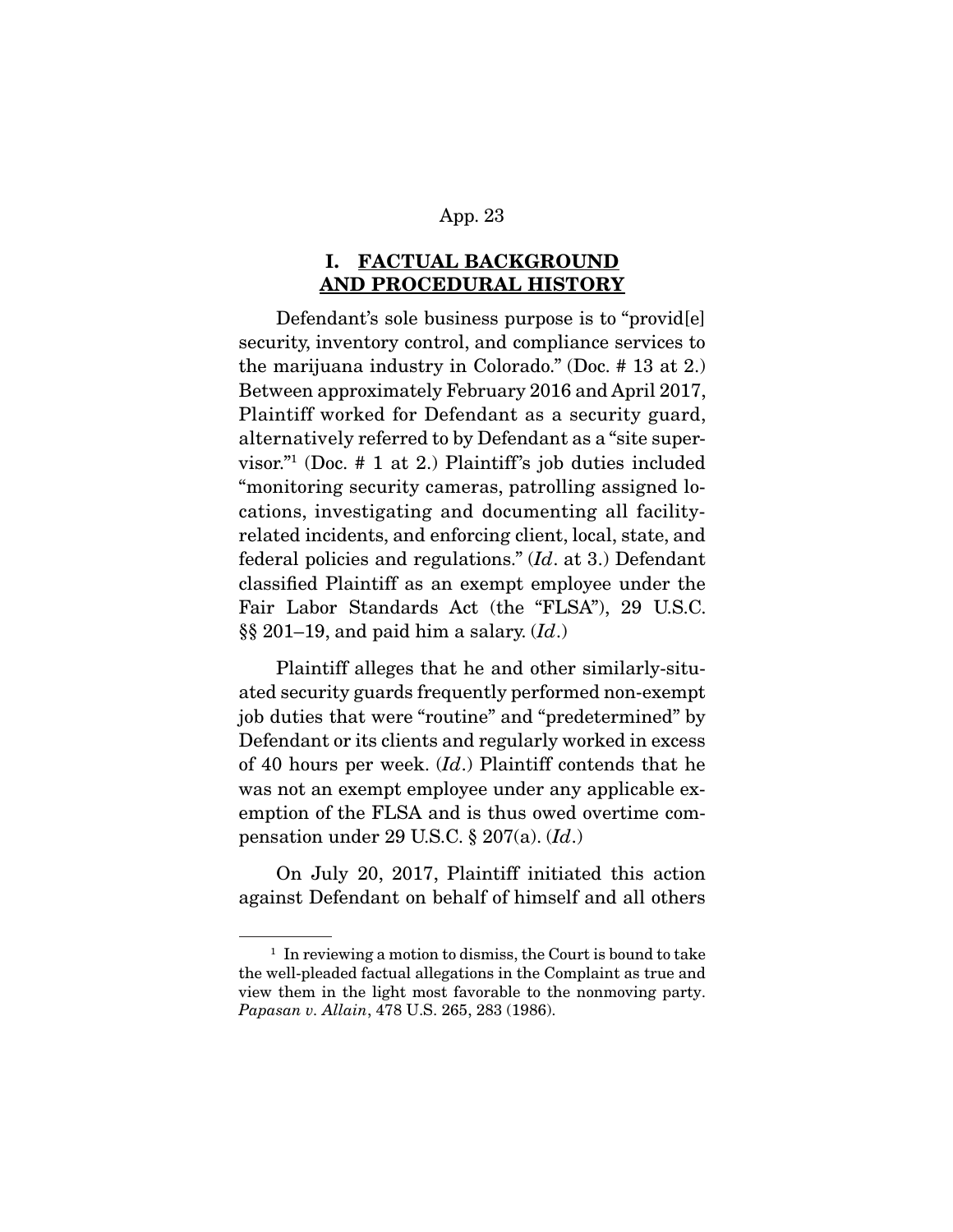similarly situated<sup>2</sup> under the collective action provisions of the FLSA.  $(Id.$  at 2); see 29 U.S.C.  $\S$  216(b). He asserts a single claim: willful failure to pay "overtime at rates not less than one and one-half times the regular rate," in violation of 29 U.S.C. § 207(a). (Doc. # 1 at 5.) Plaintiff seeks recovery of unpaid overtime compensation, liquidated damages, attorney's fees, and costs. (Id. at 5–6.)

 Defendant filed the Motion to Dismiss now before the Court on September 13, 2017. (Doc. # 13.) Plaintiff responded in opposition to the Motion to Dismiss on October 2, 2017. (Doc. # 28.) Defendant replied on October 25, 2017 (Doc. # 34.)

## **II. LEGAL PRINCIPLES GOVERNING A MOTION TO DISMISS**

 Defendant moves under Rule 12(b)(1) and Rule  $12(b)(6)$  to dismiss Plaintiff's claim. (Doc. # 13 at 1.) Where, as here, a defendant seeks dismissal under Rule  $12(b)(1)$  and Rule  $12(b)(6)$  in the alternative, "the court must decide first the 12(b)(1) motion for the 12(b)(6) challenge would be moot if the court lacked subject matter jurisdiction." Mounkes v. Conklin, 922 F. Supp. 1501, 1506 (D. Kan. 1996) (citing Moir v. Greater Cleveland Reg'l Transit Auth., 895 F.2d 266, 269 (6th Cir. 1990)).

<sup>2</sup> Plaintiff defines the class of similarly-situated workers as "all security guards and/or site supervisors employed by Helix TCS, Inc. during the past three (3) years who received a salary and no overtime compensation." (Doc. # 1 at 2.)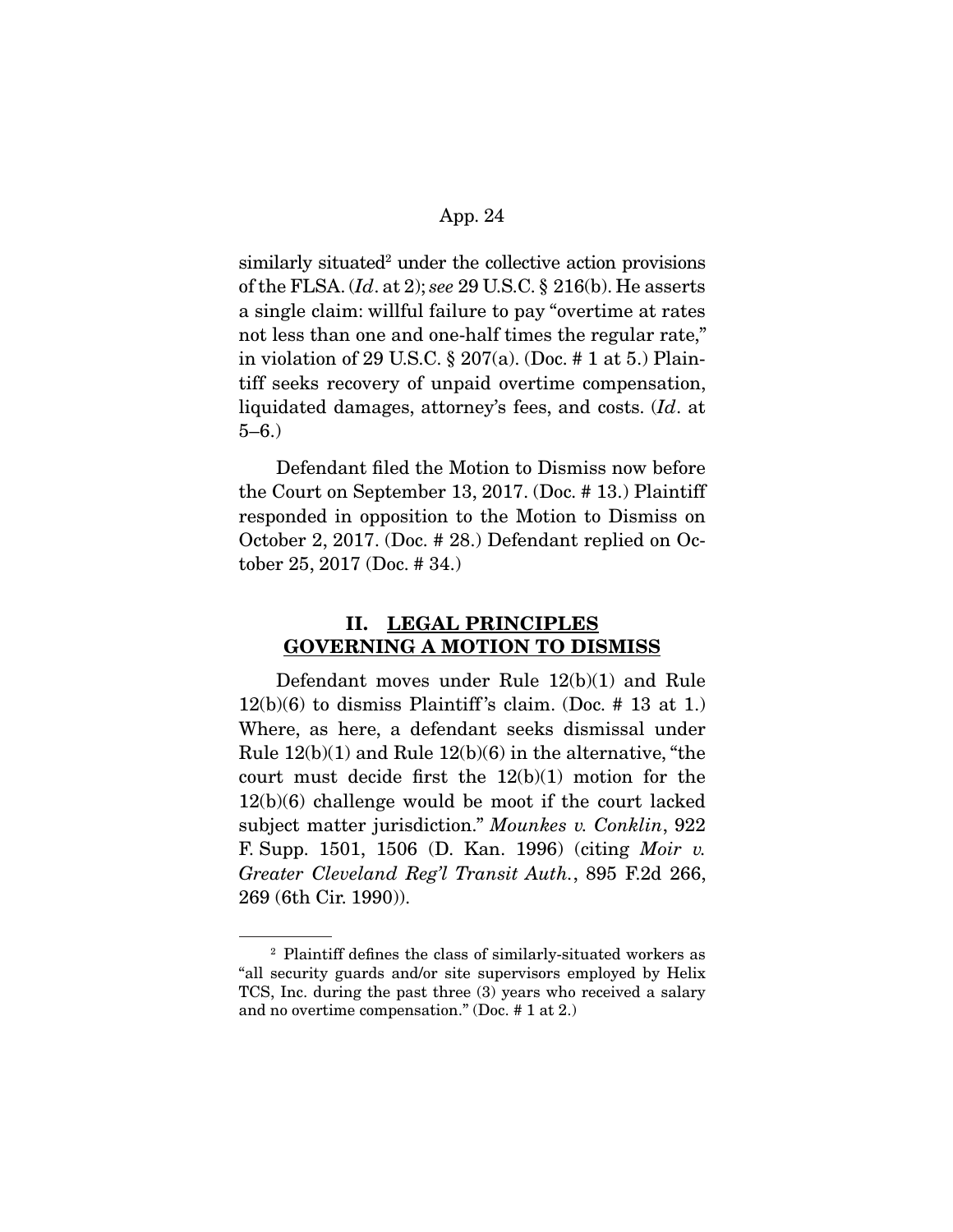Rule 12(b)(1) provides for challenges to a court's subject matter jurisdiction. Davis ex rel. Davis v. United States, 343 F.3d 1282, 1294 (10th Cir. 2003). The court's task in resolving a Rule 12(b)(1) motion is a relatively limited one; it is only whether the court lacks authority to adjudicate the matter. Glapion v. Castro, 79 F. Supp. 3d 1207, 1212 (D. Colo. 2015) (citing Castaneda v. INS, 23 F.3d 1576, 1580 (10th Cir. 1994)). "The issue is not whether plaintiff will ultimately succeed on the merits." Hanford Downwinders Coalition, Inc. v. Dowdle, 841 F. Supp. 1050, 1057 (E.D. Wash. 1993). The burden of establishing subject matter jurisdiction is on the party asserting jurisdiction. Basso v. Utah Power & Light Co., 495 F.2d 906, 909 (10th Cir. 1974).

 Dismissal is appropriate under Rule 12(b)(6) if the plaintiff fails to state a claim upon which relief can be granted. To survive a motion to dismiss pursuant to Rule 12(b)(6), "a complaint must contain sufficient factual matter, accepted as true, to 'state a claim to relief that is plausible on its face.'" Ashcroft v. Iqbal, 556 U.S. 662, 678 (2009) (quoting Bell Atlantic Corp. v. Twombly, 550 U.S. 544, 570  $(2007)$ ). Plausibility in this context means that the plaintiff pled factual content which allows "the court to draw the reasonable inference that the defendant is liable for the misconduct alleged." Id. The plausibility standard is not a probability requirement, "but it asks for more than a sheer possibility that a defendant has acted unlawfully." Id.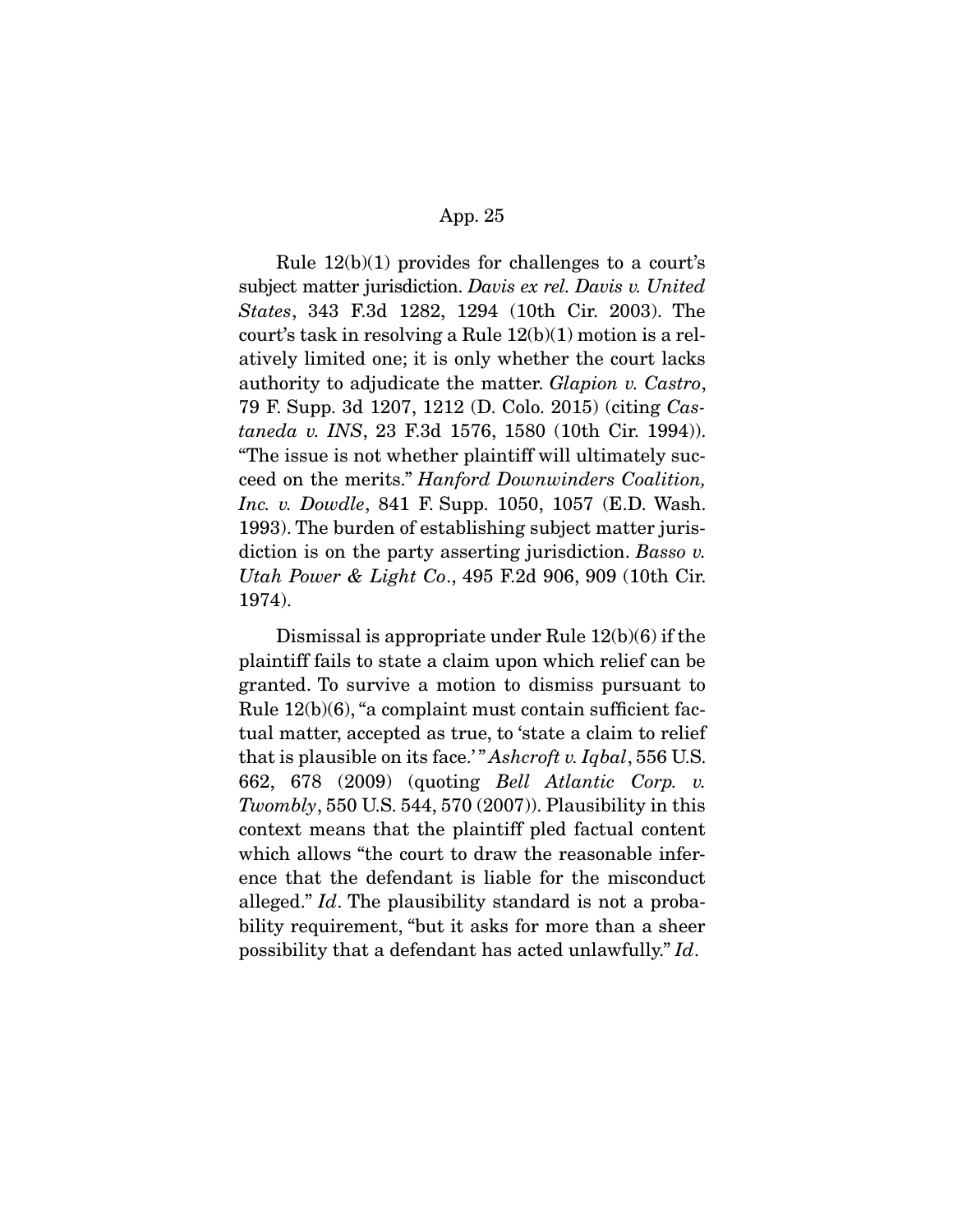#### **III. ANALYSIS**

## **A. DEFENDANT'S JURSIDICTIONAL ARGU-MENT**

 Defendant argues that the Court must dismiss this case pursuant to Rule 12(b)(1) because the Court lacks subject matter jurisdiction. (Doc. # 13 at 4–13.) Defendant reasons that because Plaintiff is employed in the marijuana industry, an industry "entirely forbidden" by the Federal Controlled Substances Act (the "CSA"), 21 U.S.C. § 812, Plaintiff does not enjoy the protections of the FLSA, and thus, the Court does not have subject matter jurisdiction over Plaintiff 's claim.  $(Id.)$  According to Defendant, "[t]he protections of federal law . . . are simply unavailable to an individual or business choosing to participate in an industry that is criminalized under federal law." (Id. at 12.)

 At the outset, the Court observes that Defendant appears to be confused about the concept of jurisdiction. Its argument does not concern jurisdiction at all. Plaintiff claims that Defendant violated a federal statute—the FLSA—and this Court therefore has subject matter jurisdiction (and specifically, federal question jurisdiction) over the case. See Breuer v. Jim's Concrete of Brevard, Inc., 538 U.S. 691, 695 (2003) ("The FLSA provides that an action 'may be maintained . . . in any Federal or State court of competent jurisdiction,' 29 U.S.C. §216(b), and the [federal] district courts would in any event have original jurisdiction over FLSA claims under 28 U.S.C. § 1331 . . . and § 1337(a)").

 Defendant's argument actually goes to the sufficiency of Plaintiff 's claim. As Plaintiff observes (Doc.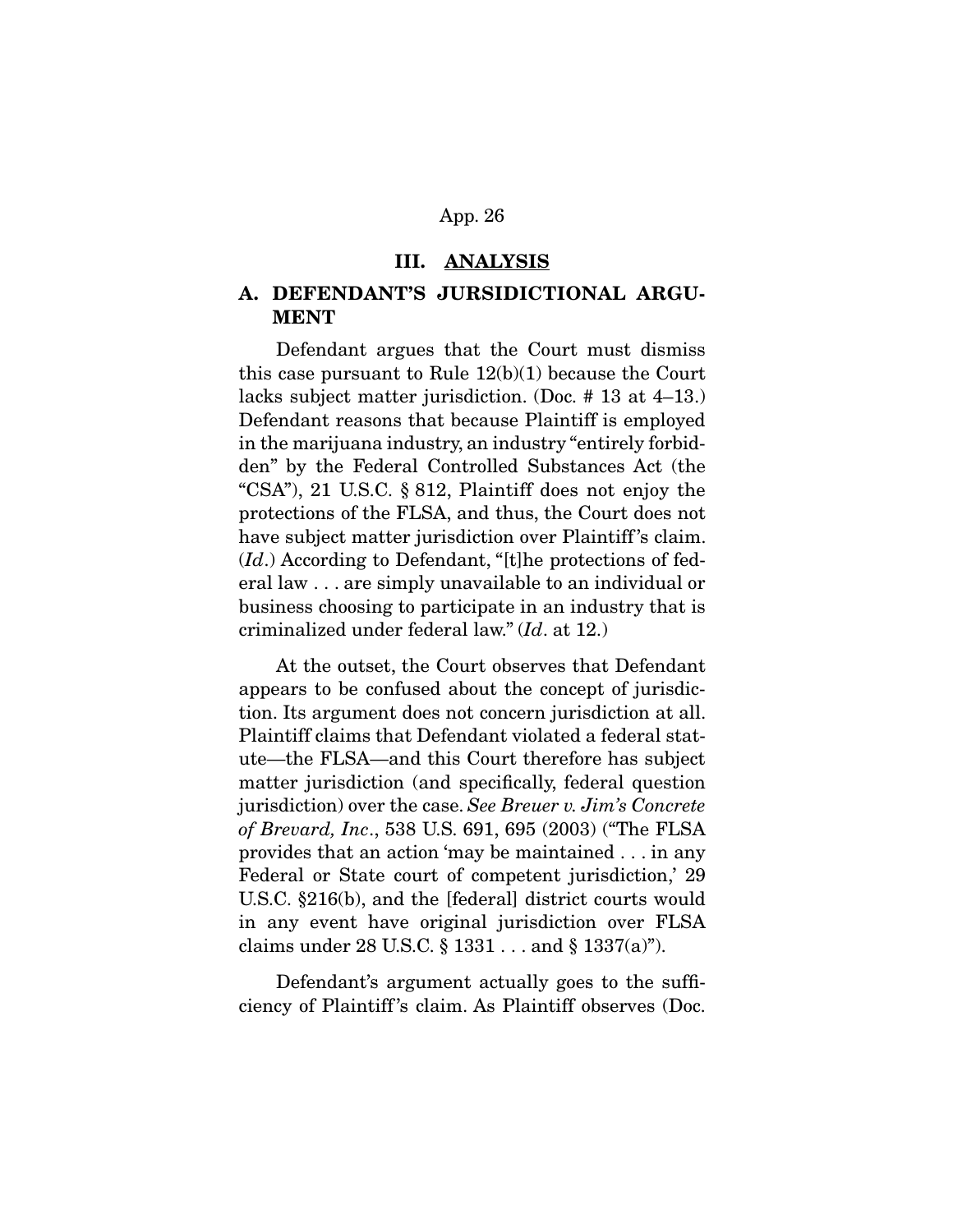# 28 at 3–5), Defendant is actually disputing the legal sufficiency of Plaintiff's FLSA claim. See Arbaugh v. Y&H Corp., 546 U.S. 500, 516 (2006) (holding that a statute's definitional requirement of who qualifies as an "employer" "is an element of a plaintiff 's claim for relief, not a jurisdictional issue"); Fuqua v. Celebrity Enter., Inc., No. 12-cv-0208-WJM-KMT, 2012 WL 4088857, \*2 (D. Colo. Sept. 17, 2012) (denying employer's Rule 12(b)(1) motion to dismiss in an FLSA collective action where employer argued plaintiff was not a protected employee). Accordingly, Defendant's argument should be considered an argument made pursuant to Rule  $12(b)(6)$ . Greenwood v. Green Leaf Lab LLC, No. 3:17cv-00515-PK, 2017 WL 3391671, \*1 (D. Or. July 13, 2017), adopted at 2017 WL 3391671 (D. Or. Aug. 7, 2017) (where defendant argued that the court lacked jurisdiction to hear plaintiff 's FLSA claim because the business was illegal under federal law, finding that defendant was challenging the legal sufficiency of plaintiff 's FLSA claim and treating defendant's motion to dismiss as being brought under Rule 12(b)(6)).

 Defendant's argument fails. Defendant does not cite to **any** authority adopting its novel theory of jurisdiction. However, ample authority expressly rejecting Defendant's argument exists. In Greenwood v. Green Leaf Lab LLC, for example, the District of Oregon rejected Defendant's argument in a nearly-identical case. 2017 WL 3391671 at \*1. There, the plaintiff worked for the defendant marijuana-testing laboratory as a courier and brought FLSA claims against the defendant, alleging that the defendant failed to pay him and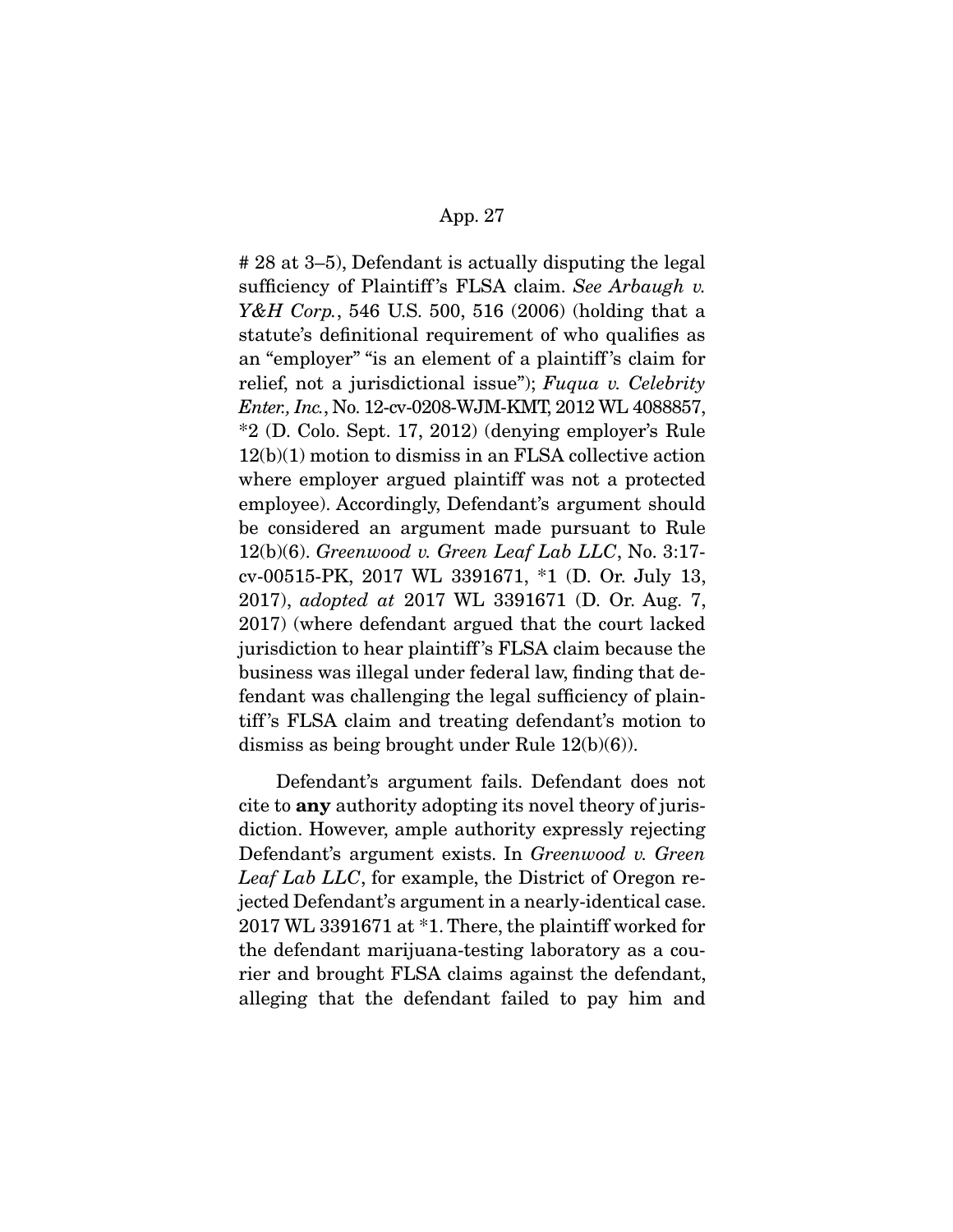others similarly-situated minimum wage or overtime pay. Id. The defendant-employer moved to dismiss the plaintiff 's FLSA claims for lack of subject matter jurisdiction, arguing that FLSA claims were barred by the CSA. Id. The court refused to accept the defendant's argument, concluding that "any possible violations of the [CSA] are not relevant to whether the FLSA's protections apply" to the plaintiff. Id. at \*3.

 Apart from the context of the FLSA, case law is clear that employers are not excused from complying with federal laws, such as the FLSA, just because their business practices may violate federal law. E.g., United States v. Sullivan, 274 U.S. 259, 263 (1927) (where defendant's business violated federal prohibition laws, holding that there was no reason "why the fact that a business is unlawful should exempt it from paying the taxes that if lawful it would have to pay"); Donovan v. Burgett Greenhouses, Inc., 759 F.2d 1483, 1485 (10th Cir. 1985) (finding FLSA violations where defendant employed illegal aliens in violation of federal law).

 For these reasons and those put forth by Plaintiff in his Response to the Motion to Dismiss<sup>3</sup> (Doc.  $#28$ ), the Court has jurisdiction over the instant action and squarely rejects Defendant's argument otherwise.

<sup>3</sup> Plaintiff argues at length that the cases cited in Defendant's Motion to Dismiss are inapposite. (Doc. # 28 at 8–10.) The Court agrees and incorporates Plaintiff 's analysis by reference.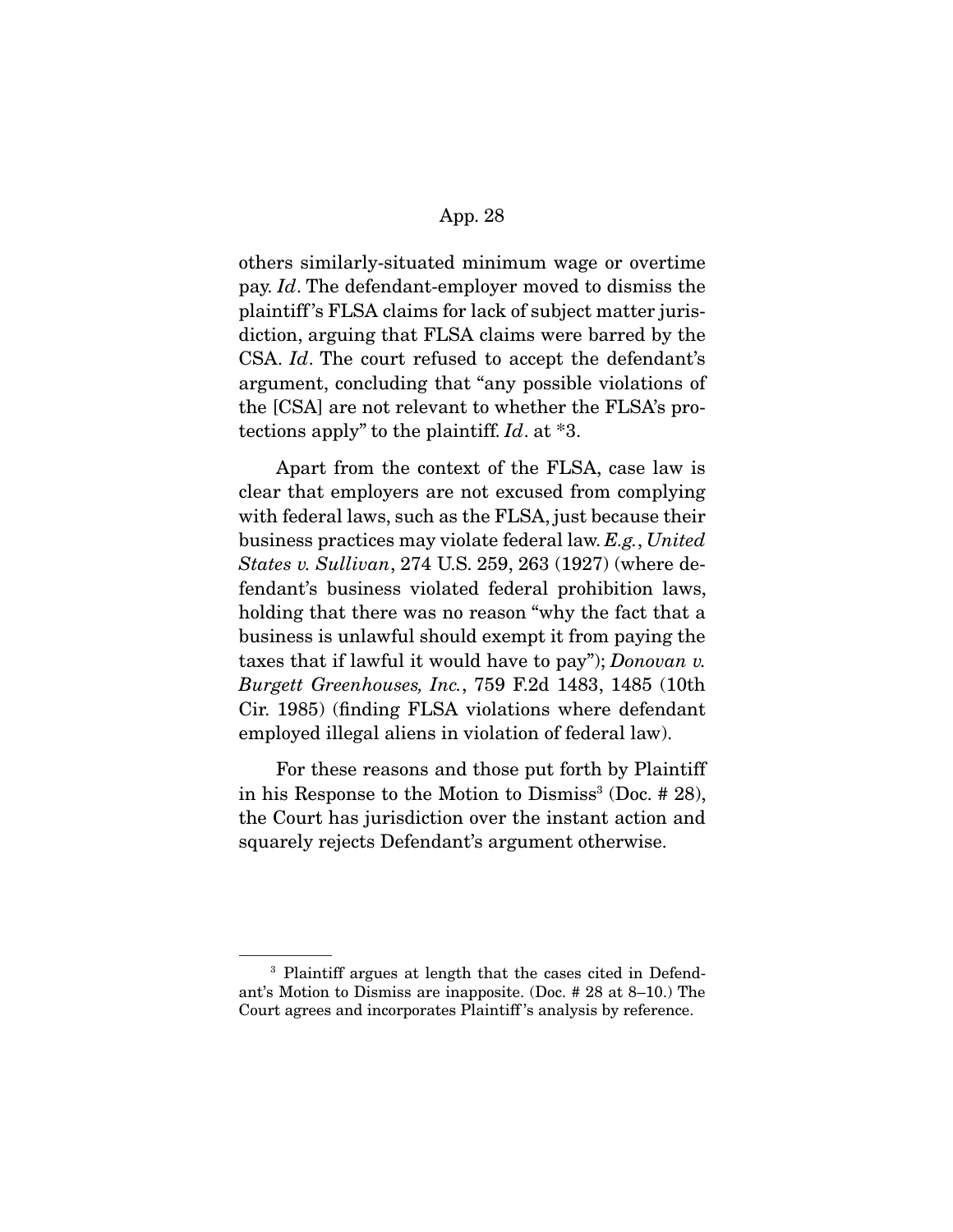## **B. DEFENDANT'S NON-EXEMPT EMPLOYEE ARGUMENT**

 Alternatively, Defendant moves to dismiss Plaintiff's claim pursuant to Rule  $12(b)(6)$  on the basis that Plaintiff "fails to sufficiently allege the basis" for his assertion "that he was a non-exempt employee subject to relief." (Doc. # 13 at 14–15.) Noting that the FLSA does not apply to an employee "employed in a bona fide executive, administrative, or professional capacity," 29 U.S.C. § 213(a)(1), Defendant contends that Plaintiff 's Complaint "simply cherry picks certain job duties," even though Plaintiff 's "essential job functions and duties are to manage [Defendant's] site employees." (Doc. # 13 at 14.) Defendant argues that Plaintiff 's factual pleadings are "not sufficient" to establish that he was a non-exempt employee with a right to relief under the  $FLSA. (Id.)$ 

 The Court is not persuaded. It is Defendant's burden to prove that a statutory exemption applies to Plaintiff. See Lederman v. Frontier Fire Protection, Inc., 685 F.3d 1151, 1157–58 (10th Cir. 2012). Plaintiff need not plead facts establishing that he is a non-exempt employee because an exemption under the FLSA is an affirmative defense for which the employer bears the burden of proof. See Dejesus v. HF Mgmt. Serv., LLC, 726 F.3d 85, 91 n.7 (2nd Cir. 2013).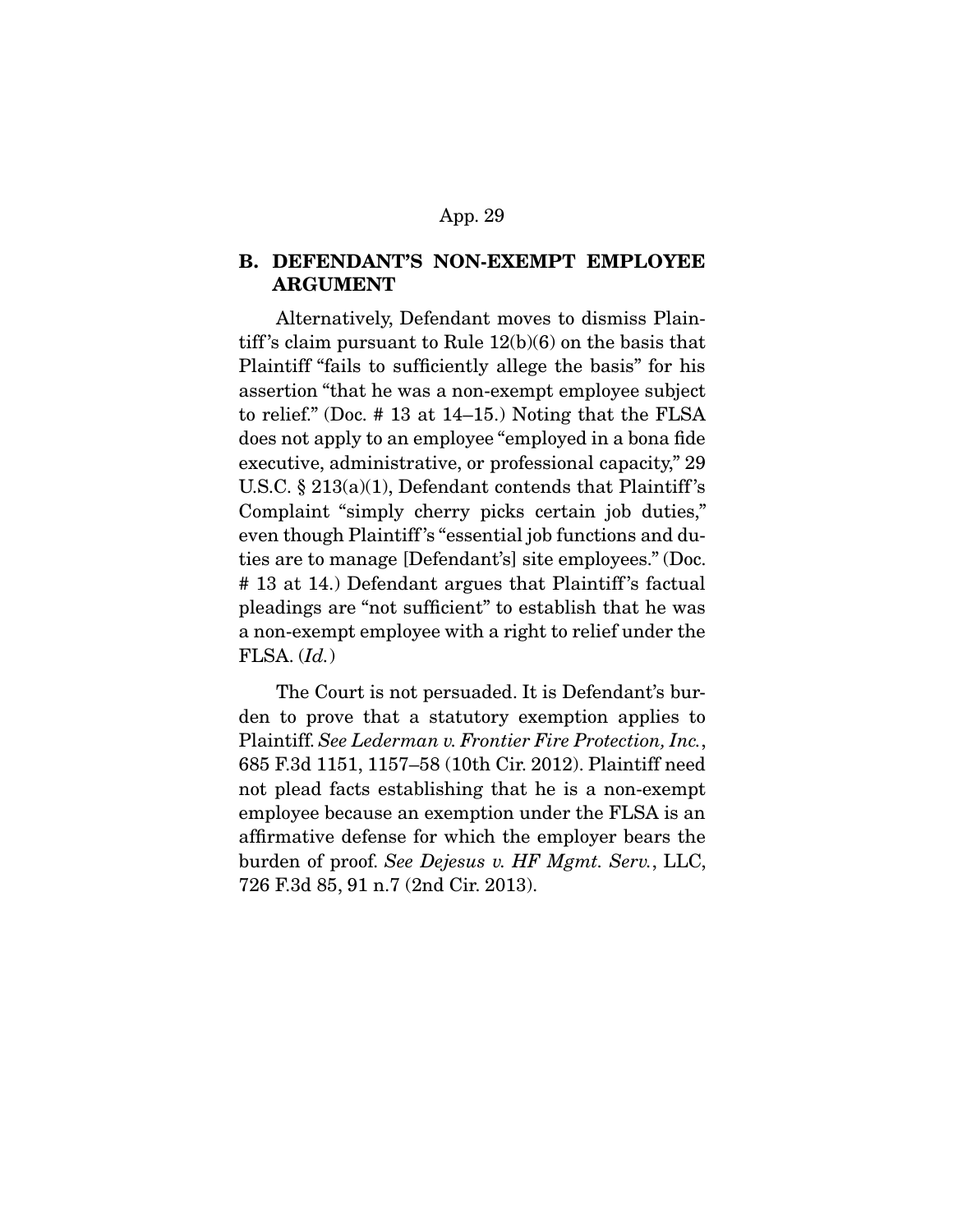# **IV. CONCLUSION**

 In accordance with the foregoing, it is ORDERED that Defendant's Motion to Dismiss (Doc. # 13) is DE-NIED.

| DATED:<br><b>January 5, 2018</b> | BY THE COURT:                                                |
|----------------------------------|--------------------------------------------------------------|
|                                  | /s/ Christine M. Arguello                                    |
|                                  | <b>CHRISTINE M. ARGUELLO</b><br>United States District Judge |
|                                  |                                                              |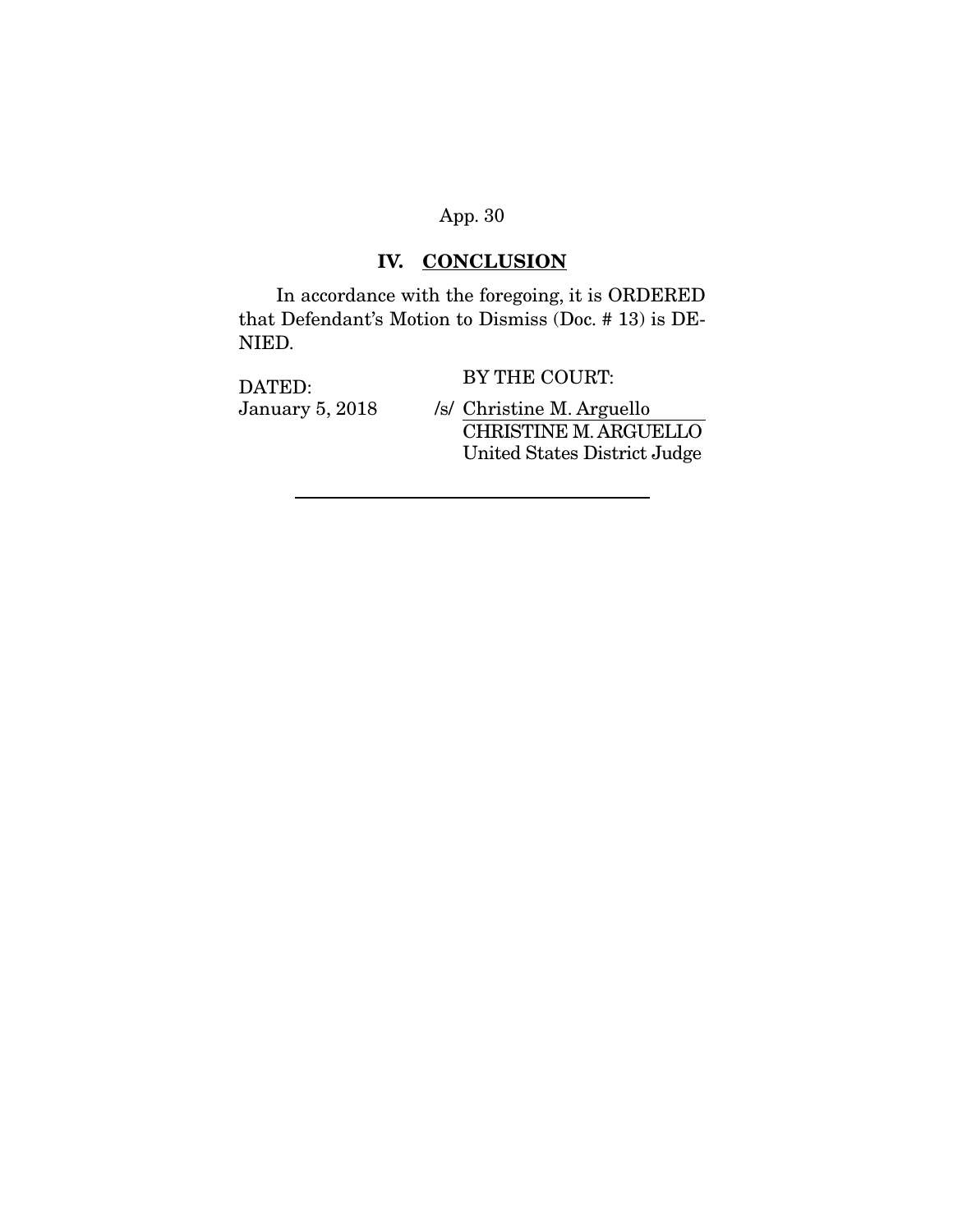# **UNITED STATES COURT OF APPEALS FOR THE TENTH CIRCUIT**

-------------------------------------------------------------------------------------------------------------

| ROBERT KENNEY, individually<br>and on behalf of all others<br>similarly situated, |             |
|-----------------------------------------------------------------------------------|-------------|
| Plaintiff - Appellee,                                                             | No. 18-1105 |
| V.                                                                                |             |
| HELIX TCS, INC.,                                                                  |             |
| Defendant - Appellant.                                                            |             |
|                                                                                   |             |

# **ORDER**  -------------------------------------------------------------------------------------------------------------

-------------------------------------------------------------------------------------------------------------

(Filed Jan. 31, 2020)

Before **HARTZ**, **SEYMOUR** and **EID**, Circuit Judges.

-------------------------------------------------------------------------------------------------------------

 This matter is before the court on Appellant's Petition for Rehearing En Banc. The petition for rehearing is denied. The petition for rehearing en banc was transmitted to all judges of the court who are in regular active service. As no member of the panel and no judge in regular active service requested that the court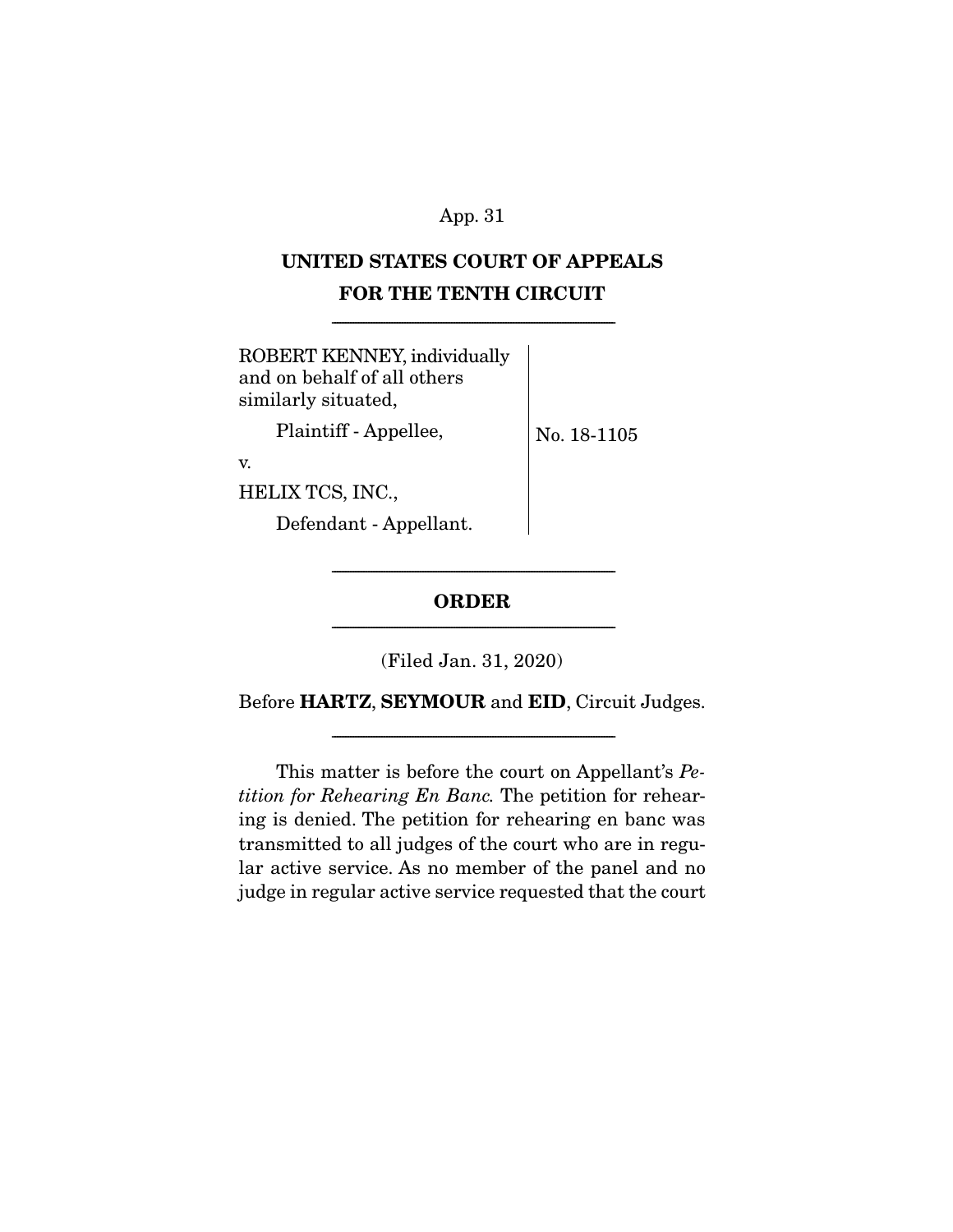be polled, the petition for rehearing en banc is denied pursuant to Fed. R. App. P. 35(f ).

Entered for the Court

/s/ Christopher M. Wolpert CHRISTOPHER M. WOLPERT, Clerk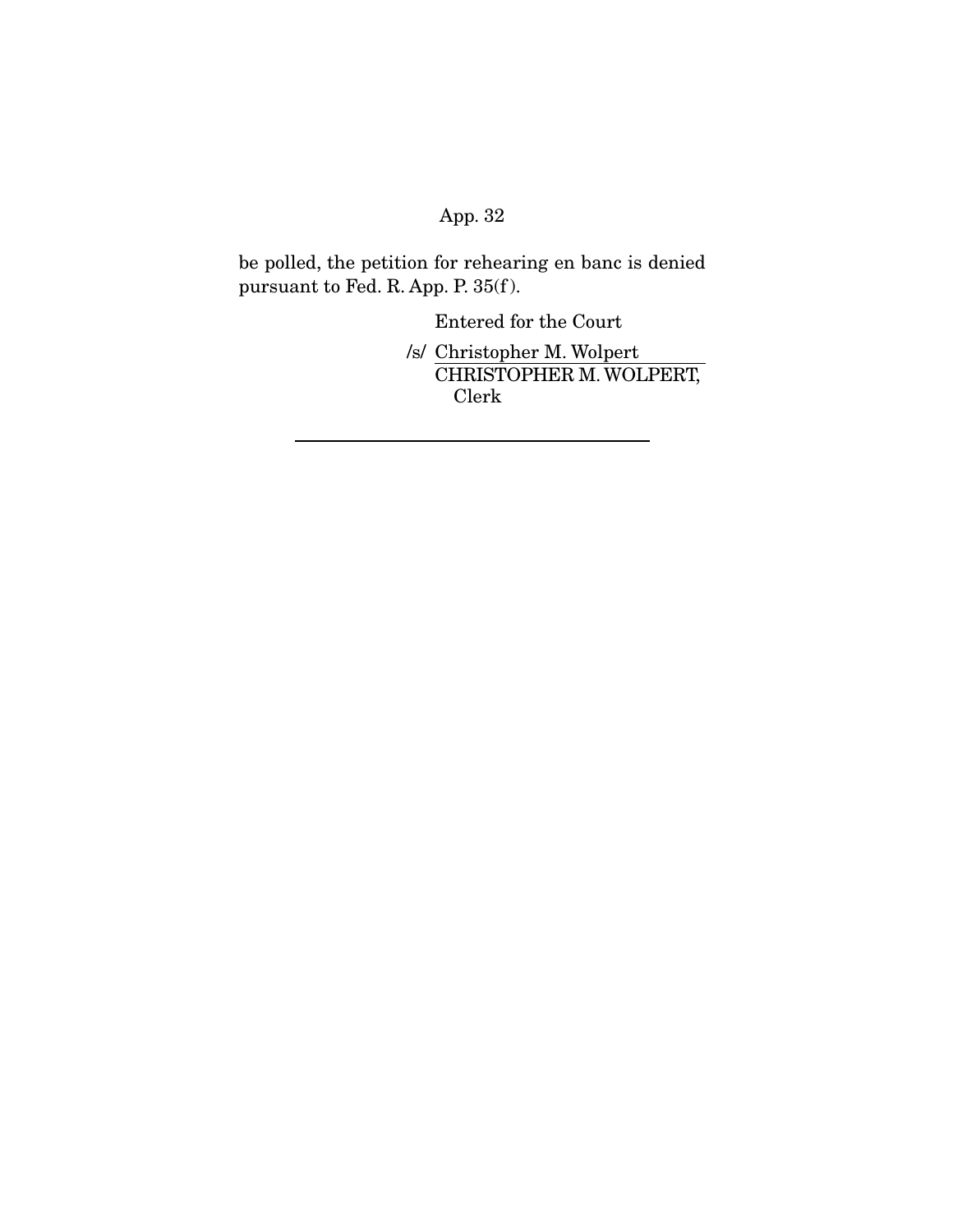### **29 U.S.C. § 203(a)-(e)**

As used in this chapter –

**(a)** "Person" means an individual, partnership, association, corporation, business trust, legal representative, or any organized group of persons.

**(b)** "Commerce" means trade, commerce, transportation, transmission, or communication among the several States or between any State and any place outside thereof.

**(c)** "State" means any State of the United States or the District of Columbia or any Territory or possession of the United States.

**(d)** "Employer" includes any person acting directly or indirectly in the interest of an employer in relation to an employee and includes a public agency, but does not include any labor organization (other than when acting as an employer) or anyone acting in the capacity of officer or agent of such labor organization.

**(e)(1)** Except as provided in paragraphs (2), (3), and (4), the term "employee" means any individual employed by an employer.

**(2)** In the case of an individual employed by a public agency, such term means –

**(A)** any individual employed by the Government of the United States –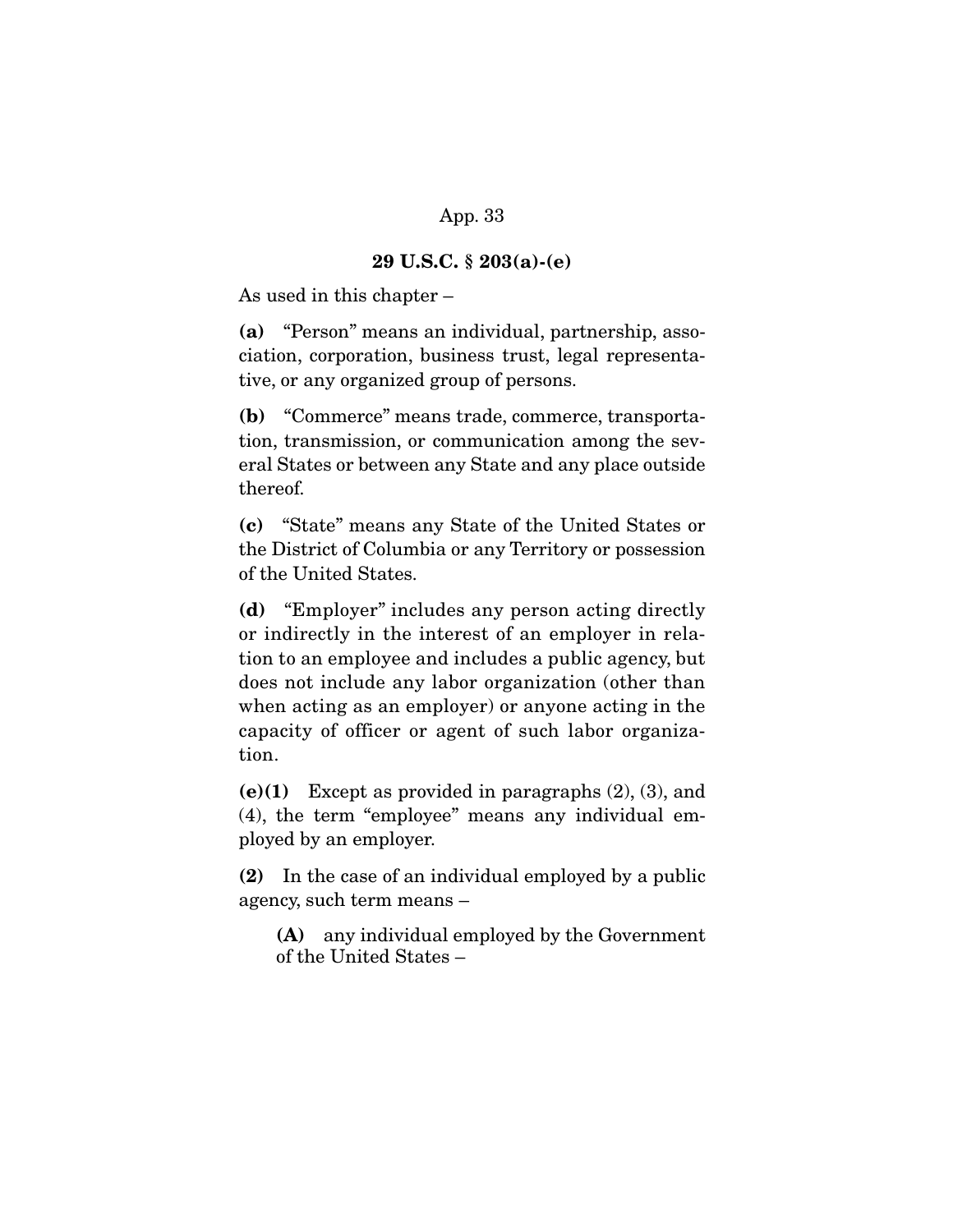**(i)** as a civilian in the military departments (as defined in section 102 of Title 5),

**(ii)** in any executive agency (as defined in section 105 of such title),

**(iii)** in any unit of the judicial branch of the Government which has positions in the competitive service,

**(iv)** in a nonappropriated fund instrumentality under the jurisdiction of the Armed Forces,

**(v)** in the Library of Congress, or

**(vi)** the1 Government Publishing Office;

**(B)** any individual employed by the United States Postal Service or the Postal Regulatory Commission; and

**(C)** any individual employed by a State, political subdivision of a State, or an interstate governmental agency, other than such an individual –

**(i)** who is not subject to the civil service laws of the State, political subdivision, or agency which employs him; and

**(ii)** who –

**(I)** holds a public elective office of that State, political subdivision, or agency,

**(II)** is selected by the holder of such an office to be a member of his personal staff,

**(III)** is appointed by such an officeholder to serve on a policymaking level,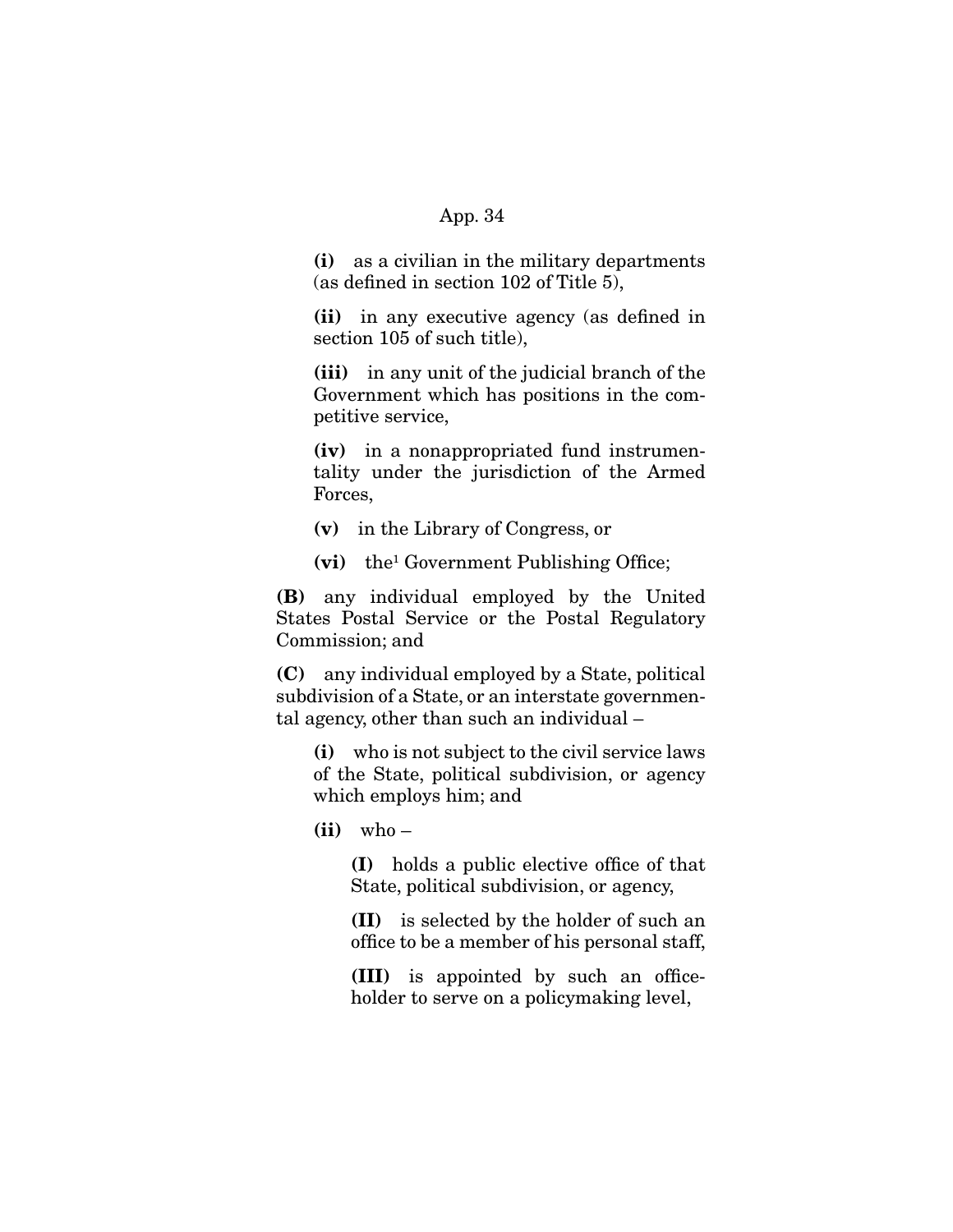**(IV)** is an immediate adviser to such an officeholder with respect to the constitutional or legal powers of his office, or

**(V)** is an employee in the legislative branch or legislative body of that State, political subdivision, or agency and is not employed by the legislative library of such State, political subdivision, or agency.

**(3)** For purposes of subsection (u), such term does not include any individual employed by an employer engaged in agriculture if such individual is the parent, spouse, child, or other member of the employer's immediate family.

**(4)(A)** The term "employee" does not include any individual who volunteers to perform services for a public agency which is a State, a political subdivision of a State, or an interstate governmental agency, if –

**(i)** the individual receives no compensation or is paid expenses, reasonable benefits, or a nominal fee to perform the services for which the individual volunteered; and

**(ii)** such services are not the same type of services which the individual is employed to perform for such public agency.

**(B)** An employee of a public agency which is a State, political subdivision of a State, or an interstate governmental agency may volunteer to perform services for any other State, political subdivision, or interstate governmental agency, including a State, political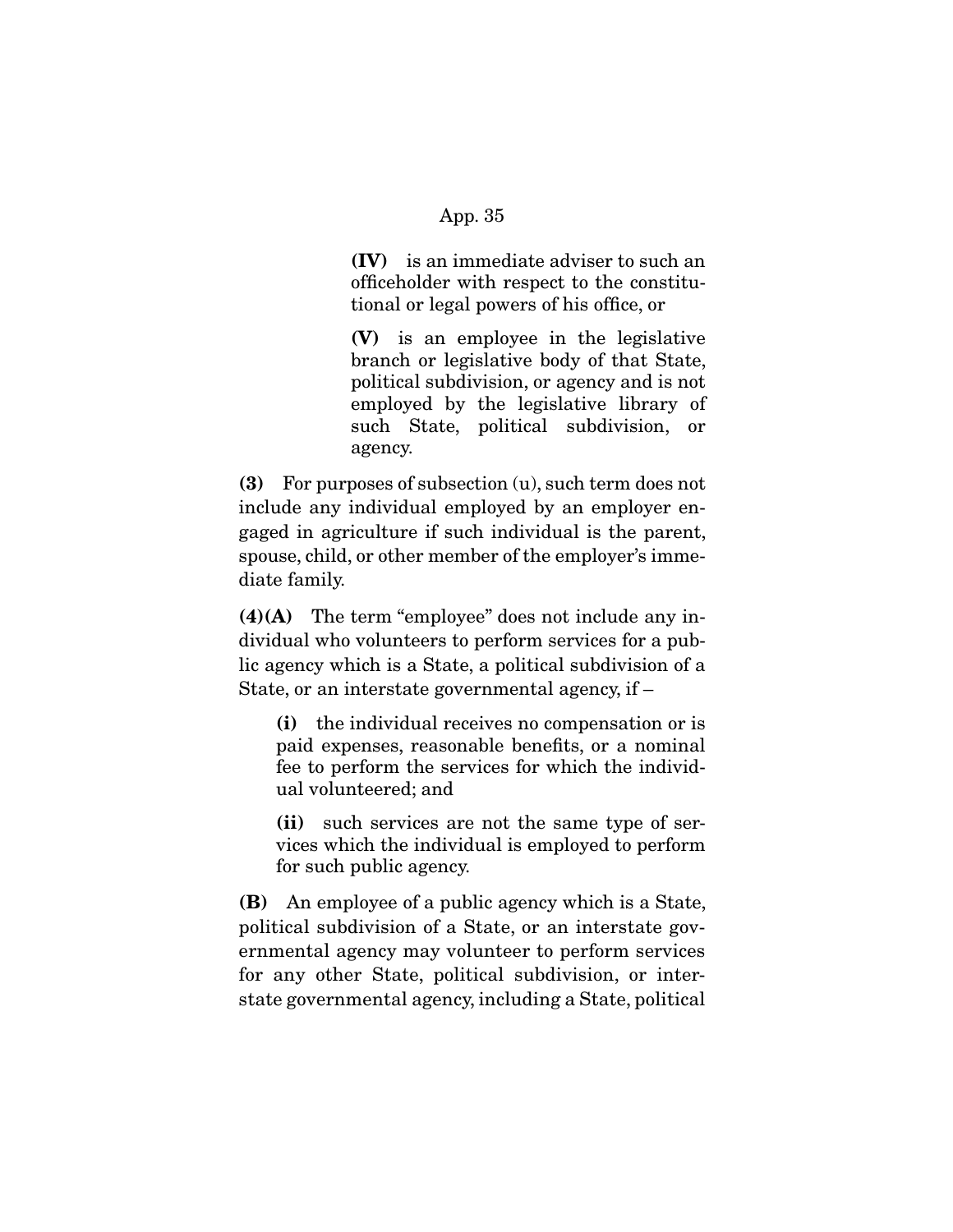subdivision or agency with which the employing State, political subdivision, or agency has a mutual aid agreement.

**(5)** The term "employee" does not include individuals who volunteer their services solely for humanitarian purposes to private non-profit food banks and who receive from the food banks groceries.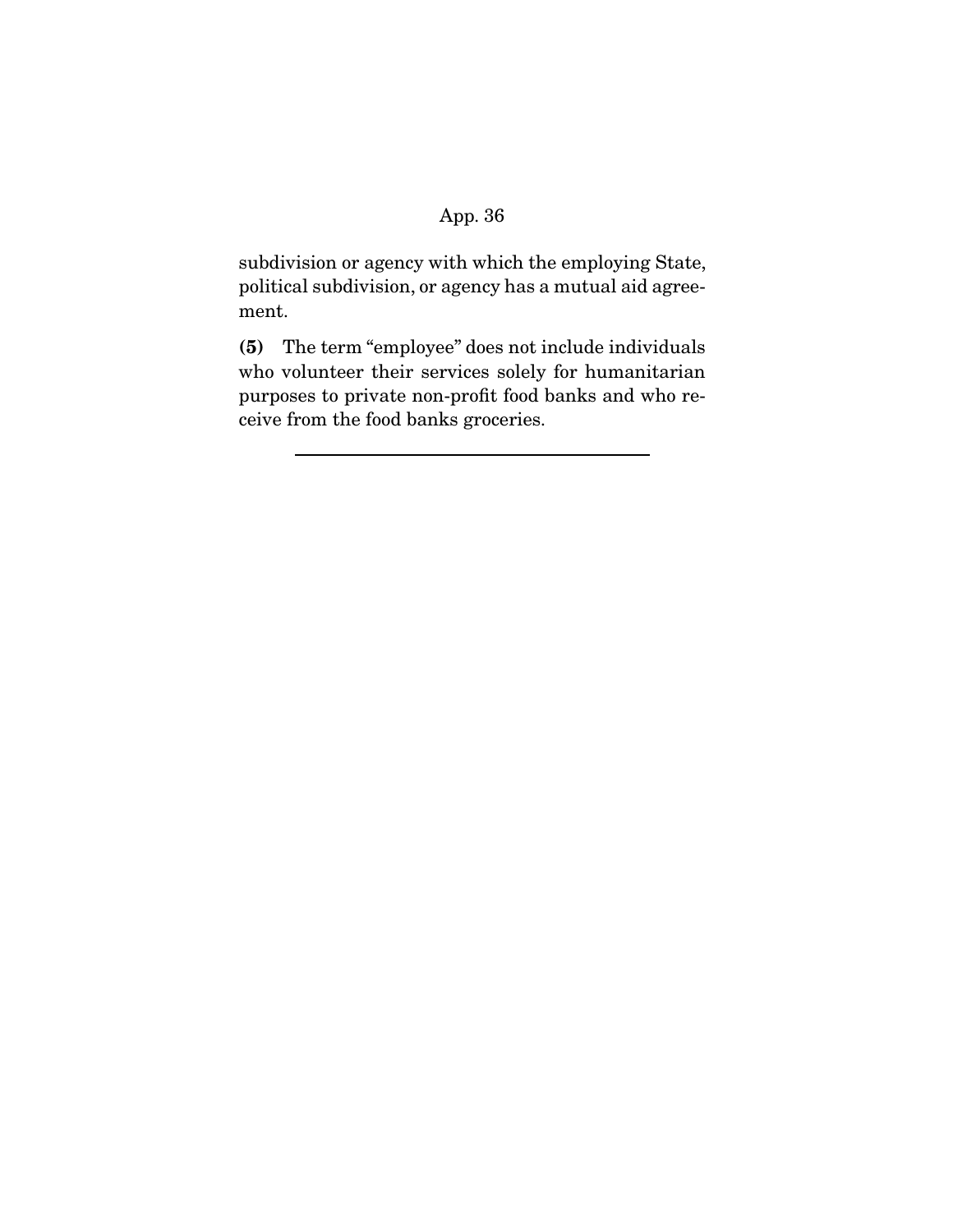#### **29 U.S.C. § 207(a)**

# **(a) Employees engaged in interstate commerce; additional applicability to employees pursuant to subsequent amendatory provisions**

**(1)** Except as otherwise provided in this section, no employer shall employ any of his employees who in any workweek is engaged in commerce or in the production of goods for commerce, or is employed in an enterprise engaged in commerce or in the production of goods for commerce, for a workweek longer than forty hours unless such employee receives compensation for his employment in excess of the hours above specified at a rate not less than one and one-half times the regular rate at which he is employed.

**(2)** No employer shall employ any of his employees who in any workweek is engaged in commerce or in the production of goods for commerce, or is employed in an enterprise engaged in commerce or in the production of goods for commerce, and who in such workweek is brought within the purview of this subsection by the amendments made to this chapter by the Fair Labor Standards Amendments of 1966 –

**(A)** for a workweek longer than forty-four hours during the first year from the effective date of the Fair Labor Standards Amendments of 1966,

**(B)** for a workweek longer than forty-two hours during the second year from such date, or

**(C)** for a workweek longer than forty hours after the expiration of the second year from such date,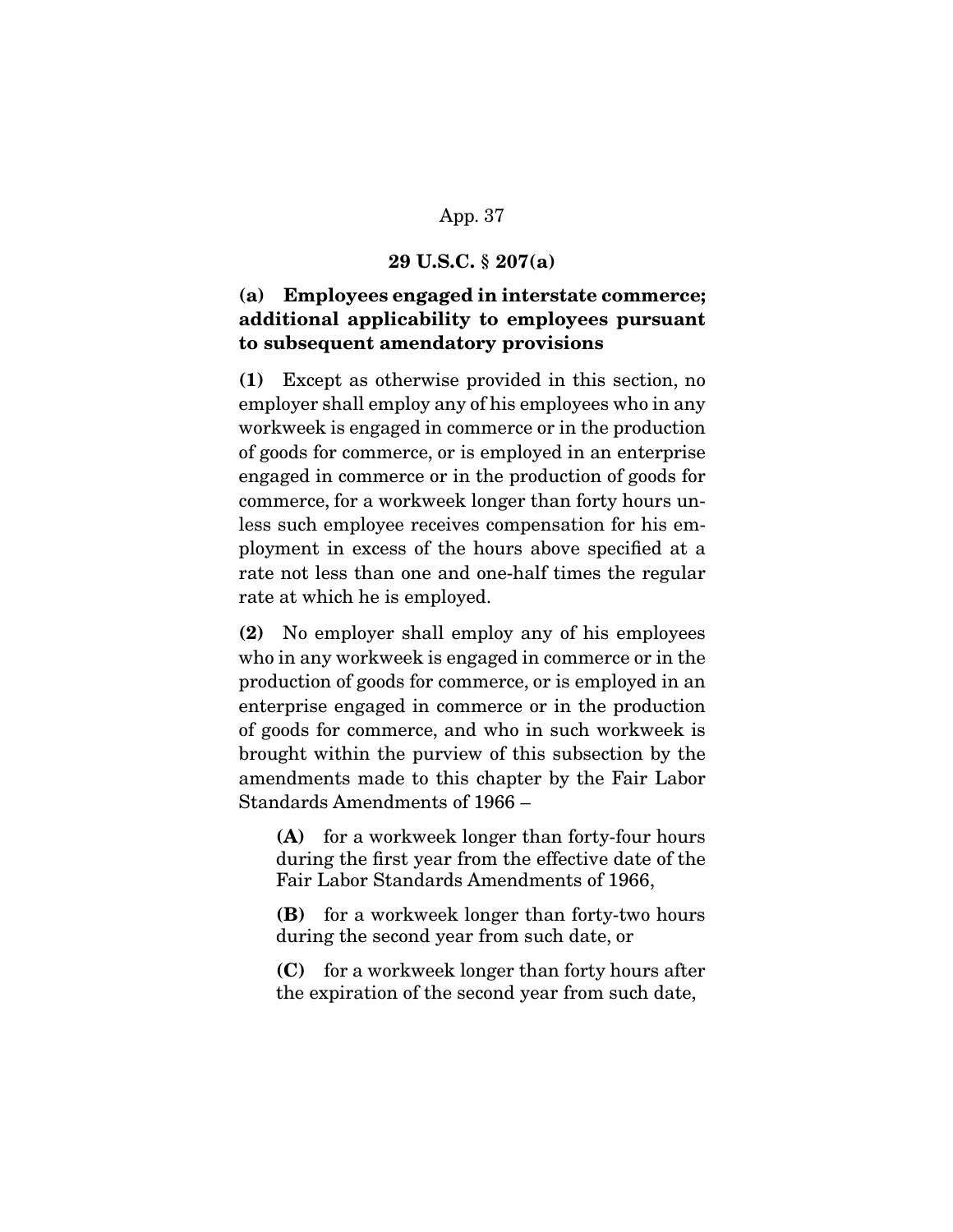unless such employee receives compensation for his employment in excess of the hours above specified at a rate not less than one and one-half times the regular rate at which he is employed.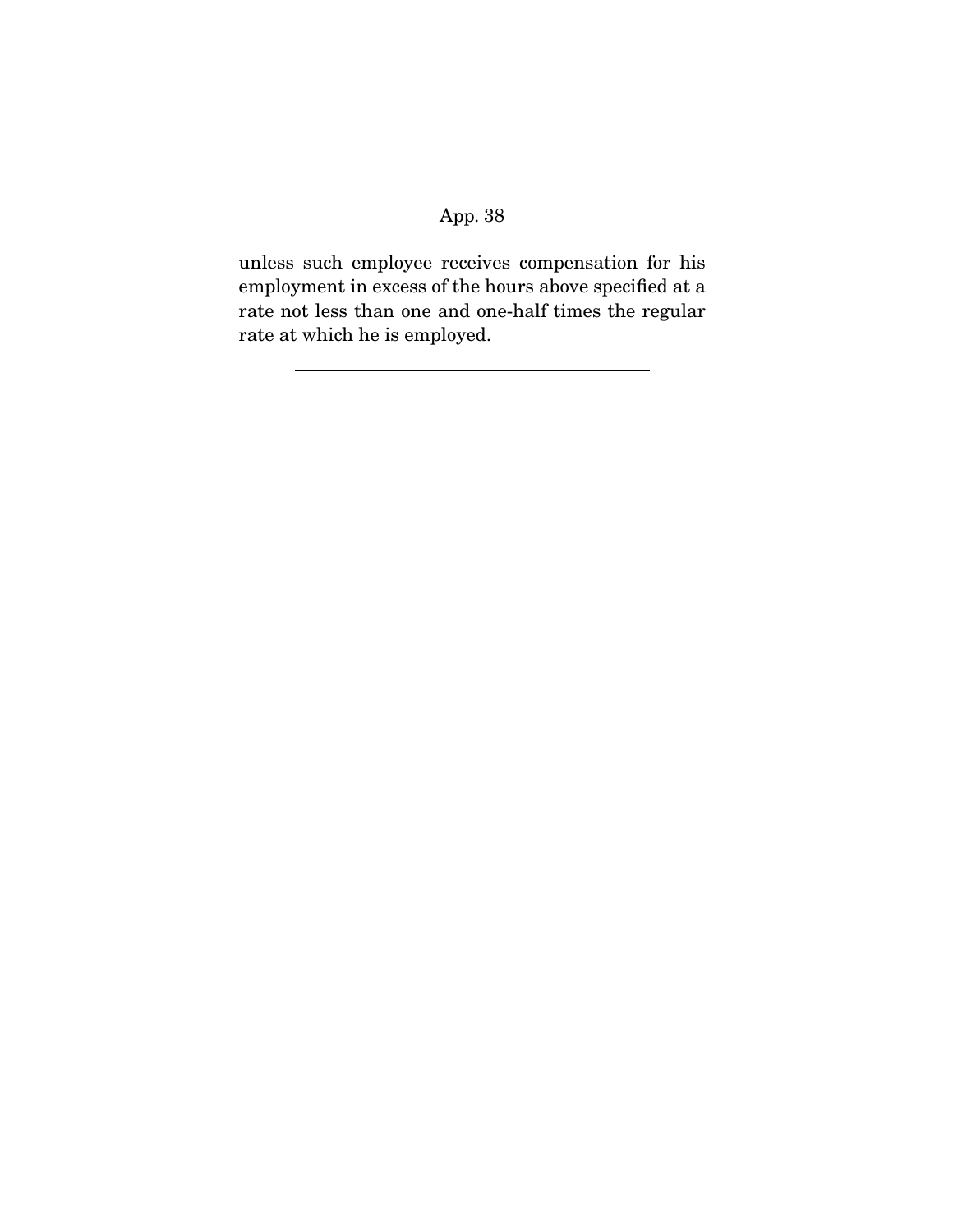### **29 U.S.C. § 213 (a)-(b)**

### **(a) Minimum wage and maximum hour requirements**

The provisions of sections 206 (except subsection (d) in the case of paragraph (1) of this subsection) and 207 of this title shall not apply with respect to –

**(1)** any employee employed in a bona fide executive, administrative, or professional capacity (including any employee employed in the capacity of academic administrative personnel or teacher in elementary or secondary schools), or in the capacity of outside salesman (as such terms are defined and delimited from time to time by regulations of the Secretary, subject to the provisions of subchapter II of chapter 5 of Title 5, except that an employee of a retail or service establishment shall not be excluded from the definition of employee employed in a bona fide executive or administrative capacity because of the number of hours in his workweek which he devotes to activities not directly or closely related to the performance of executive or administrative activities, if less than 40 per centum of his hours worked in the workweek are devoted to such activities); or

**(2)** Repealed. Pub.L. 101-157, § 3(c)(1), Nov. 17, 1989, 103 Stat. 939

**(3)** any employee employed by an establishment which is an amusement or recreational establishment, organized camp, or religious or non-profit educational conference center, if (A) it does not operate for more than seven months in any calendar year, or (B) during the preceding calendar year, its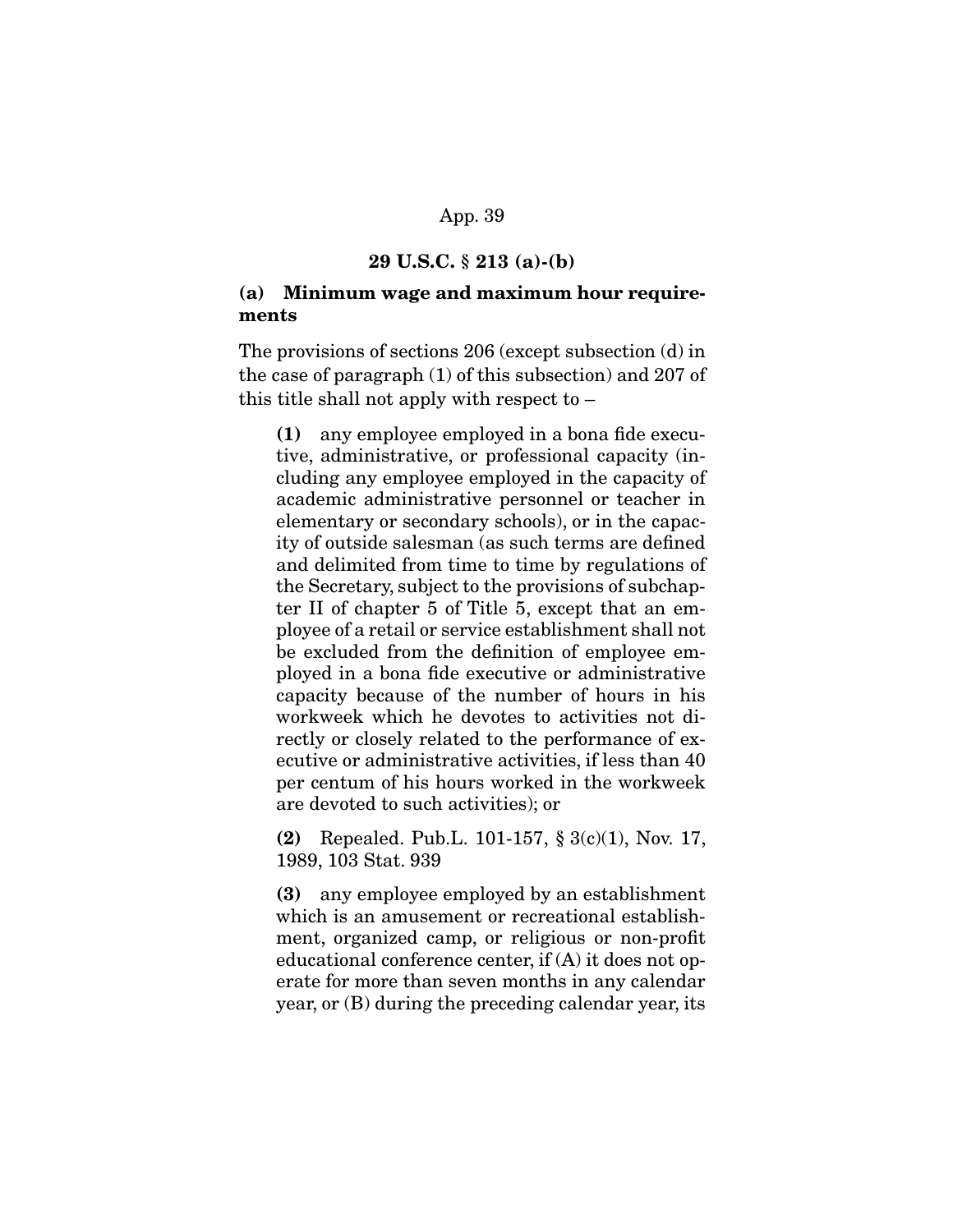average receipts for any six months of such year were not more than 33 ⅓ per centum of its average receipts for the other six months of such year, except that the exemption from sections 206 and 207 of this title provided by this paragraph does not apply with respect to any employee of a private entity engaged in providing services or facilities (other than, in the case of the exemption from section 206 of this title, a private entity engaged in providing services and facilities directly related to skiing) in a national park or a national forest, or on land in the National Wildlife Refuge System, under a contract with the Secretary of the Interior or the Secretary of Agriculture; or

**(4)** Repealed. Pub.L. 101-157, § 3(c)(1), Nov. 17, 1989, 103 Stat. 939

**(5)** any employee employed in the catching, taking, propagating, harvesting, cultivating, or farming of any kind of fish, shellfish, crustacea, sponges, seaweeds, or other aquatic forms of animal and vegetable life, or in the first processing, canning or packing such marine products at sea as an incident to, or in conjunction with, such fishing operations, including the going to and returning from work and loading and unloading when performed by any such employee; or

**(6)** any employee employed in agriculture (A) if such employee is employed by an employer who did not, during any calendar quarter during the preceding calendar year, use more than five hundred man-days of agricultural labor, (B) if such employee is the parent, spouse, child, or other member of his employer's immediate family, (C) if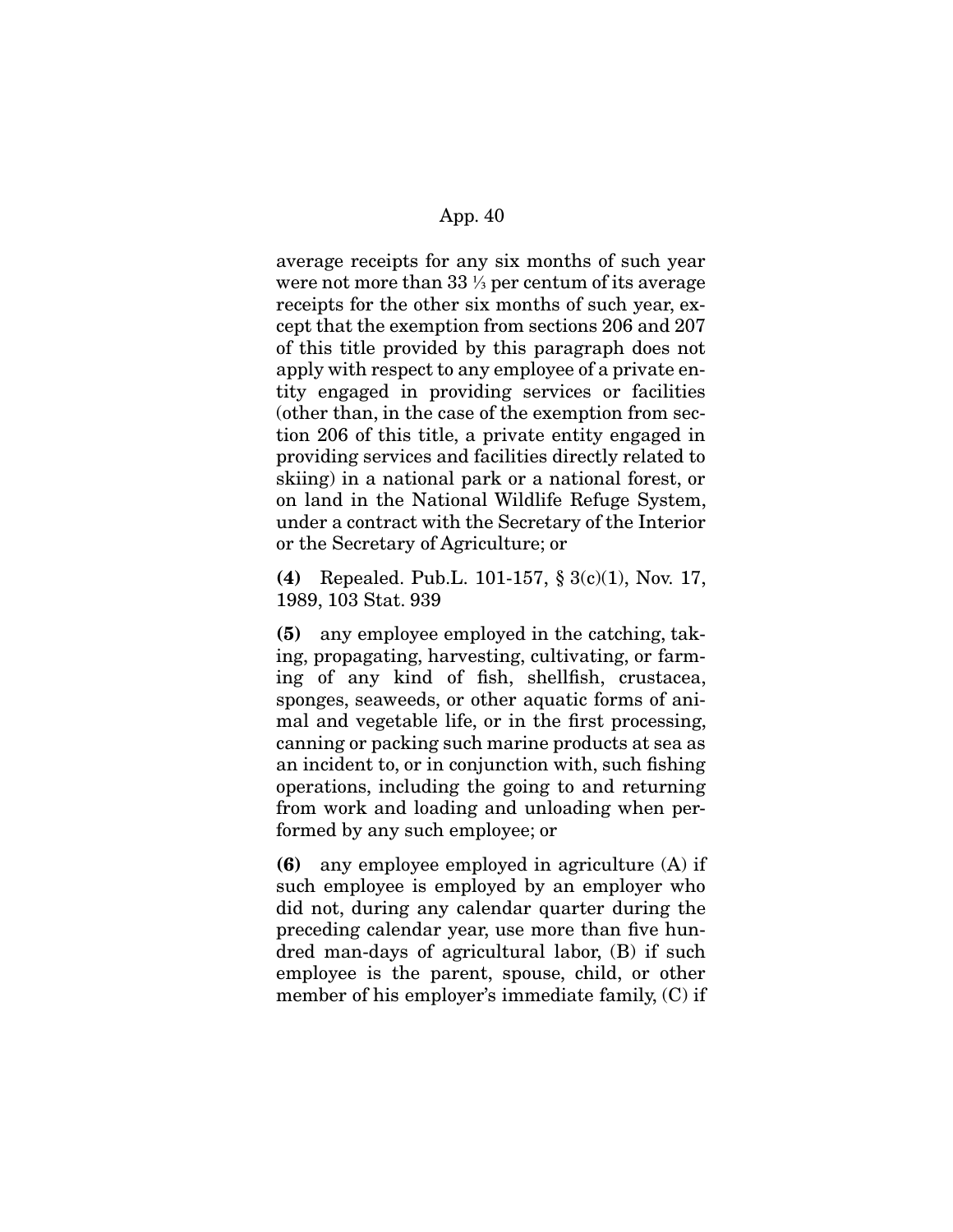such employee (i) is employed as a hand harvest laborer and is paid on a piece rate basis in an operation which has been, and is customarily and generally recognized as having been, paid on a piece rate basis in the region of employment, (ii) commutes daily from his permanent residence to the farm on which he is so employed, and (iii) has been employed in agriculture less than thirteen weeks during the preceding calendar year, (D) if such employee (other than an employee described in clause (C) of this subsection) (i) is sixteen years of age or under and is employed as a hand harvest laborer, is paid on a piece rate basis in an operation which has been, and is customarily and generally recognized as having been, paid on a piece rate basis in the region of employment, (ii) is employed on the same farm as his parent or person standing in the place of his parent, and (iii) is paid at the same piece rate as employees over age sixteen are paid on the same farm, or  $(E)$  if such employee is principally engaged in the range production of livestock; or

**(7)** any employee to the extent that such employee is exempted by regulations, order, or certificate of the Secretary issued under section 214 of this title; or

**(8)** any employee employed in connection with the publication of any weekly, semiweekly, or daily newspaper with a circulation of less than four thousand the major part of which circulation is within the county where published or counties contiguous thereto; or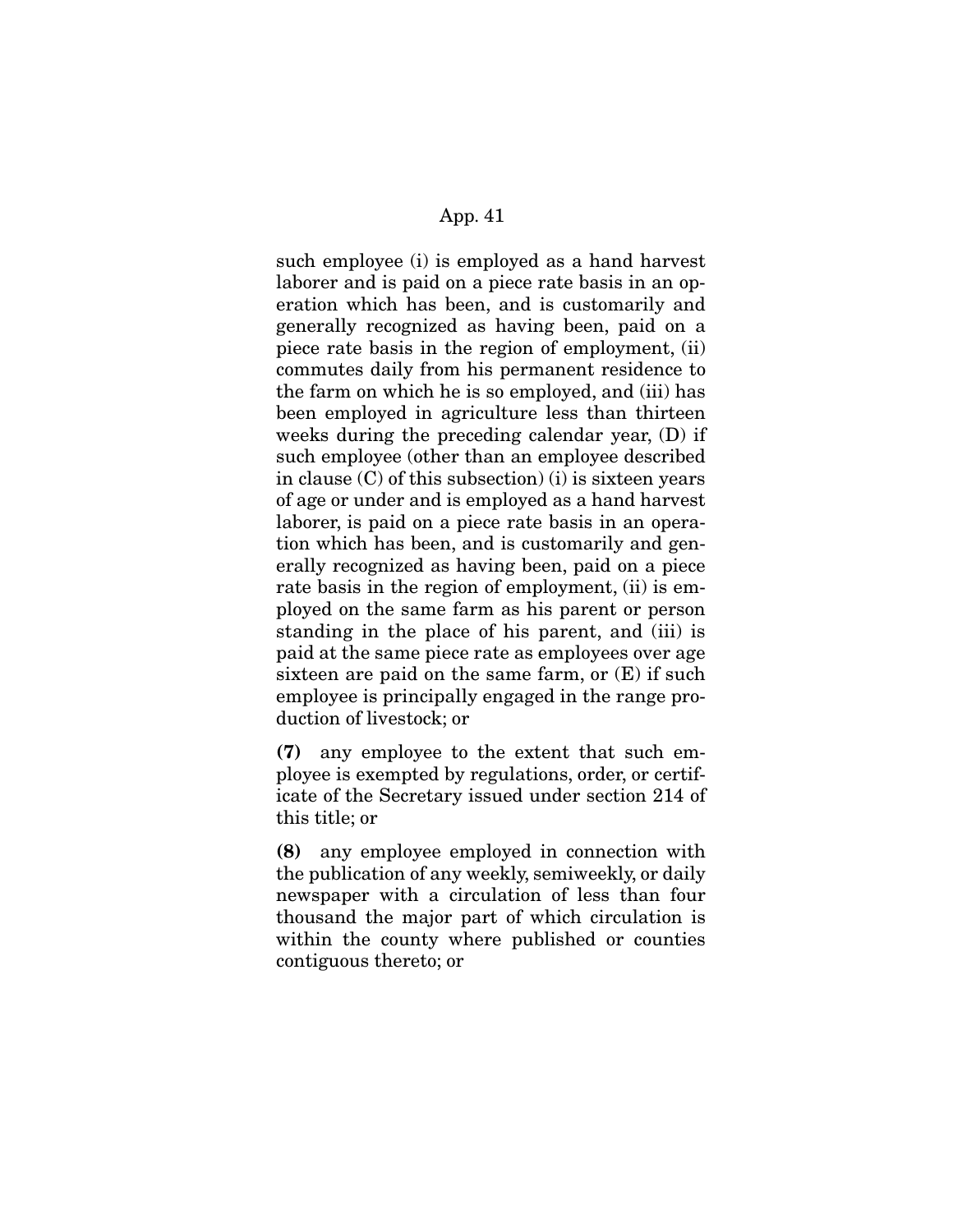**(9)** Repealed. Pub.L. 93-259, § 23(a)(1), Apr. 8, 1974, 88 Stat. 69

**(10)** any switchboard operator employed by an independently owned public telephone company which has not more than seven hundred and fifty stations; or

**(11)** Repealed. Pub.L. 93-259, § 10(a), Apr. 8, 1974, 88 Stat. 63

**(12)** any employee employed as a seaman on a vessel other than an American vessel; or

**(13), (14)** Repealed. Pub.L. 93-259, §§ 9(b)(1), 23(b)(1), Apr. 8, 1974, 88 Stat. 63, 69

**(15)** any employee employed on a casual basis in domestic service employment to provide babysitting services or any employee employed in domestic service employment to provide companionship services for individuals who (because of age or infirmity) are unable to care for themselves (as such terms are defined and delimited by regulations of the Secretary); or

**(16)** a criminal investigator who is paid availability pay under section 5545a of Title 5;

**(17)** any employee who is a computer systems analyst, computer programmer, software engineer, or other similarly skilled worker, whose primary duty is –

**(A)** the application of systems analysis techniques and procedures, including consulting with users, to determine hardware, software, or system functional specifications;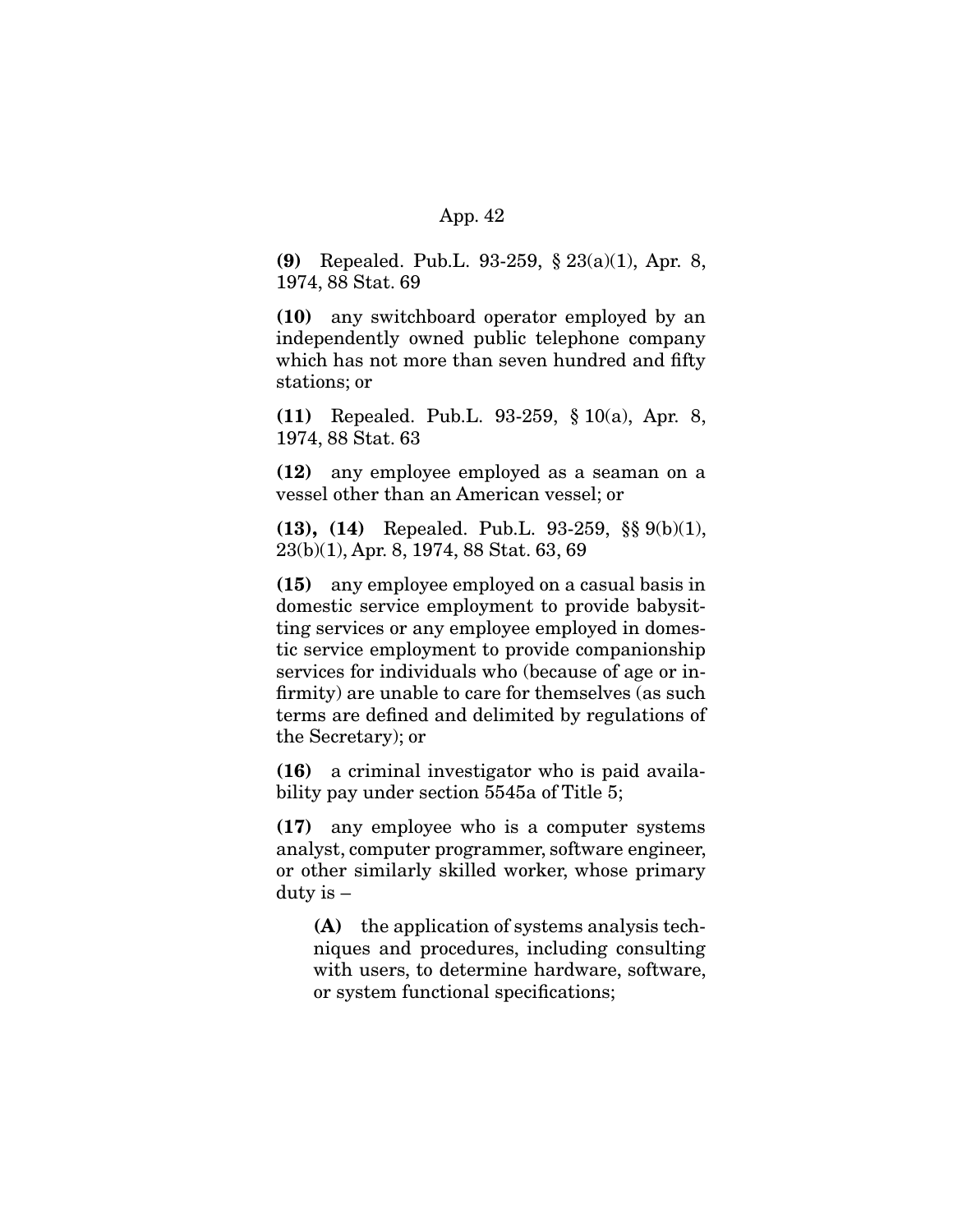**(B)** the design, development, documentation, analysis, creation, testing, or modification of computer systems or programs, including prototypes, based on and related to user or system design specifications;

**(C)** the design, documentation, testing, creation, or modification of computer programs related to machine operating systems; or

**(D)** a combination of duties described in subparagraphs  $(A)$ ,  $(B)$ , and  $(C)$  the performance of which requires the same level of skills, and who, in the case of an employee who is compensated on an hourly basis, is compensated at a rate of not less than \$27.63 an hour; or

**(18)** any employee who is a border patrol agent, as defined in section 5550(a) of Title 5; or

**(19)** any employee employed to play baseball who is compensated pursuant to a contract that provides for a weekly salary for services performed during the league's championship season (but not spring training or the off season) at a rate that is not less than a weekly salary equal to the minimum wage under section 206(a) of this title for a workweek of 40 hours, irrespective of the number of hours the employee devotes to baseball related activities.

### **(b) Maximum hour requirements**

The provisions of section 207 of this title shall not apply with respect to –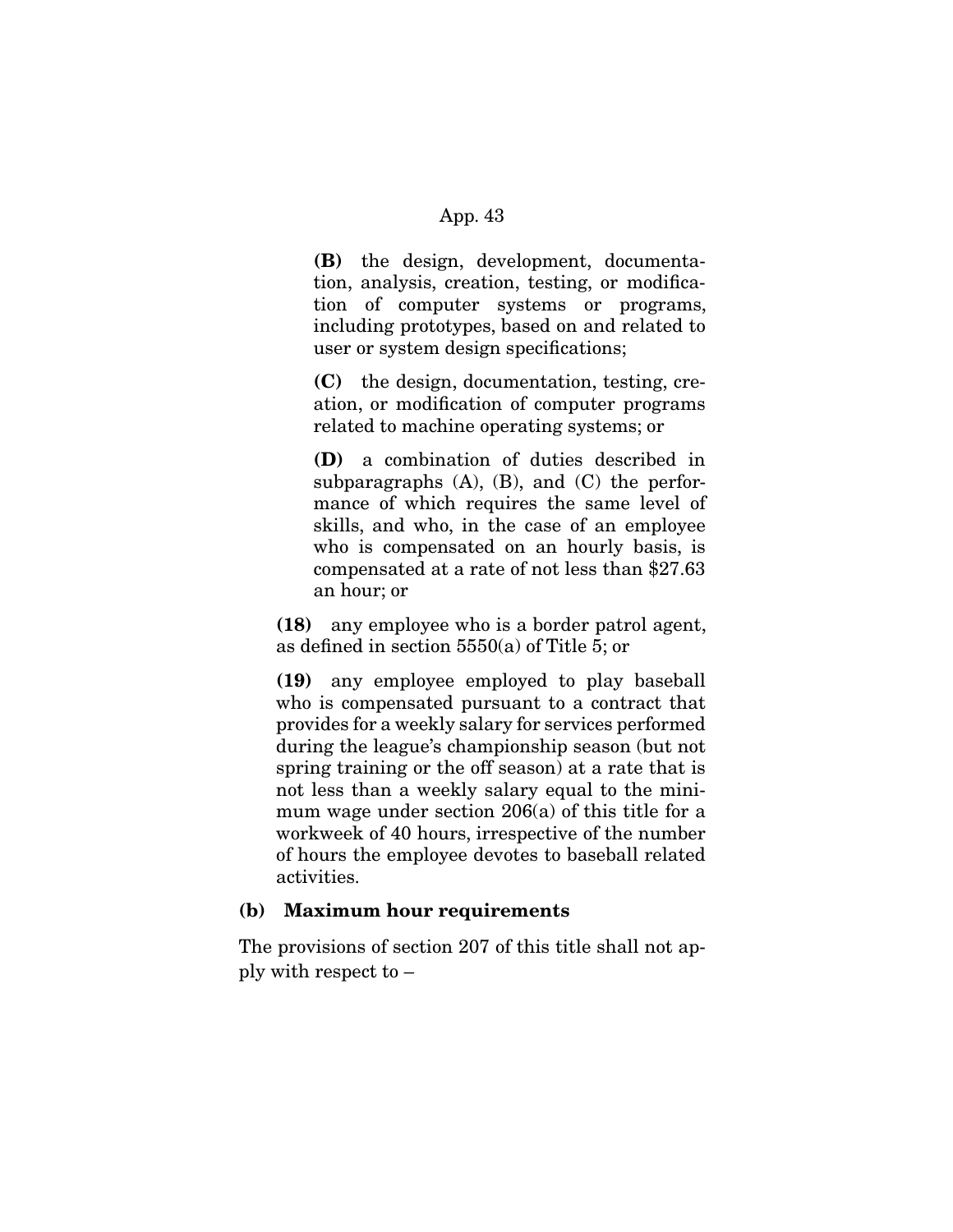**(1)** any employee with respect to whom the Secretary of Transportation has power to establish qualifications and maximum hours of service pursuant to the provisions of section 31502 of Title 49; or

**(2)** any employee of an employer engaged in the operation of a rail carrier subject to part A of subtitle IV of Title 49; or

**(3)** any employee of a carrier by air subject to the provisions of Title II of the Railway Labor Act; or

**(4)** Repealed. Pub.L. 93-259, § 11(c), Apr. 8, 1974, 88 Stat. 64

**(5)** any individual employed as an outside buyer of poultry, eggs, cream, or milk, in their raw or natural state; or

**(6)** any employee employed as a seaman; or

**(7)** Repealed. Pub.L. 93-259, § 21(b)(3), Apr. 8, 1974, 88 Stat. 68

**(8)** Repealed. Pub.L. 95-151, § 14(b), Nov. 1, 1977, 91 Stat. 1252

**(9)** any employee employed as an announcer, news editor, or chief engineer by a radio or television station the major studio of which is located (A) in a city or town of one hundred thousand population or less, according to the latest available decennial census figures as compiled by the Bureau of the Census, except where such city or town is part of a standard metropolitan statistical area, as defined and designated by the Office of Management and Budget, which has a total population in excess of one hundred thousand, or (B) in a city or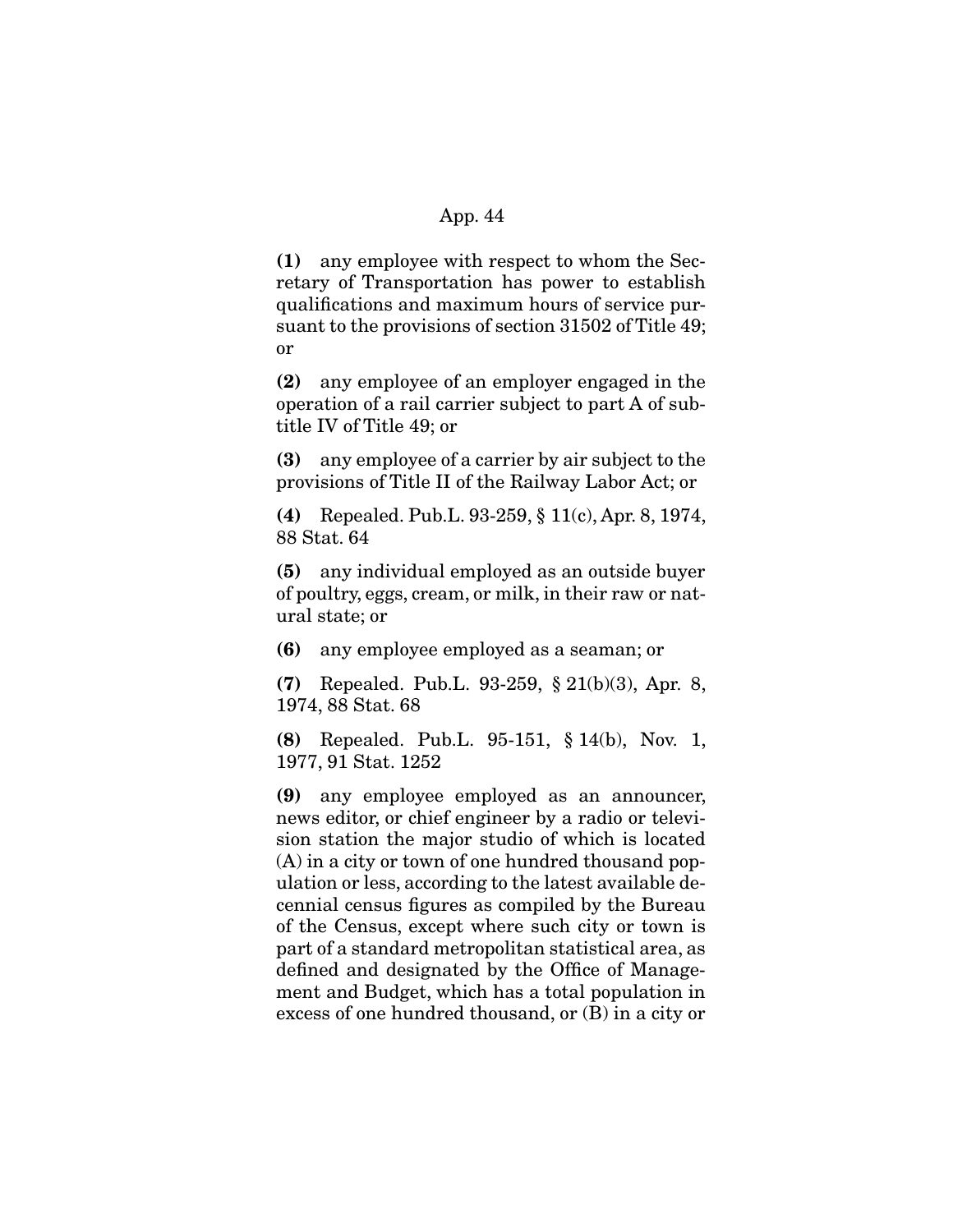town of twenty-five thousand population or less, which is part of such an area but is at least 40 airline miles from the principal city in such area; or

**(10)(A)** any salesman, partsman, or mechanic primarily engaged in selling or servicing automobiles, trucks, or farm implements, if he is employed by a nonmanufacturing establishment primarily engaged in the business of selling such vehicles or implements to ultimate purchasers; or

**(B)** any salesman primarily engaged in selling trailers, boats, or aircraft, if he is employed by a nonmanufacturing establishment primarily engaged in the business of selling trailers, boats, or aircraft to ultimate purchasers; or

**(11)** any employee employed as a driver or driver's helper making local deliveries, who is compensated for such employment on the basis of trip rates, or other delivery payment plan, if the Secretary shall find that such plan has the general purpose and effect of reducing hours worked by such employees to, or below, the maximum workweek applicable to them under section 207(a) of this title; or

**(12)** any employee employed in agriculture or in connection with the operation or maintenance of ditches, canals, reservoirs, or waterways, not owned or operated for profit, or operated on a sharecrop basis, and which are used exclusively for supply and storing of water, at least 90 percent of which was ultimately delivered for agricultural purposes during the preceding calendar year; or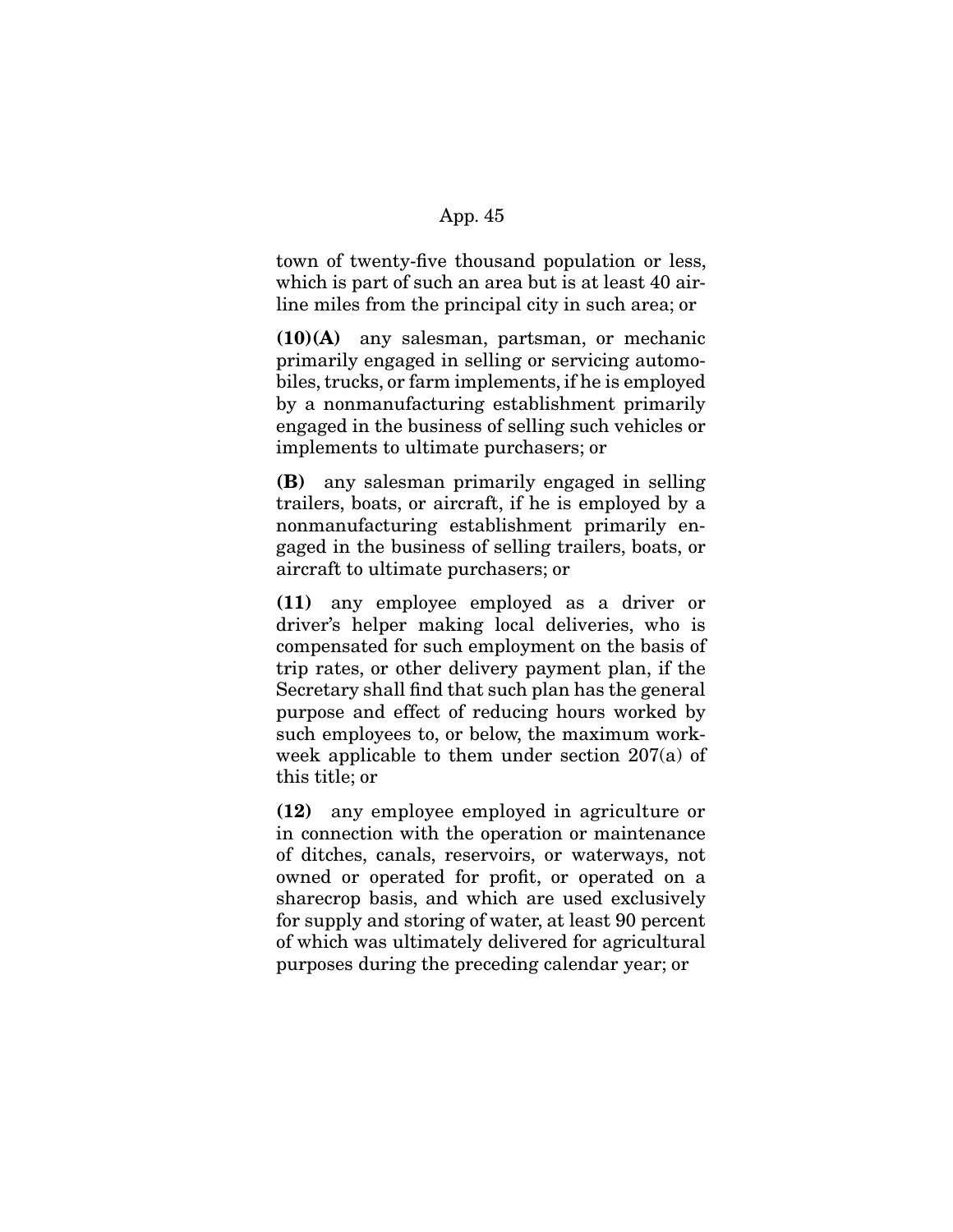**(13)** any employee with respect to his employment in agriculture by a farmer, notwithstanding other employment of such employee in connection with livestock auction operations in which such farmer is engaged as an adjunct to the raising of livestock, either on his own account or in conjunction with other farmers, if such employee (A) is primarily employed during his workweek in agriculture by such farmer, and (B) is paid for his employment in connection with such livestock auction operations at a wage rate not less than that prescribed by section  $206(a)(1)$  of this title; or

**(14)** any employee employed within the area of production (as defined by the Secretary) by an establishment commonly recognized as a country elevator, including such an establishment which sells products and services used in the operation of a farm, if no more than five employees are employed in the establishment in such operations; or

**(15)** any employee engaged in the processing of maple sap into sugar (other than refined sugar) or syrup; or

**(16)** any employee engaged (A) in the transportation and preparation for transportation of fruits or vegetables, whether or not performed by the farmer, from the farm to a place of first processing or first marketing within the same State, or (B) in transportation, whether or not performed by the farmer, between the farm and any point within the same State of persons employed or to be employed in the harvesting of fruits or vegetables; or

**(17)** any driver employed by an employer engaged in the business of operating taxicabs; or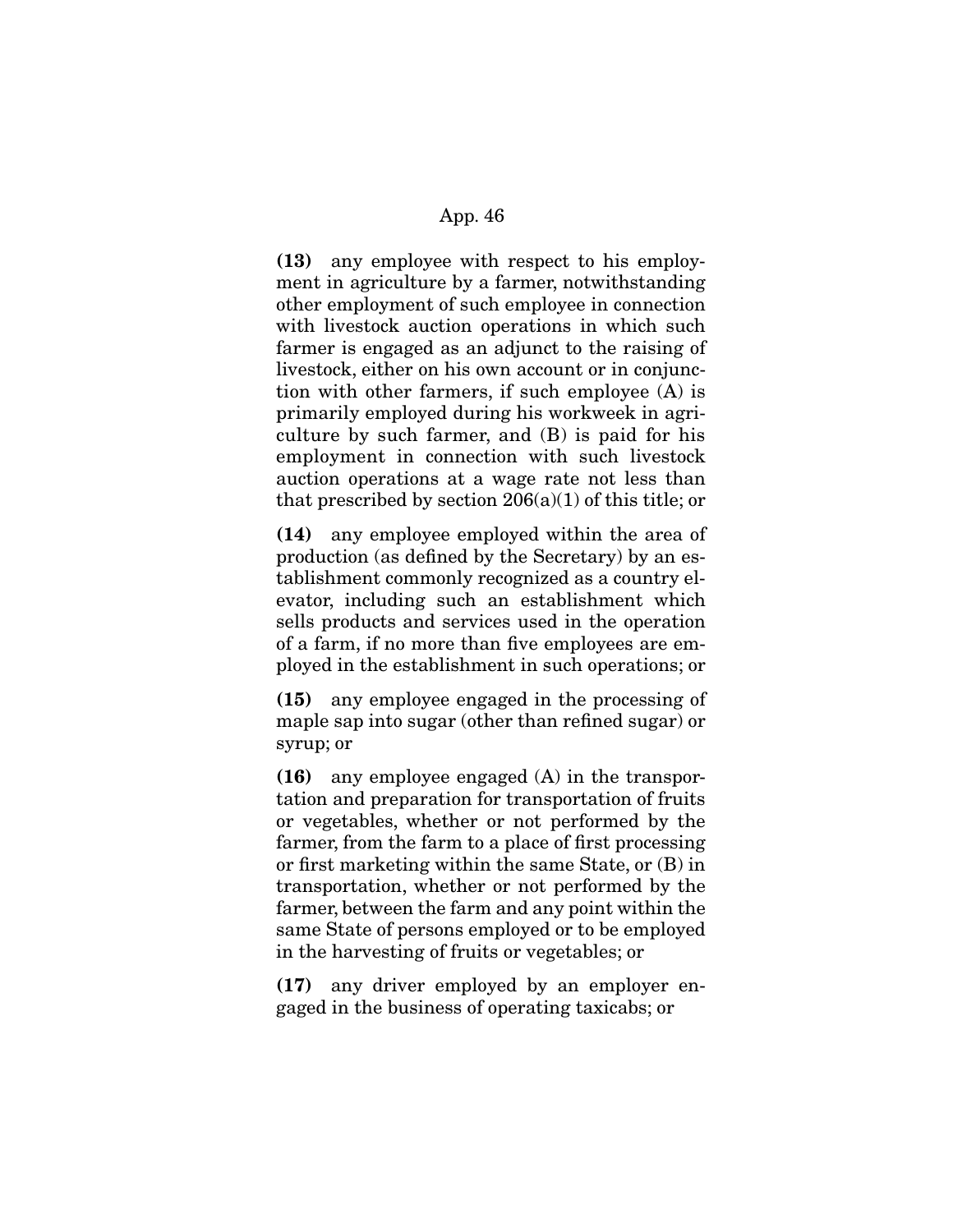**(18), (19)** Repealed. Pub.L. 93-259, §§ 15(c), 16(b), Apr. 8, 1974, 88 Stat. 65

**(20)** any employee of a public agency who in any workweek is employed in fire protection activities or any employee of a public agency who in any workweek is employed in law enforcement activities (including security personnel in correctional institutions), if the public agency employs during the workweek less than 5 employees in fire protection or law enforcement activities, as the case may be; or

**(21)** any employee who is employed in domestic service in a household and who resides in such household; or

**(22)** Repealed. Pub.L. 95-151, § 5, Nov. 1, 1977, 91 Stat. 1249

**(23)** Repealed. Pub.L. 93-259, § 10(b)(3), Apr. 8, 1974, 88 Stat. 64

**(24)** any employee who is employed with his spouse by a nonprofit educational institution to serve as the parents of children –

**(A)** who are orphans or one of whose natural parents is deceased, or

**(B)** who are enrolled in such institution and reside in residential facilities of the institution, while such children are in residence at such institution, if such employee and his spouse reside in such facilities, receive, without cost, board and lodging from such Institution, and are together compensated, on a cash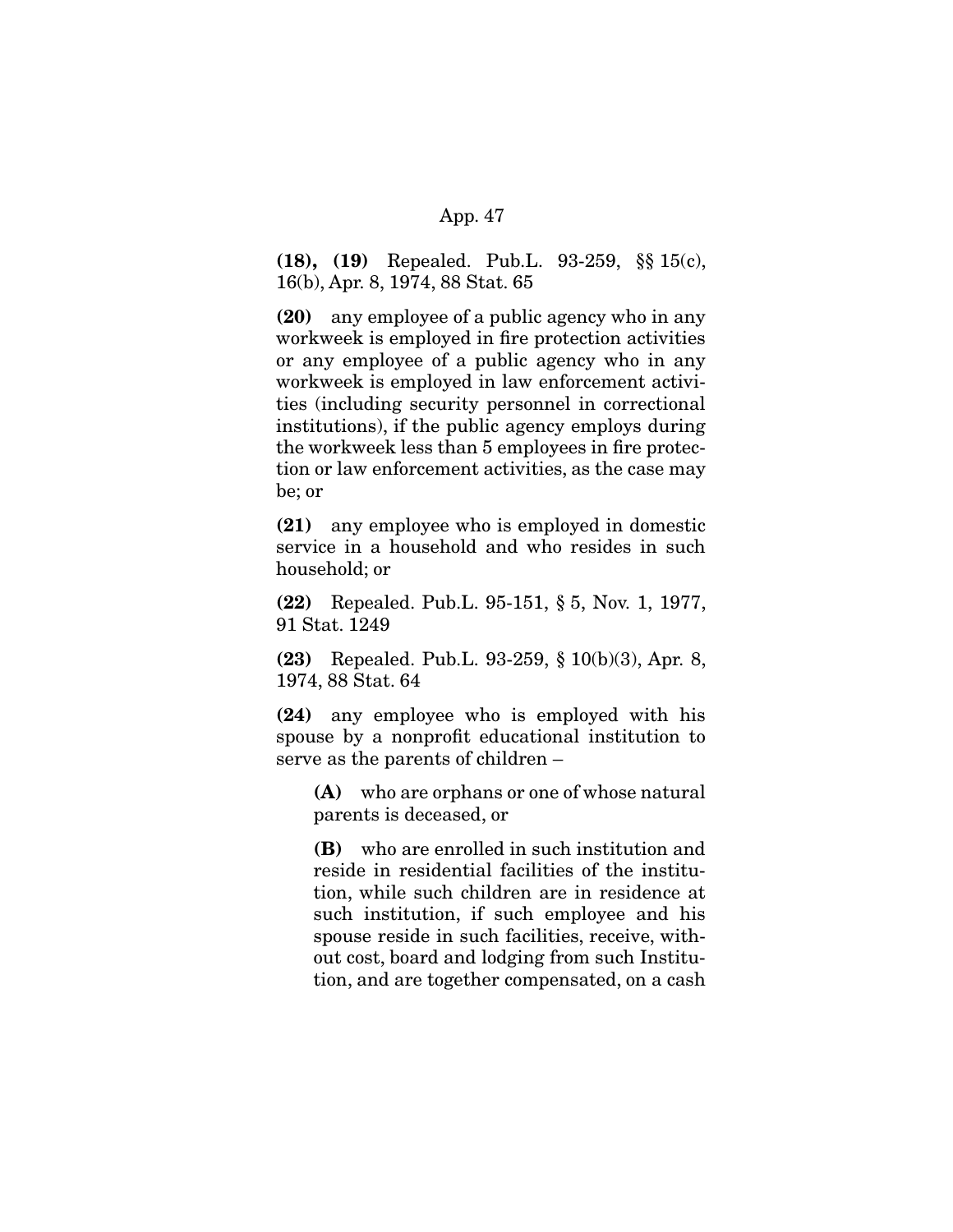basis, at an annual rate of not less than \$10,000; or

**(25), (26)** Repealed. Pub.L. 95-151, §§ 6(a), 7(a), Nov. 1, 1977, 91 Stat. 1249, 1250

**(27)** any employee employed by an establishment which is a motion picture theater; or

**(28)** any employee employed in planting or tending trees, cruising, surveying, or felling timber, or in preparing or transporting logs or other forestry products to the mill, processing plant, railroad, or other transportation terminal, if the number of employees employed by his employer in such forestry or lumbering operations does not exceed eight;

**(29)** any employee of an amusement or recreational establishment located in a national park or national forest or on land in the National Wildlife Refuge System if such employee (A) is an employee of a private entity engaged in providing services or facilities in a national park or national forest, or on land in the National Wildlife Refuge System, under a contract with the Secretary of the Interior or the Secretary of Agriculture, and (B) receives compensation for employment in excess of fifty-six hours in any workweek at a rate not less than one and one-half times the regular rate at which he is employed; or

**(30)** a criminal investigator who is paid availability pay under section 5545a of Title 5.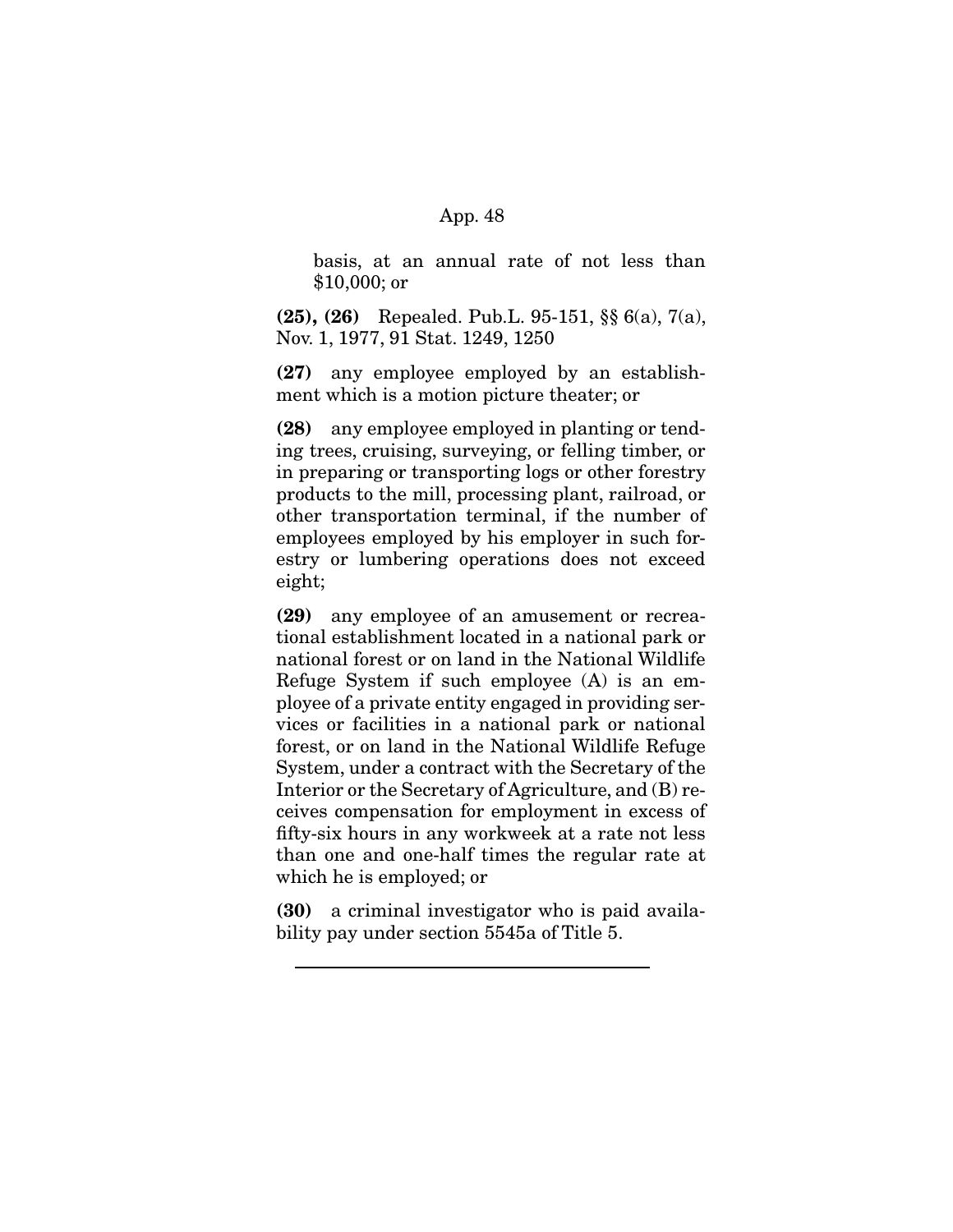#### **21 U.S.C. § 812(a)-(b)(1)**

#### **(a) Establishment**

There are established five schedules of controlled substances, to be known as schedules I, II, III, IV, and V. Such schedules shall initially consist of the substances listed in this section. The schedules established by this section shall be updated and republished on a semiannual basis during the two-year period beginning one year after October 27, 1970, and shall be updated and republished on an annual basis thereafter.

#### **(b) Placement on schedules; findings required**

Except where control is required by United States obligations under an international treaty, convention, or protocol, in effect on October 27, 1970, and except in the case of an immediate precursor, a drug or other substance may not be placed in any schedule unless the findings required for such schedule are made with respect to such drug or other substance. The findings required for each of the schedules are as follows:

#### **(1) Schedule I –**

**(A)** The drug or other substance has a high potential for abuse.

**(B)** The drug or other substance has no currently accepted medical use in treatment in the United States.

**(C)** There is a lack of accepted safety for use of the drug or other substance under medical supervision.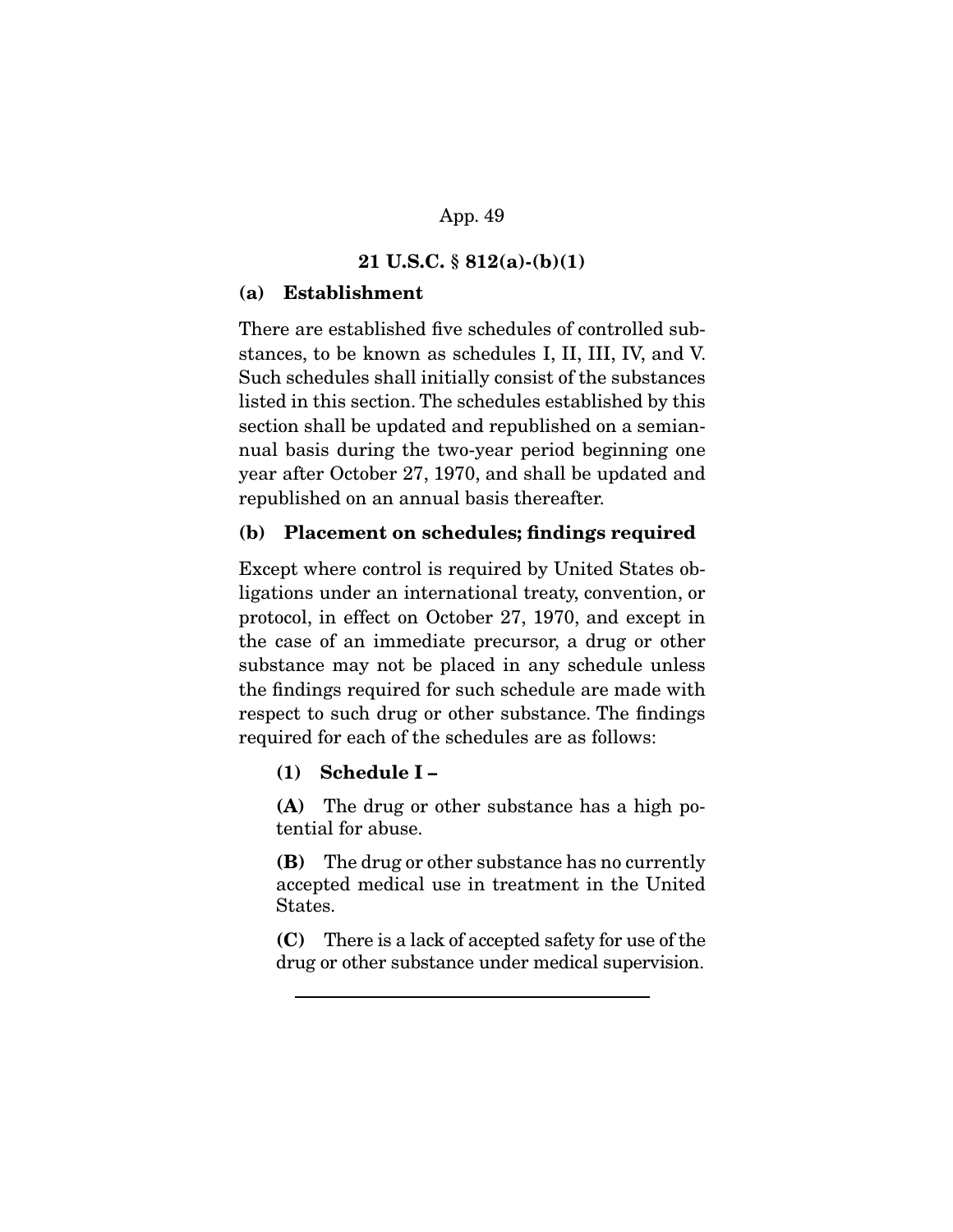# **21 U.S.C.A. § 841(a)**

## **(a) Unlawful acts**

Except as authorized by this subchapter, it shall be unlawful for any person knowingly or intentionally –

**(1)** to manufacture, distribute, or dispense, or possess with intent to manufacture, distribute, or dispense, a controlled substance; or

**(2)** to create, distribute, or dispense, or possess with intent to distribute or dispense, a counterfeit substance.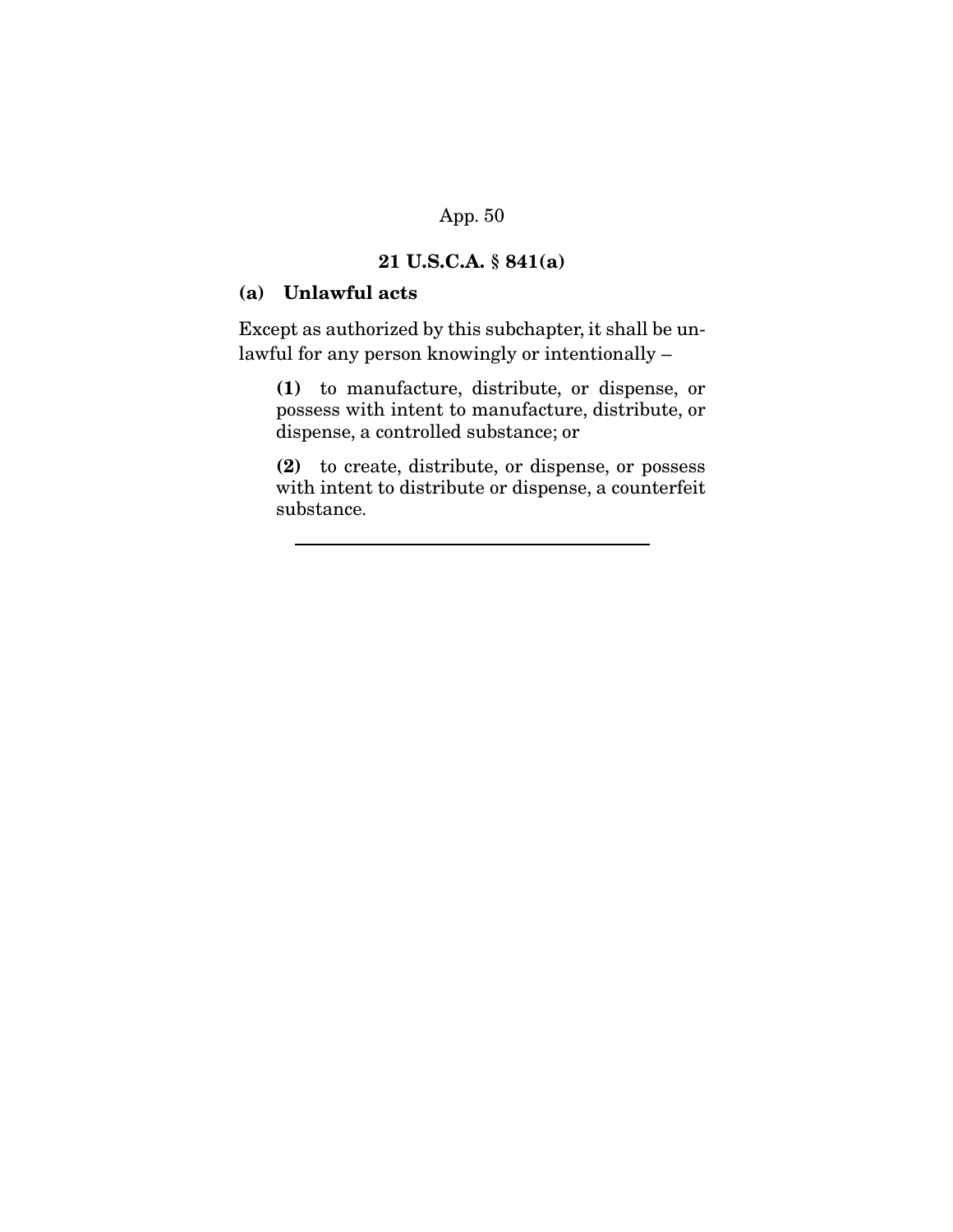## **18 U.S.C.A. § 2**

**(a)** Whoever commits an offense against the United States or aids, abets, counsels, commands, induces or procures its commission, is punishable as a principal.

**(b)** Whoever willfully causes an act to be done which if directly performed by him or another would be an offense against the United States, is punishable as a principal.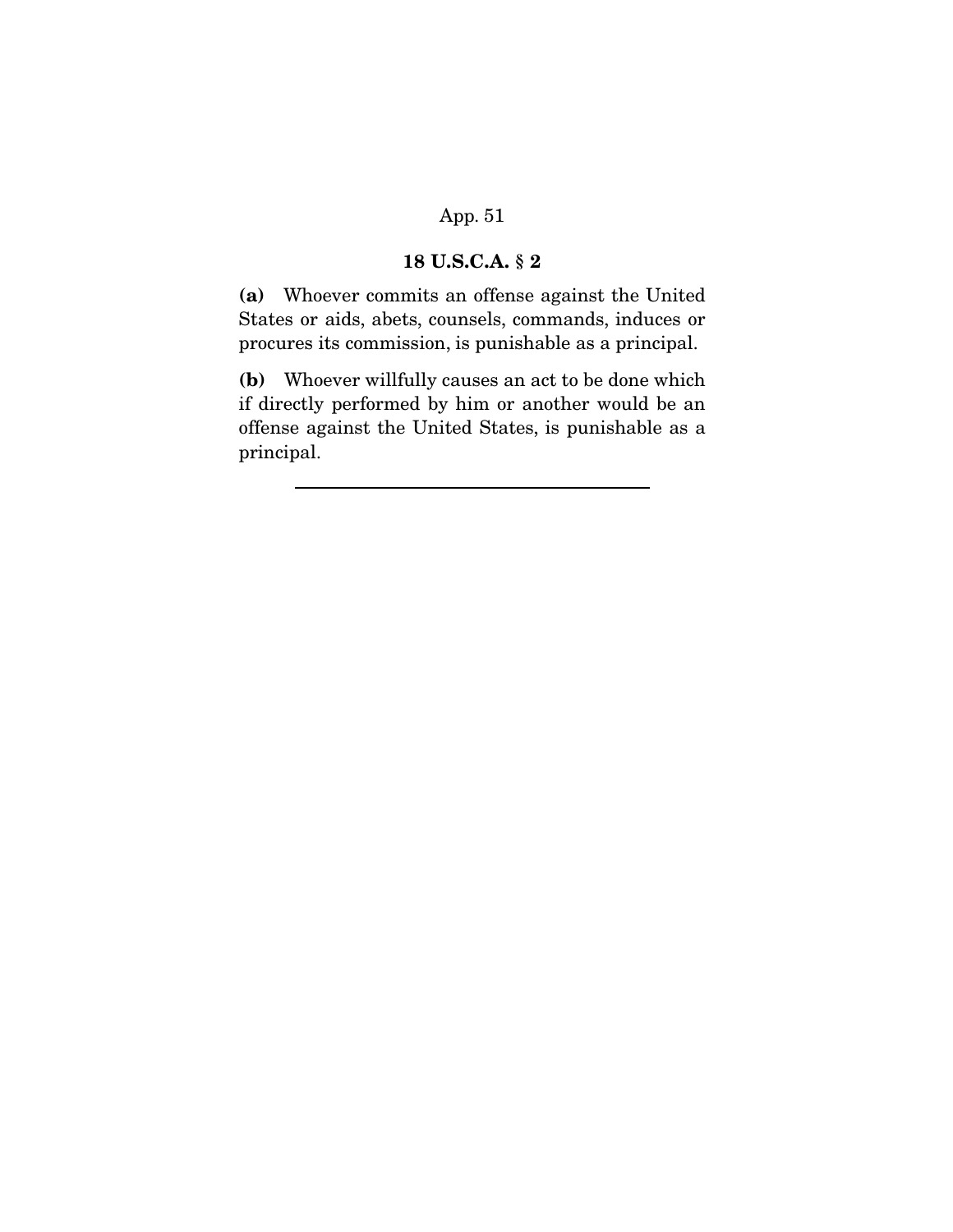#### **13 C.F.R. § 120.110**

The following types of businesses are ineligible:

(a) Non-profit businesses (for-profit subsidiaries are eligible);

(b) Financial businesses primarily engaged in the business of lending, such as banks, finance companies, and factors (pawn shops, although engaged in lending, may qualify in some circumstances);

(c) Passive businesses owned by developers and landlords that do not actively use or occupy the assets acquired or improved with the loan proceeds (except Eligible Passive Companies under § 120.111);

(d) Life insurance companies;

(e) Businesses located in a foreign country (businesses in the U.S. owned by aliens may qualify);

 $(f)$  Pyramid sale distribution plans;

(g) Businesses deriving more than one-third of gross annual revenue from legal gambling activities;

(h) Businesses engaged in any illegal activity;

(i) Private clubs and businesses which limit the number of memberships for reasons other than capacity;

(j) Government-owned entities (except for businesses owned or controlled by a Native American tribe);

(k) Businesses principally engaged in teaching, instructing, counseling or indoctrinating religion or religious beliefs, whether in a religious or secular setting;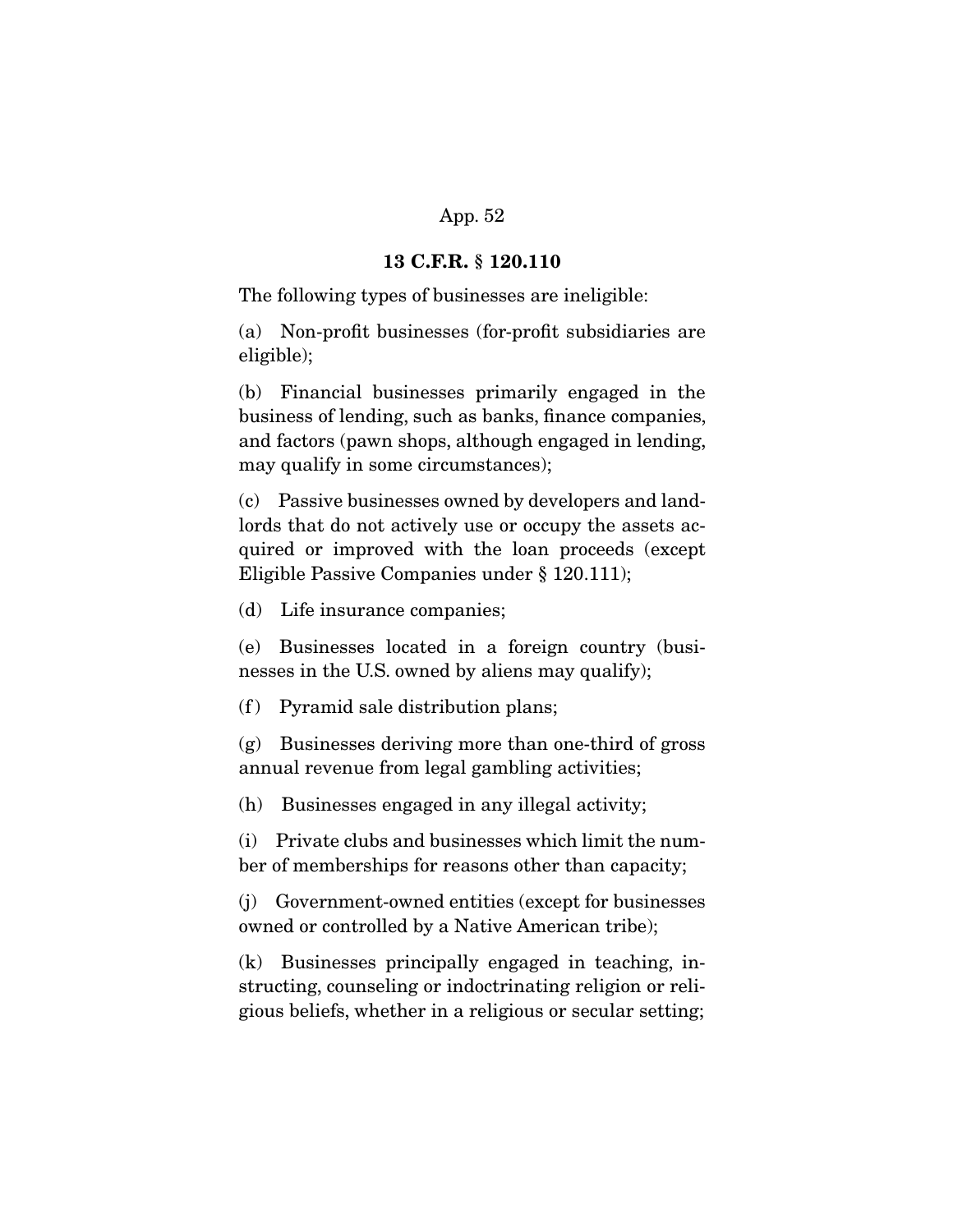#### (l) [Reserved by 82 FR 39502]

(m) Loan packagers earning more than one third of their gross annual revenue from packaging SBA loans;

(n) Businesses with an Associate who is incarcerated, on probation, on parole, or has been indicted for a felony or a crime of moral turpitude;

(o) Businesses in which the Lender or CDC, or any of its Associates owns an equity interest;

(p) Businesses which:

(1) Present live performances of a prurient sexual nature; or

(2) Derive directly or indirectly more than de minimis gross revenue through the sale of products or services, or the presentation of any depictions or displays, of a prurient sexual nature;

(q) Unless waived by SBA for good cause, businesses that have previously defaulted on a Federal loan or Federally assisted financing, resulting in the Federal government or any of its agencies or Departments sustaining a loss in any of its programs, and businesses owned or controlled by an applicant or any of its Associates which previously owned, operated, or controlled a business which defaulted on a Federal loan (or guaranteed a loan which was defaulted) and caused the Federal government or any of its agencies or Departments to sustain a loss in any of its programs. For purposes of this section, a compromise agreement shall also be considered a loss;